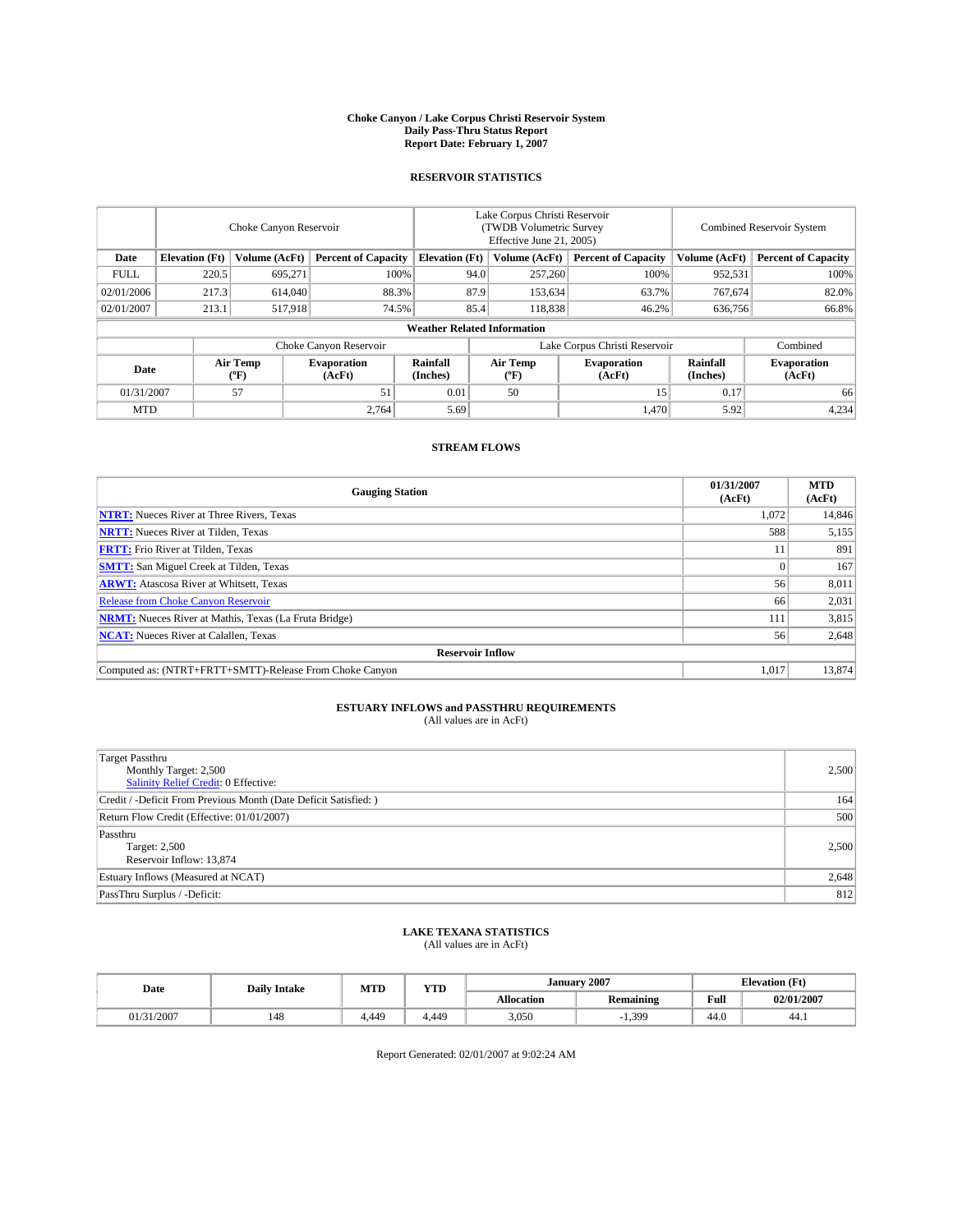#### **Choke Canyon / Lake Corpus Christi Reservoir System Daily Pass-Thru Status Report Report Date: February 2, 2007**

## **RESERVOIR STATISTICS**

|             | Choke Canyon Reservoir                                               |                  |                              |                      | Lake Corpus Christi Reservoir<br>(TWDB Volumetric Survey<br>Effective June 21, 2005) |                              |                              |                            | <b>Combined Reservoir System</b> |  |  |
|-------------|----------------------------------------------------------------------|------------------|------------------------------|----------------------|--------------------------------------------------------------------------------------|------------------------------|------------------------------|----------------------------|----------------------------------|--|--|
| Date        | <b>Elevation</b> (Ft)<br>Volume (AcFt)<br><b>Percent of Capacity</b> |                  | <b>Elevation</b> (Ft)        |                      | Volume (AcFt)                                                                        | <b>Percent of Capacity</b>   | Volume (AcFt)                | <b>Percent of Capacity</b> |                                  |  |  |
| <b>FULL</b> | 220.5                                                                | 695,271          |                              | 100%                 | 94.0                                                                                 | 257,260                      | 100%                         | 952,531                    | 100%                             |  |  |
| 02/02/2006  | 217.3                                                                | 613.797          | 88.3%                        |                      | 87.9                                                                                 | 153.634                      | 63.7%                        | 767.431                    | 81.9%                            |  |  |
| 02/02/2007  | 213.1                                                                | 517,700          | 74.5%                        |                      | 85.5                                                                                 | 120,266                      | 46.7%                        | 637,966                    | 67.0%                            |  |  |
|             | <b>Weather Related Information</b>                                   |                  |                              |                      |                                                                                      |                              |                              |                            |                                  |  |  |
|             | Lake Corpus Christi Reservoir<br>Choke Canyon Reservoir<br>Combined  |                  |                              |                      |                                                                                      |                              |                              |                            |                                  |  |  |
| Date        |                                                                      | Air Temp<br>(°F) | <b>Evaporation</b><br>(AcFt) | Rainfall<br>(Inches) |                                                                                      | Air Temp<br>$(^{o}\text{F})$ | <b>Evaporation</b><br>(AcFt) | Rainfall<br>(Inches)       | <b>Evaporation</b><br>(AcFt)     |  |  |
| 02/01/2007  |                                                                      | 60               | 63                           | 0.00                 |                                                                                      | 62                           | 30                           | 0.03                       | 93                               |  |  |
| <b>MTD</b>  |                                                                      |                  | 63                           | 0.00                 |                                                                                      |                              | 30                           | 0.03                       | 93                               |  |  |

## **STREAM FLOWS**

| <b>Gauging Station</b>                                       | 02/01/2007<br>(AcFt) | <b>MTD</b><br>(AcFt) |
|--------------------------------------------------------------|----------------------|----------------------|
| <b>NTRT:</b> Nueces River at Three Rivers, Texas             | 665                  | 665                  |
| <b>NRTT:</b> Nueces River at Tilden, Texas                   | 238                  | 238                  |
| <b>FRTT:</b> Frio River at Tilden, Texas                     | Õ.                   | 8                    |
| <b>SMTT:</b> San Miguel Creek at Tilden, Texas               |                      |                      |
| <b>ARWT:</b> Atascosa River at Whitsett, Texas               | 52                   | 52                   |
| <b>Release from Choke Canyon Reservoir</b>                   | 66                   | 66                   |
| <b>NRMT:</b> Nueces River at Mathis, Texas (La Fruta Bridge) | 111                  | 111                  |
| <b>NCAT:</b> Nueces River at Calallen, Texas                 | 34                   | 34                   |
| <b>Reservoir Inflow</b>                                      |                      |                      |
| Computed as: (NTRT+FRTT+SMTT)-Release From Choke Canyon      | 607                  | 607                  |

# **ESTUARY INFLOWS and PASSTHRU REQUIREMENTS**<br>(All values are in AcFt)

| <b>Target Passthru</b><br>Monthly Target: 2,500<br>Salinity Relief Credit: 0 Effective: | 2,500          |
|-----------------------------------------------------------------------------------------|----------------|
| Credit / -Deficit From Previous Month (Date Deficit Satisfied: )                        | 812            |
| Return Flow Credit (Effective: 02/01/2007)                                              | 500            |
| Passthru<br>Target: 2,500<br>Reservoir Inflow: 607                                      | 607            |
| Estuary Inflows (Measured at NCAT)                                                      | 34             |
| PassThru Surplus / -Deficit:                                                            | $\overline{0}$ |

## **LAKE TEXANA STATISTICS**

(All values are in AcFt)

| Date       | <b>Daily Intake</b> | <b>MTD</b> | <b>YTD</b> | February 2007     |                  |      | <b>Elevation</b> (Ft) |  |
|------------|---------------------|------------|------------|-------------------|------------------|------|-----------------------|--|
|            |                     |            |            | <b>Allocation</b> | <b>Remaining</b> | Full | 02/02/2007            |  |
| 02/01/2007 | 140                 | 148        | $+.59-$    | 3.040             | 2,892            | 44.0 | -44.1                 |  |

Report Generated: 02/02/2007 at 8:24:57 AM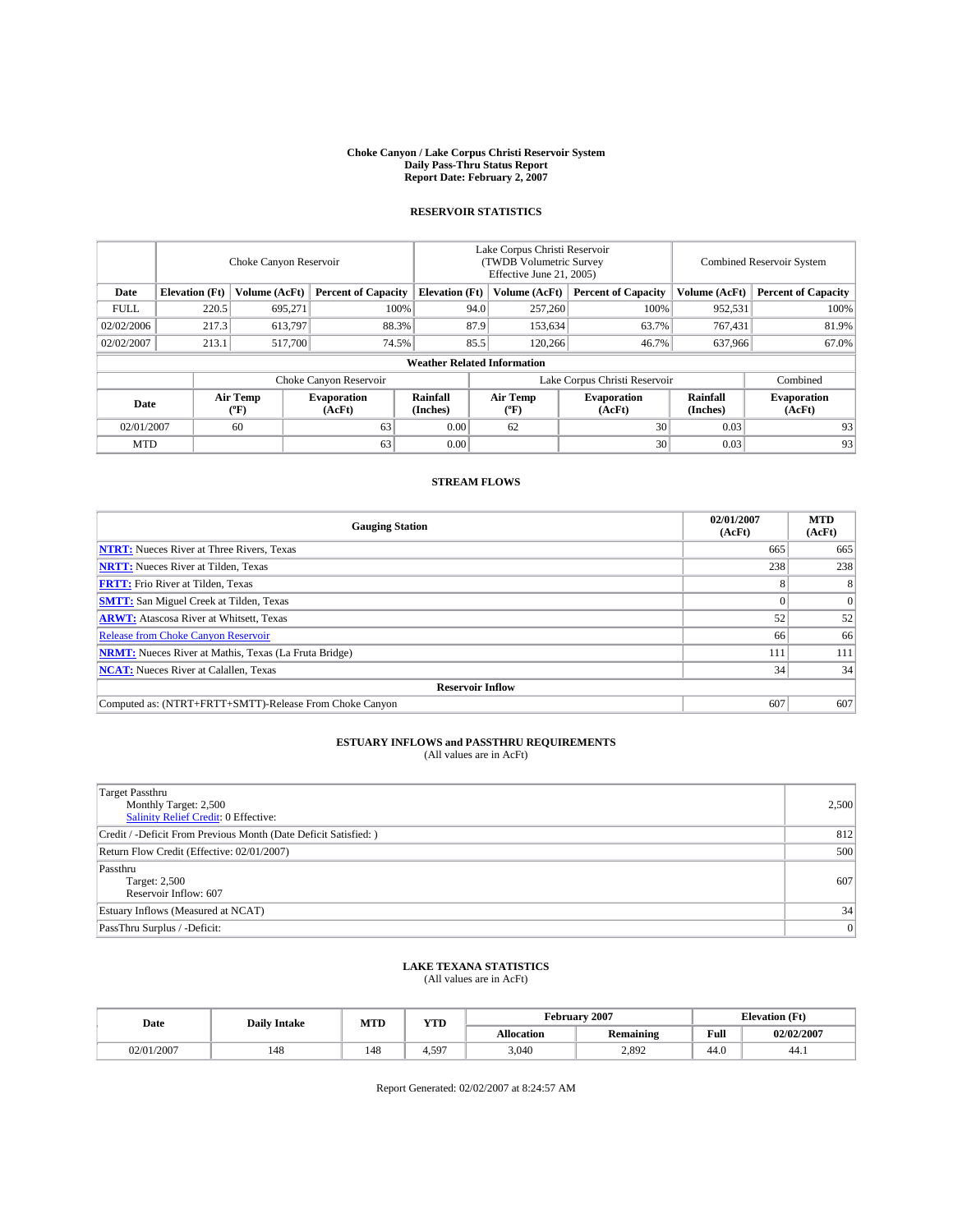#### **Choke Canyon / Lake Corpus Christi Reservoir System Daily Pass-Thru Status Report Report Date: February 3, 2007**

### **RESERVOIR STATISTICS**

|                                                                              | Choke Canyon Reservoir             |                       |                              |                      | Lake Corpus Christi Reservoir<br>(TWDB Volumetric Survey<br>Effective June 21, 2005) |                                           |                               |                      | <b>Combined Reservoir System</b> |  |  |
|------------------------------------------------------------------------------|------------------------------------|-----------------------|------------------------------|----------------------|--------------------------------------------------------------------------------------|-------------------------------------------|-------------------------------|----------------------|----------------------------------|--|--|
| Date<br><b>Elevation</b> (Ft)<br>Volume (AcFt)<br><b>Percent of Capacity</b> |                                    | <b>Elevation</b> (Ft) |                              | Volume (AcFt)        | <b>Percent of Capacity</b>                                                           | Volume (AcFt)                             | <b>Percent of Capacity</b>    |                      |                                  |  |  |
| <b>FULL</b>                                                                  | 220.5                              | 695.271               | 100%                         |                      | 94.0                                                                                 | 257,260                                   | 100%                          | 952,531              | 100%                             |  |  |
| 02/03/2006                                                                   | 217.2                              | 613,554               |                              | 87.9<br>88.2%        |                                                                                      | 153,634                                   | 63.7%                         | 767.188              | 81.9%                            |  |  |
| 02/03/2007                                                                   | 213.1                              | 517,482               | 74.4%                        |                      | 85.5                                                                                 | 119,875                                   | 46.6%                         | 637,357              | 66.9%                            |  |  |
|                                                                              | <b>Weather Related Information</b> |                       |                              |                      |                                                                                      |                                           |                               |                      |                                  |  |  |
|                                                                              |                                    |                       | Choke Canyon Reservoir       |                      |                                                                                      |                                           | Lake Corpus Christi Reservoir |                      | Combined                         |  |  |
| Date                                                                         |                                    | Air Temp<br>(°F)      | <b>Evaporation</b><br>(AcFt) | Rainfall<br>(Inches) |                                                                                      | Air Temp<br>$({}^{\mathrm{o}}\mathrm{F})$ | <b>Evaporation</b><br>(AcFt)  | Rainfall<br>(Inches) | <b>Evaporation</b><br>(AcFt)     |  |  |
| 02/02/2007                                                                   |                                    | 54                    | 76                           | 0.00                 |                                                                                      | 52                                        | 68                            | 0.00                 | 144                              |  |  |
| <b>MTD</b>                                                                   |                                    |                       | 139                          | 0.00                 |                                                                                      |                                           | 98                            | 0.03                 | 237                              |  |  |

## **STREAM FLOWS**

| <b>Gauging Station</b>                                       | 02/02/2007<br>(AcFt) | <b>MTD</b><br>(AcFt) |
|--------------------------------------------------------------|----------------------|----------------------|
| <b>NTRT:</b> Nueces River at Three Rivers, Texas             | 349                  | 1,014                |
| <b>NRTT:</b> Nueces River at Tilden, Texas                   | 119                  | 357                  |
| <b>FRTT:</b> Frio River at Tilden, Texas                     |                      | 14                   |
| <b>SMTT:</b> San Miguel Creek at Tilden, Texas               |                      | $\Omega$             |
| <b>ARWT:</b> Atascosa River at Whitsett, Texas               | 48                   | 99                   |
| <b>Release from Choke Canyon Reservoir</b>                   | 66                   | 131                  |
| <b>NRMT:</b> Nueces River at Mathis, Texas (La Fruta Bridge) | 111                  | 222                  |
| <b>NCAT:</b> Nueces River at Calallen, Texas                 | 22                   | 56                   |
| <b>Reservoir Inflow</b>                                      |                      |                      |
| Computed as: (NTRT+FRTT+SMTT)-Release From Choke Canyon      | 290                  | 898                  |

# **ESTUARY INFLOWS and PASSTHRU REQUIREMENTS**<br>(All values are in AcFt)

| <b>Target Passthru</b><br>Monthly Target: 2,500<br>Salinity Relief Credit: 0 Effective: | 2,500 |
|-----------------------------------------------------------------------------------------|-------|
| Credit / -Deficit From Previous Month (Date Deficit Satisfied: )                        | 812   |
| Return Flow Credit (Effective: 02/01/2007)                                              | 500   |
| Passthru<br>Target: 2,500<br>Reservoir Inflow: 898                                      | 898   |
| Estuary Inflows (Measured at NCAT)                                                      | 56    |
| PassThru Surplus / -Deficit:                                                            | 0     |

# **LAKE TEXANA STATISTICS** (All values are in AcFt)

|  | Date       | <b>Daily Intake</b> | <b>MTD</b> | <b>YTD</b> | February 2007 |           |                                         | <b>Elevation</b> (Ft) |
|--|------------|---------------------|------------|------------|---------------|-----------|-----------------------------------------|-----------------------|
|  |            |                     |            |            | Allocation    | Remaining | Full<br>the contract of the contract of | 02/03/2007            |
|  | 02/02/2007 | 148                 | 296        | $-1$<br>4  | 3,040         | 2.744     | 44.0                                    | 44.1                  |

Report Generated: 02/03/2007 at 8:30:58 AM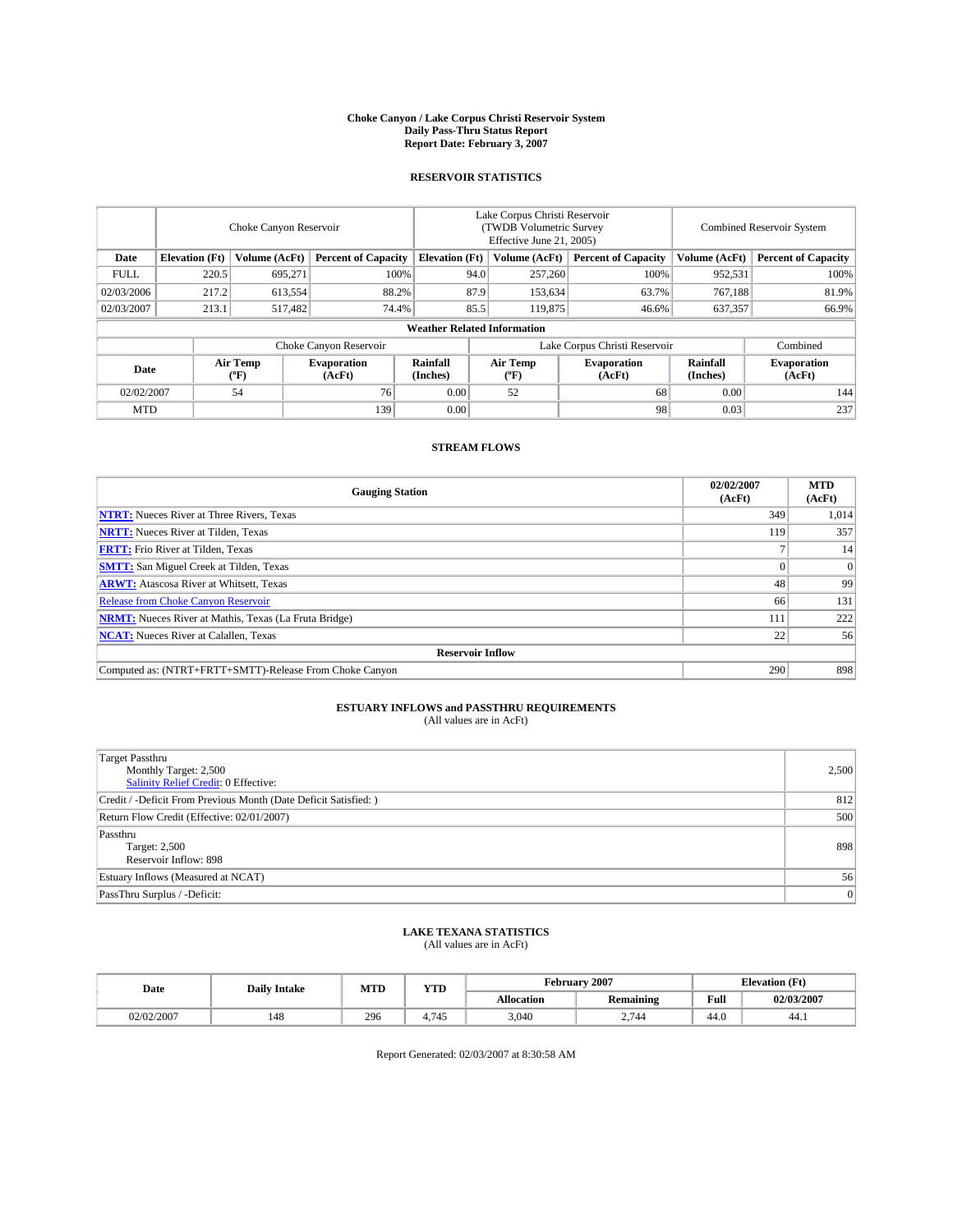#### **Choke Canyon / Lake Corpus Christi Reservoir System Daily Pass-Thru Status Report Report Date: February 4, 2007**

### **RESERVOIR STATISTICS**

|                                                                              | Choke Canyon Reservoir             |                       |                              |                      | Lake Corpus Christi Reservoir<br>(TWDB Volumetric Survey<br>Effective June 21, 2005) |                  |                               |                      | <b>Combined Reservoir System</b> |  |  |  |
|------------------------------------------------------------------------------|------------------------------------|-----------------------|------------------------------|----------------------|--------------------------------------------------------------------------------------|------------------|-------------------------------|----------------------|----------------------------------|--|--|--|
| <b>Elevation</b> (Ft)<br>Volume (AcFt)<br><b>Percent of Capacity</b><br>Date |                                    | <b>Elevation</b> (Ft) |                              | Volume (AcFt)        | <b>Percent of Capacity</b>                                                           | Volume (AcFt)    | <b>Percent of Capacity</b>    |                      |                                  |  |  |  |
| <b>FULL</b>                                                                  | 220.5                              | 695.271               |                              | 100%                 | 94.0                                                                                 | 257,260          | 100%                          | 952,531              | 100%                             |  |  |  |
| 02/04/2006                                                                   | 217.2                              | 613,554               | 88.2%                        |                      | 87.9                                                                                 | 152,717          | 63.3%                         | 766.271              | 81.8%                            |  |  |  |
| 02/04/2007                                                                   | 213.1                              | 517,264               | 74.4%                        |                      | 85.5                                                                                 | 119,745          | 46.5%                         | 637,009              | 66.9%                            |  |  |  |
|                                                                              | <b>Weather Related Information</b> |                       |                              |                      |                                                                                      |                  |                               |                      |                                  |  |  |  |
|                                                                              |                                    |                       | Choke Canyon Reservoir       |                      |                                                                                      |                  | Lake Corpus Christi Reservoir |                      | Combined                         |  |  |  |
| Date                                                                         |                                    | Air Temp<br>(°F)      | <b>Evaporation</b><br>(AcFt) | Rainfall<br>(Inches) |                                                                                      | Air Temp<br>("F) | <b>Evaporation</b><br>(AcFt)  | Rainfall<br>(Inches) | <b>Evaporation</b><br>(AcFt)     |  |  |  |
| 02/03/2007                                                                   |                                    | 55                    | 51                           | 0.00                 |                                                                                      | 56               | 53                            | 0.02                 | 104                              |  |  |  |
| <b>MTD</b>                                                                   |                                    |                       | 190                          | 0.00                 |                                                                                      |                  | 151                           | 0.05                 | 341                              |  |  |  |

## **STREAM FLOWS**

| <b>Gauging Station</b>                                       | 02/03/2007<br>(AcFt) | <b>MTD</b><br>(AcFt) |
|--------------------------------------------------------------|----------------------|----------------------|
| <b>NTRT:</b> Nueces River at Three Rivers, Texas             | 222                  | 1,237                |
| <b>NRTT:</b> Nueces River at Tilden, Texas                   |                      | 435                  |
| <b>FRTT:</b> Frio River at Tilden, Texas                     |                      | 19                   |
| <b>SMTT:</b> San Miguel Creek at Tilden, Texas               |                      | $\overline{0}$       |
| <b>ARWT:</b> Atascosa River at Whitsett, Texas               | 44                   | 143                  |
| <b>Release from Choke Canyon Reservoir</b>                   | 66                   | 197                  |
| <b>NRMT:</b> Nueces River at Mathis, Texas (La Fruta Bridge) | 111                  | 333                  |
| <b>NCAT:</b> Nueces River at Calallen, Texas                 | 34                   | 89                   |
| <b>Reservoir Inflow</b>                                      |                      |                      |
| Computed as: (NTRT+FRTT+SMTT)-Release From Choke Canyon      | 161                  | 1,059                |

# **ESTUARY INFLOWS and PASSTHRU REQUIREMENTS**<br>(All values are in AcFt)

| <b>Target Passthru</b><br>Monthly Target: 2,500<br>Salinity Relief Credit: 0 Effective: | 2,500 |
|-----------------------------------------------------------------------------------------|-------|
| Credit / -Deficit From Previous Month (Date Deficit Satisfied: )                        | 812   |
| Return Flow Credit (Effective: 02/01/2007)                                              | 500   |
| Passthru<br>Target: 2,500<br>Reservoir Inflow: 1,059                                    | 1,059 |
| Estuary Inflows (Measured at NCAT)                                                      | 89    |
| PassThru Surplus / -Deficit:                                                            | 0     |

# **LAKE TEXANA STATISTICS** (All values are in AcFt)

|  | Date       | <b>Daily Intake</b> | MTD | <b>YTD</b> | February 2007 |           |                                         | <b>Elevation</b> (Ft) |
|--|------------|---------------------|-----|------------|---------------|-----------|-----------------------------------------|-----------------------|
|  |            |                     |     |            | Allocation    | Remaining | Full<br>the contract of the contract of | 02/04/2007            |
|  | 02/03/2007 | 148                 | 444 | 4.893      | 3,040         | 2,596     | 44.0                                    | 44.1                  |

Report Generated: 02/04/2007 at 8:47:53 AM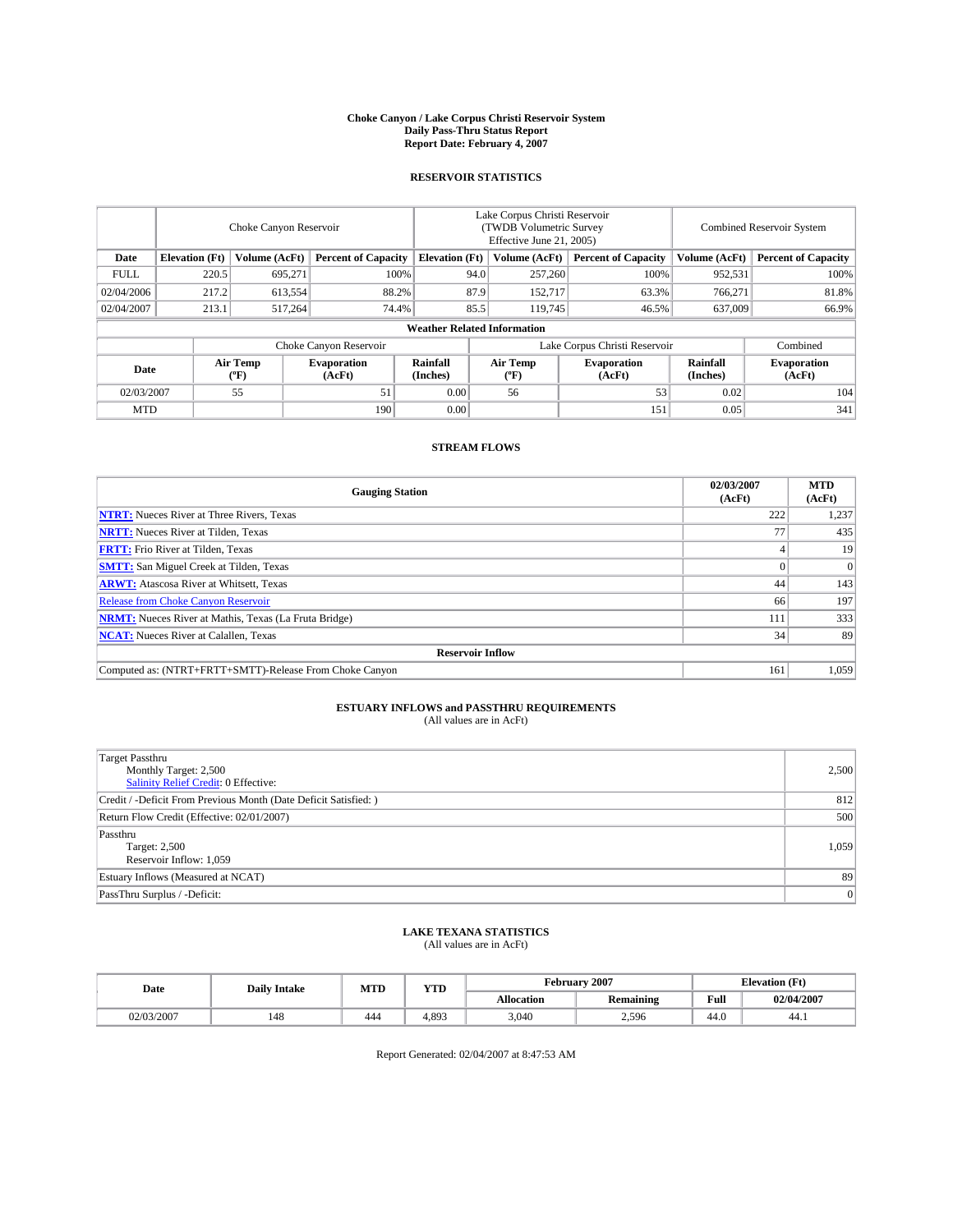#### **Choke Canyon / Lake Corpus Christi Reservoir System Daily Pass-Thru Status Report Report Date: February 5, 2007**

### **RESERVOIR STATISTICS**

|                                                                              | Choke Canyon Reservoir             |                       |                              |                      | Lake Corpus Christi Reservoir<br>(TWDB Volumetric Survey<br>Effective June 21, 2005) |                  |                               |                      | Combined Reservoir System    |  |  |
|------------------------------------------------------------------------------|------------------------------------|-----------------------|------------------------------|----------------------|--------------------------------------------------------------------------------------|------------------|-------------------------------|----------------------|------------------------------|--|--|
| Date<br><b>Elevation</b> (Ft)<br>Volume (AcFt)<br><b>Percent of Capacity</b> |                                    | <b>Elevation</b> (Ft) |                              | Volume (AcFt)        | <b>Percent of Capacity</b>                                                           | Volume (AcFt)    | <b>Percent of Capacity</b>    |                      |                              |  |  |
| <b>FULL</b>                                                                  | 220.5                              | 695.271               | 100%                         |                      | 94.0                                                                                 | 257,260          | 100%                          | 952,531              | 100%                         |  |  |
| 02/05/2006                                                                   | 217.2                              | 613,310               | 88.2%                        |                      | 87.8                                                                                 | 152,107          | 63.1%                         | 765,417              | 81.7%                        |  |  |
| 02/05/2007                                                                   | 213.1                              | 517,046               | 74.4%                        |                      | 85.5                                                                                 | 119,486          | 46.4%                         | 636,532              | 66.8%                        |  |  |
|                                                                              | <b>Weather Related Information</b> |                       |                              |                      |                                                                                      |                  |                               |                      |                              |  |  |
|                                                                              |                                    |                       | Choke Canyon Reservoir       |                      |                                                                                      |                  | Lake Corpus Christi Reservoir |                      | Combined                     |  |  |
| Date                                                                         |                                    | Air Temp<br>(°F)      | <b>Evaporation</b><br>(AcFt) | Rainfall<br>(Inches) |                                                                                      | Air Temp<br>("F) | <b>Evaporation</b><br>(AcFt)  | Rainfall<br>(Inches) | <b>Evaporation</b><br>(AcFt) |  |  |
| 02/04/2007                                                                   |                                    | 67                    | 152                          | 0.00                 |                                                                                      | 68               | 76                            | 0.00                 | 228                          |  |  |
| <b>MTD</b>                                                                   |                                    |                       | 342                          | 0.00                 |                                                                                      |                  | 227                           | 0.05                 | 569                          |  |  |

## **STREAM FLOWS**

| <b>Gauging Station</b>                                       | 02/04/2007<br>(AcFt) | <b>MTD</b><br>(AcFt) |
|--------------------------------------------------------------|----------------------|----------------------|
| <b>NTRT:</b> Nueces River at Three Rivers, Texas             | 169                  | 1,405                |
| <b>NRTT:</b> Nueces River at Tilden, Texas                   | 54                   | 488                  |
| <b>FRTT:</b> Frio River at Tilden, Texas                     |                      | 22                   |
| <b>SMTT:</b> San Miguel Creek at Tilden, Texas               |                      | $\overline{0}$       |
| <b>ARWT:</b> Atascosa River at Whitsett, Texas               | 42                   | 185                  |
| <b>Release from Choke Canyon Reservoir</b>                   | 66                   | 262                  |
| <b>NRMT:</b> Nueces River at Mathis, Texas (La Fruta Bridge) | 202                  | 536                  |
| <b>NCAT:</b> Nueces River at Calallen, Texas                 | 12                   | 101                  |
| <b>Reservoir Inflow</b>                                      |                      |                      |
| Computed as: (NTRT+FRTT+SMTT)-Release From Choke Canyon      | 107                  | 1,165                |

# **ESTUARY INFLOWS and PASSTHRU REQUIREMENTS**<br>(All values are in AcFt)

| <b>Target Passthru</b><br>Monthly Target: 2,500<br>Salinity Relief Credit: 0 Effective: | 2,500          |
|-----------------------------------------------------------------------------------------|----------------|
| Credit / -Deficit From Previous Month (Date Deficit Satisfied: )                        | 812            |
| Return Flow Credit (Effective: 02/01/2007)                                              | 500            |
| Passthru<br>Target: 2,500<br>Reservoir Inflow: 1,165                                    | 1,165          |
| Estuary Inflows (Measured at NCAT)                                                      | 101            |
| PassThru Surplus / -Deficit:                                                            | $\overline{0}$ |

### **LAKE TEXANA STATISTICS** (All values are in AcFt)

| Date       | <b>Daily Intake</b> | MTD | <b>YTD</b> | <b>February 2007</b> |                  |      | <b>Elevation</b> (Ft) |
|------------|---------------------|-----|------------|----------------------|------------------|------|-----------------------|
|            |                     |     |            | Allocation           | <b>Remaining</b> | Full | 02/05/2007            |
| 02/04/2007 |                     | 497 | .945       | 3.040                | 2,543            | 44.0 | 44.1                  |

Report Generated: 02/05/2007 at 8:29:16 AM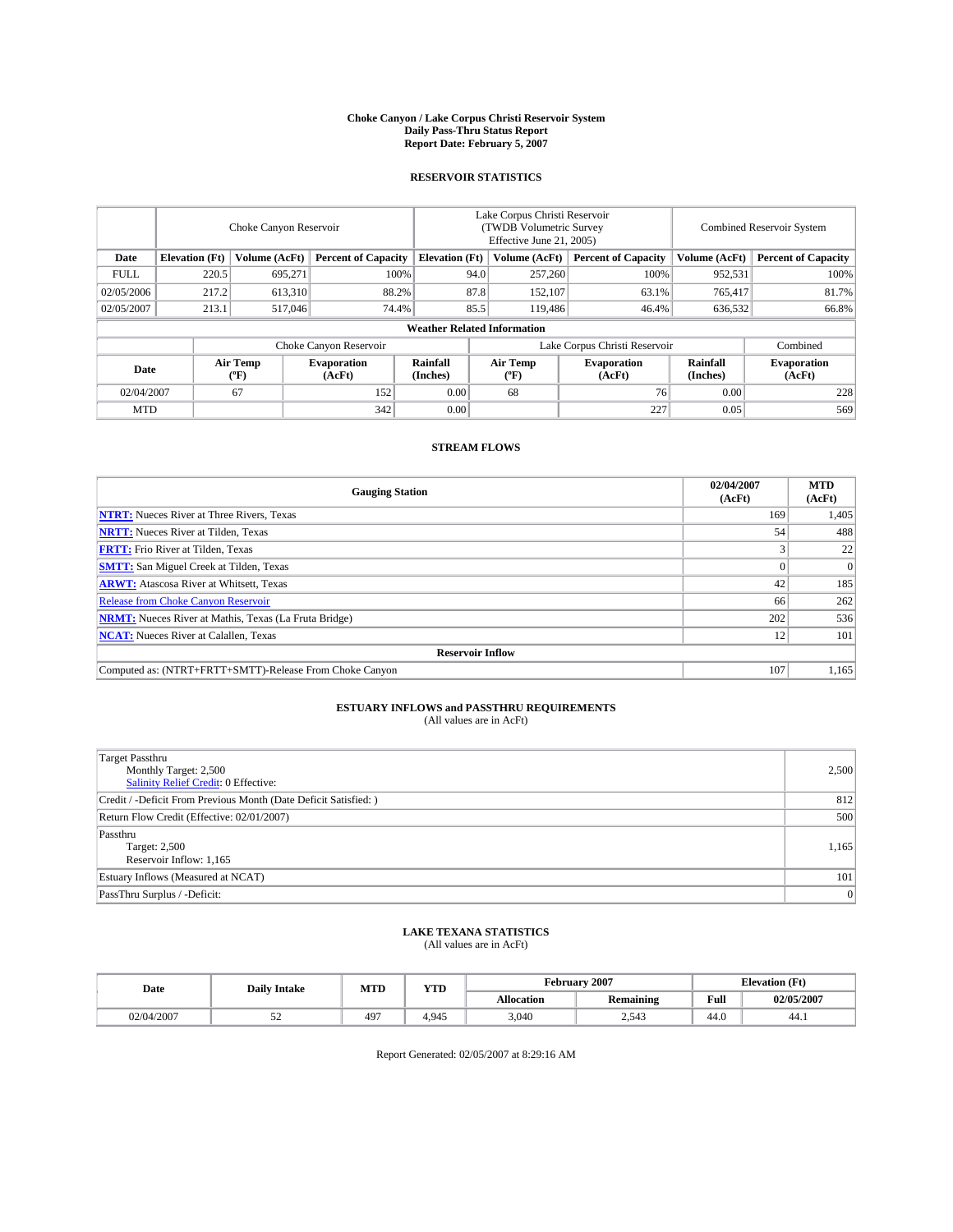#### **Choke Canyon / Lake Corpus Christi Reservoir System Daily Pass-Thru Status Report Report Date: February 6, 2007**

### **RESERVOIR STATISTICS**

|                                                                              | Choke Canyon Reservoir             |                       |                              |                      | Lake Corpus Christi Reservoir<br>(TWDB Volumetric Survey<br>Effective June 21, 2005) |                  |                               |                      | <b>Combined Reservoir System</b> |  |  |
|------------------------------------------------------------------------------|------------------------------------|-----------------------|------------------------------|----------------------|--------------------------------------------------------------------------------------|------------------|-------------------------------|----------------------|----------------------------------|--|--|
| <b>Elevation</b> (Ft)<br>Volume (AcFt)<br>Date<br><b>Percent of Capacity</b> |                                    | <b>Elevation</b> (Ft) |                              | Volume (AcFt)        | <b>Percent of Capacity</b>                                                           | Volume (AcFt)    | <b>Percent of Capacity</b>    |                      |                                  |  |  |
| <b>FULL</b>                                                                  | 220.5                              | 695.271               | 100%                         |                      | 94.0                                                                                 | 257,260          | 100%                          | 952,531              | 100%                             |  |  |
| 02/06/2006                                                                   | 217.2                              | 613,554               | 88.2%                        |                      | 87.8                                                                                 | 151,651          | 62.9%                         | 765,205              | 81.7%                            |  |  |
| 02/06/2007                                                                   | 213.1                              | 517,046               | 74.4%                        | 85.5                 |                                                                                      | 119,356          | 46.4%                         | 636,402              | 66.8%                            |  |  |
|                                                                              | <b>Weather Related Information</b> |                       |                              |                      |                                                                                      |                  |                               |                      |                                  |  |  |
|                                                                              |                                    |                       | Choke Canyon Reservoir       |                      |                                                                                      |                  | Lake Corpus Christi Reservoir |                      | Combined                         |  |  |
| Date                                                                         |                                    | Air Temp<br>(°F)      | <b>Evaporation</b><br>(AcFt) | Rainfall<br>(Inches) |                                                                                      | Air Temp<br>("F) | <b>Evaporation</b><br>(AcFt)  | Rainfall<br>(Inches) | <b>Evaporation</b><br>(AcFt)     |  |  |
| 02/05/2007                                                                   |                                    | 68                    | 139                          | 0.00                 |                                                                                      | 68               | 76                            | 0.00                 | 215                              |  |  |
| <b>MTD</b>                                                                   |                                    |                       | 481                          | 0.00                 |                                                                                      |                  | 303                           | 0.05                 | 784                              |  |  |

## **STREAM FLOWS**

| <b>Gauging Station</b>                                       | 02/05/2007<br>(AcFt) | <b>MTD</b><br>(AcFt) |
|--------------------------------------------------------------|----------------------|----------------------|
| <b>NTRT:</b> Nueces River at Three Rivers, Texas             | 143                  | 1,548                |
| <b>NRTT:</b> Nueces River at Tilden, Texas                   | 38                   | 526                  |
| <b>FRTT:</b> Frio River at Tilden, Texas                     |                      | 25                   |
| <b>SMTT:</b> San Miguel Creek at Tilden, Texas               |                      | $\Omega$             |
| <b>ARWT:</b> Atascosa River at Whitsett, Texas               | 40                   | 224                  |
| <b>Release from Choke Canyon Reservoir</b>                   | 66                   | 328                  |
| <b>NRMT:</b> Nueces River at Mathis, Texas (La Fruta Bridge) | 254                  | 790                  |
| <b>NCAT:</b> Nueces River at Calallen, Texas                 |                      | 101                  |
| <b>Reservoir Inflow</b>                                      |                      |                      |
| Computed as: (NTRT+FRTT+SMTT)-Release From Choke Canyon      | 80                   | 1,246                |

# **ESTUARY INFLOWS and PASSTHRU REQUIREMENTS**<br>(All values are in AcFt)

| <b>Target Passthru</b><br>Monthly Target: 2,500<br>Salinity Relief Credit: 0 Effective: | 2,500 |
|-----------------------------------------------------------------------------------------|-------|
| Credit / -Deficit From Previous Month (Date Deficit Satisfied: )                        | 812   |
| Return Flow Credit (Effective: 02/01/2007)                                              | 500   |
| Passthru<br>Target: 2,500<br>Reservoir Inflow: 1,246                                    | 1,246 |
| Estuary Inflows (Measured at NCAT)                                                      | 101   |
| PassThru Surplus / -Deficit:                                                            | 0     |

# **LAKE TEXANA STATISTICS** (All values are in AcFt)

|  | Date       | <b>Daily Intake</b> | <b>MTD</b> | YTD   | February 2007 |                  |                                         | <b>Elevation</b> (Ft) |
|--|------------|---------------------|------------|-------|---------------|------------------|-----------------------------------------|-----------------------|
|  |            |                     |            |       | Allocation    | <b>Remaining</b> | Full<br>the contract of the contract of | 02/06/2007            |
|  | 02/05/2007 |                     | 557        | 5.006 | 3.040         | 2.483            | 44.0                                    | 44.1                  |

Report Generated: 02/06/2007 at 9:17:58 AM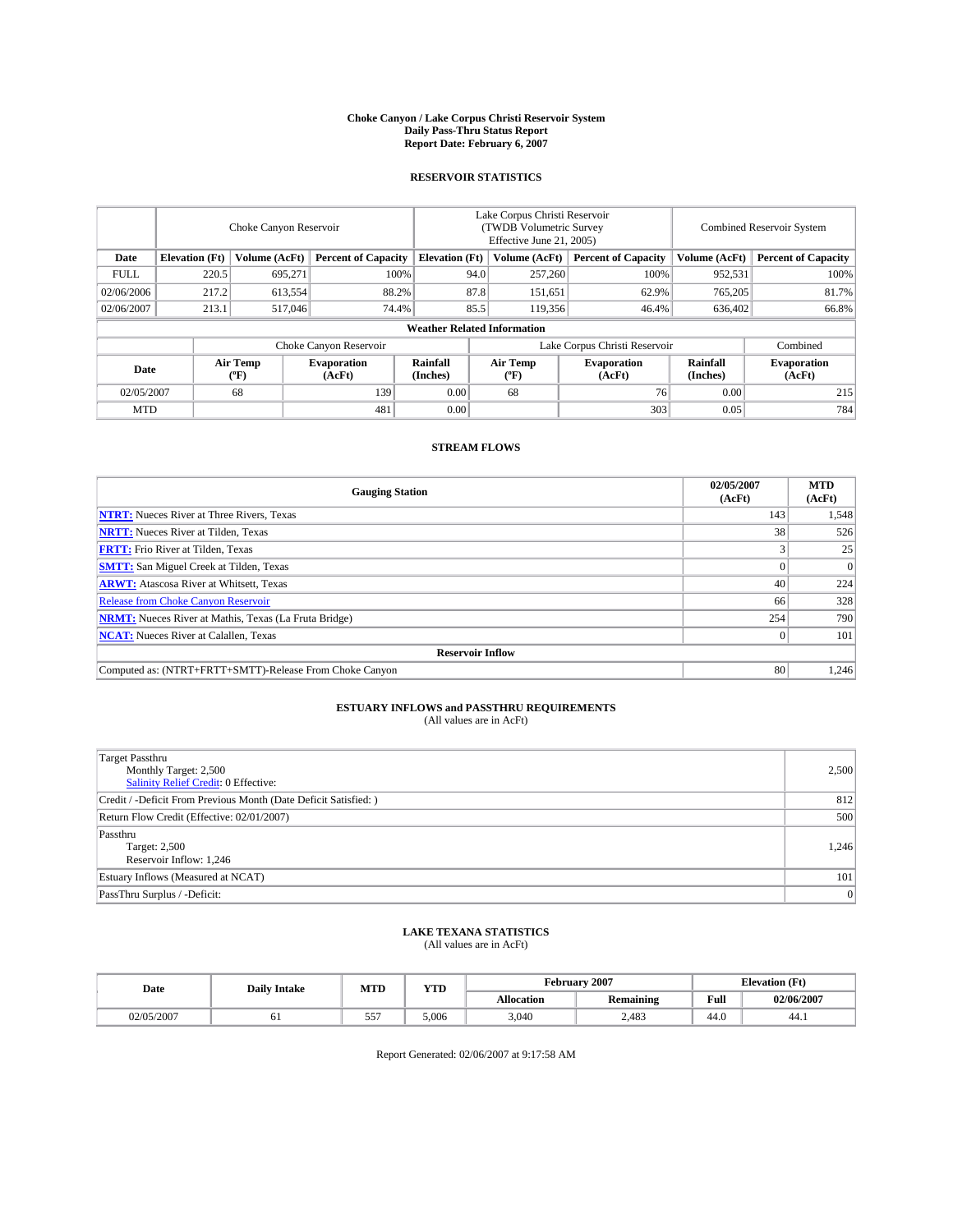#### **Choke Canyon / Lake Corpus Christi Reservoir System Daily Pass-Thru Status Report Report Date: February 7, 2007**

### **RESERVOIR STATISTICS**

|             | Choke Canyon Reservoir                                               |                  |                              |                      | Lake Corpus Christi Reservoir<br>(TWDB Volumetric Survey<br>Effective June 21, 2005) |                              |                               |                            | <b>Combined Reservoir System</b> |  |  |  |
|-------------|----------------------------------------------------------------------|------------------|------------------------------|----------------------|--------------------------------------------------------------------------------------|------------------------------|-------------------------------|----------------------------|----------------------------------|--|--|--|
| Date        | <b>Elevation</b> (Ft)<br>Volume (AcFt)<br><b>Percent of Capacity</b> |                  | <b>Elevation</b> (Ft)        |                      | Volume (AcFt)                                                                        | <b>Percent of Capacity</b>   | Volume (AcFt)                 | <b>Percent of Capacity</b> |                                  |  |  |  |
| <b>FULL</b> | 220.5                                                                | 695.271          |                              | 100%                 | 94.0                                                                                 | 257,260                      | 100%                          | 952,531                    | 100%                             |  |  |  |
| 02/07/2006  | 217.2                                                                | 611,857          | 88.0%                        |                      | 87.8                                                                                 | 152,107                      | 63.1%                         | 763,964                    | 81.6%                            |  |  |  |
| 02/07/2007  | 213.1                                                                | 517.264          | 74.4%                        |                      | 85.5                                                                                 | 119,356                      | 46.4%                         | 636,620                    | 66.8%                            |  |  |  |
|             | <b>Weather Related Information</b>                                   |                  |                              |                      |                                                                                      |                              |                               |                            |                                  |  |  |  |
|             |                                                                      |                  | Choke Canyon Reservoir       |                      |                                                                                      |                              | Lake Corpus Christi Reservoir |                            | Combined                         |  |  |  |
| Date        |                                                                      | Air Temp<br>(°F) | <b>Evaporation</b><br>(AcFt) | Rainfall<br>(Inches) |                                                                                      | Air Temp<br>$(^{o}\text{F})$ | <b>Evaporation</b><br>(AcFt)  | Rainfall<br>(Inches)       | <b>Evaporation</b><br>(AcFt)     |  |  |  |
| 02/06/2007  |                                                                      | 74               | 127                          | 0.00                 |                                                                                      | 72                           |                               | 0.03                       | 135                              |  |  |  |
| <b>MTD</b>  |                                                                      |                  | 608                          | 0.00                 |                                                                                      |                              | 311                           | 0.08                       | 919                              |  |  |  |

## **STREAM FLOWS**

| <b>Gauging Station</b>                                       | 02/06/2007<br>(AcFt) | <b>MTD</b><br>(AcFt) |
|--------------------------------------------------------------|----------------------|----------------------|
| <b>NTRT:</b> Nueces River at Three Rivers, Texas             | 125                  | 1,673                |
| <b>NRTT:</b> Nueces River at Tilden, Texas                   | 30                   | 556                  |
| <b>FRTT:</b> Frio River at Tilden, Texas                     |                      | 27                   |
| <b>SMTT:</b> San Miguel Creek at Tilden, Texas               |                      | $\Omega$             |
| <b>ARWT:</b> Atascosa River at Whitsett, Texas               | 38                   | 262                  |
| <b>Release from Choke Canyon Reservoir</b>                   | 66                   | 393                  |
| <b>NRMT:</b> Nueces River at Mathis, Texas (La Fruta Bridge) | 230                  | 1,020                |
| <b>NCAT:</b> Nueces River at Calallen, Texas                 |                      | 103                  |
| <b>Reservoir Inflow</b>                                      |                      |                      |
| Computed as: (NTRT+FRTT+SMTT)-Release From Choke Canyon      | 62                   | 1,307                |

# **ESTUARY INFLOWS and PASSTHRU REQUIREMENTS**<br>(All values are in AcFt)

| <b>Target Passthru</b><br>Monthly Target: 2,500<br>Salinity Relief Credit: 0 Effective: | 2,500 |
|-----------------------------------------------------------------------------------------|-------|
| Credit / -Deficit From Previous Month (Date Deficit Satisfied: )                        | 812   |
| Return Flow Credit (Effective: 02/01/2007)                                              | 500   |
| Passthru<br>Target: 2,500<br>Reservoir Inflow: 1,307                                    | 1,307 |
| Estuary Inflows (Measured at NCAT)                                                      | 103   |
| PassThru Surplus / -Deficit:                                                            | 0     |

# **LAKE TEXANA STATISTICS** (All values are in AcFt)

|  | Date       | <b>Daily Intake</b> | MTD | <b>YTD</b> | February 2007 |           |                                         | <b>Elevation</b> (Ft) |
|--|------------|---------------------|-----|------------|---------------|-----------|-----------------------------------------|-----------------------|
|  |            |                     |     |            | Allocation    | Remaining | Full<br>the contract of the contract of | 02/07/2007            |
|  | 02/06/2007 | oч                  | 641 | 5.090      | 3,040         | 2,399     | 44.0                                    | 44.0                  |

Report Generated: 02/07/2007 at 8:09:46 AM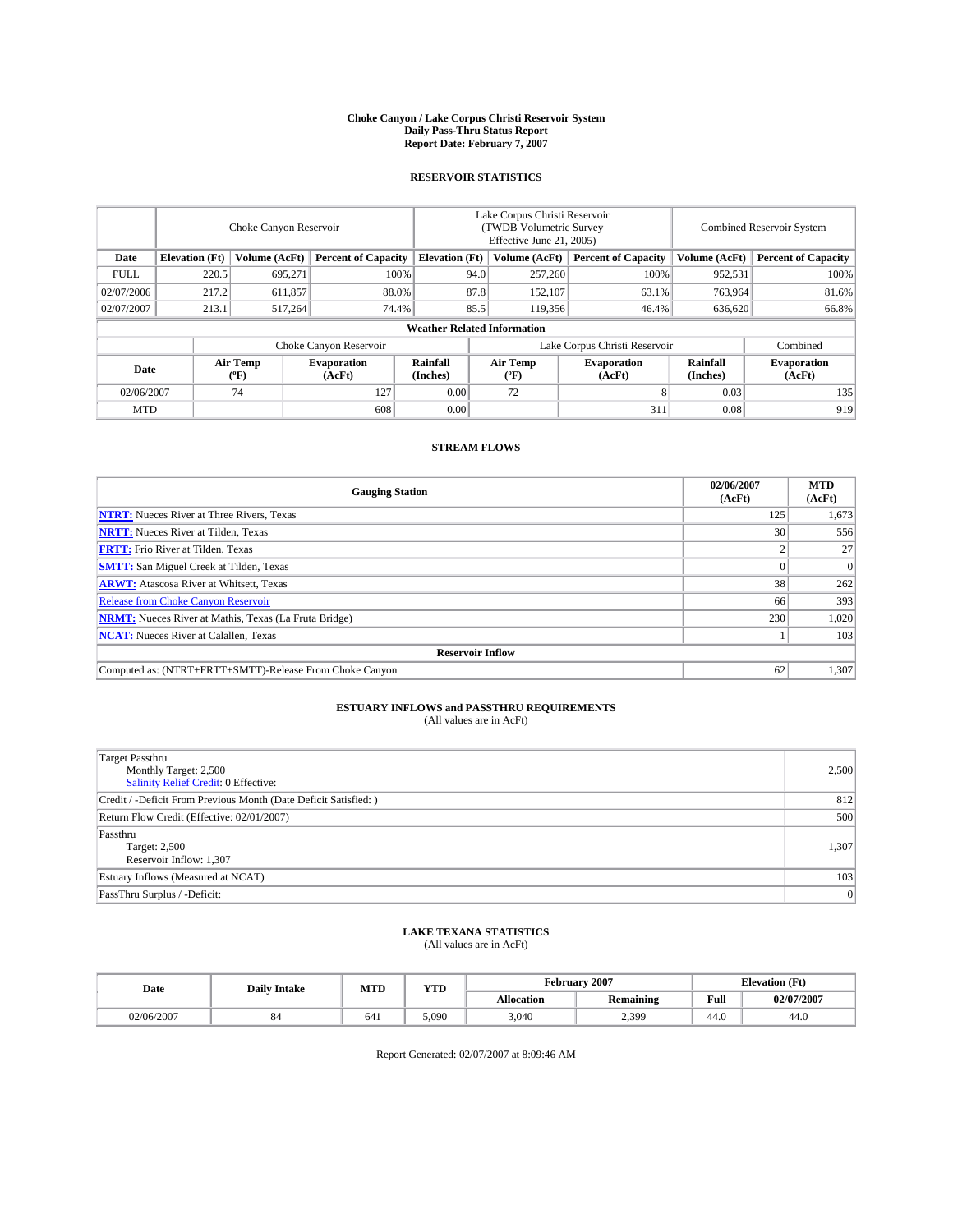#### **Choke Canyon / Lake Corpus Christi Reservoir System Daily Pass-Thru Status Report Report Date: February 8, 2007**

### **RESERVOIR STATISTICS**

|             | Choke Canyon Reservoir                                               |                  |                              |                      | Lake Corpus Christi Reservoir<br>(TWDB Volumetric Survey<br>Effective June 21, 2005) |                            |                               |                             | <b>Combined Reservoir System</b> |  |  |  |
|-------------|----------------------------------------------------------------------|------------------|------------------------------|----------------------|--------------------------------------------------------------------------------------|----------------------------|-------------------------------|-----------------------------|----------------------------------|--|--|--|
| Date        | <b>Elevation</b> (Ft)<br>Volume (AcFt)<br><b>Percent of Capacity</b> |                  | <b>Elevation</b> (Ft)        |                      | Volume (AcFt)                                                                        | <b>Percent of Capacity</b> | Volume (AcFt)                 | <b>Percent of Capacity</b>  |                                  |  |  |  |
| <b>FULL</b> | 220.5                                                                | 695.271          | 100%                         |                      | 94.0                                                                                 | 257,260                    | 100%                          | 952,531                     | 100%                             |  |  |  |
| 02/08/2006  | 217.2                                                                | 612,339          | 88.1%                        |                      | 87.8                                                                                 | 151,347                    | 62.7%                         | 763,686                     | 81.5%                            |  |  |  |
| 02/08/2007  | 213.1                                                                | 517,264          | 74.4%                        | 85.5                 |                                                                                      | 119,486                    | 46.4%                         | 636,750                     | 66.8%                            |  |  |  |
|             | <b>Weather Related Information</b>                                   |                  |                              |                      |                                                                                      |                            |                               |                             |                                  |  |  |  |
|             |                                                                      |                  | Choke Canyon Reservoir       |                      |                                                                                      |                            | Lake Corpus Christi Reservoir |                             | Combined                         |  |  |  |
| Date        |                                                                      | Air Temp<br>("F) | <b>Evaporation</b><br>(AcFt) | Rainfall<br>(Inches) |                                                                                      | Air Temp<br>("F)           | <b>Evaporation</b><br>(AcFt)  | <b>Rainfall</b><br>(Inches) | <b>Evaporation</b><br>(AcFt)     |  |  |  |
| 02/07/2007  |                                                                      | 76               | 139                          | 0.00                 |                                                                                      | 77                         | 38                            | 0.00                        | 177                              |  |  |  |
| <b>MTD</b>  |                                                                      |                  | 747                          | 0.00                 |                                                                                      |                            | 349                           | 0.08                        | 1,096                            |  |  |  |

## **STREAM FLOWS**

| <b>Gauging Station</b>                                       | 02/07/2007<br>(AcFt) | <b>MTD</b><br>(AcFt) |
|--------------------------------------------------------------|----------------------|----------------------|
| <b>NTRT:</b> Nueces River at Three Rivers, Texas             | 113                  | 1,787                |
| <b>NRTT:</b> Nueces River at Tilden, Texas                   | 22                   | 578                  |
| <b>FRTT:</b> Frio River at Tilden, Texas                     |                      | 29                   |
| <b>SMTT:</b> San Miguel Creek at Tilden, Texas               |                      | $\Omega$             |
| <b>ARWT:</b> Atascosa River at Whitsett, Texas               | 36                   | 298                  |
| <b>Release from Choke Canyon Reservoir</b>                   | 66                   | 459                  |
| <b>NRMT:</b> Nueces River at Mathis, Texas (La Fruta Bridge) | 147                  | 1,167                |
| <b>NCAT:</b> Nueces River at Calallen, Texas                 | 42                   | 144                  |
| <b>Reservoir Inflow</b>                                      |                      |                      |
| Computed as: (NTRT+FRTT+SMTT)-Release From Choke Canyon      | 49                   | 1,357                |

# **ESTUARY INFLOWS and PASSTHRU REQUIREMENTS**<br>(All values are in AcFt)

| <b>Target Passthru</b><br>Monthly Target: 2,500<br>Salinity Relief Credit: 0 Effective: | 2,500 |
|-----------------------------------------------------------------------------------------|-------|
| Credit / -Deficit From Previous Month (Date Deficit Satisfied: )                        | 812   |
| Return Flow Credit (Effective: 02/01/2007)                                              | 500   |
| Passthru<br>Target: 2,500<br>Reservoir Inflow: 1,357                                    | 1,357 |
| Estuary Inflows (Measured at NCAT)                                                      | 144   |
| PassThru Surplus / -Deficit:                                                            | 100   |

# **LAKE TEXANA STATISTICS** (All values are in AcFt)

|  | Date       | <b>Daily Intake</b> | <b>MTD</b> | <b>YTD</b> | February 2007 |                  |                                         | <b>Elevation</b> (Ft) |
|--|------------|---------------------|------------|------------|---------------|------------------|-----------------------------------------|-----------------------|
|  |            |                     |            |            | Allocation    | <b>Remaining</b> | Full<br>the contract of the contract of | 02/08/2007            |
|  | 02/07/2007 |                     |            | 5.164      | 3.040         | 225<br>رے دے     | 44.0                                    | 44.0                  |

Report Generated: 02/08/2007 at 8:07:35 AM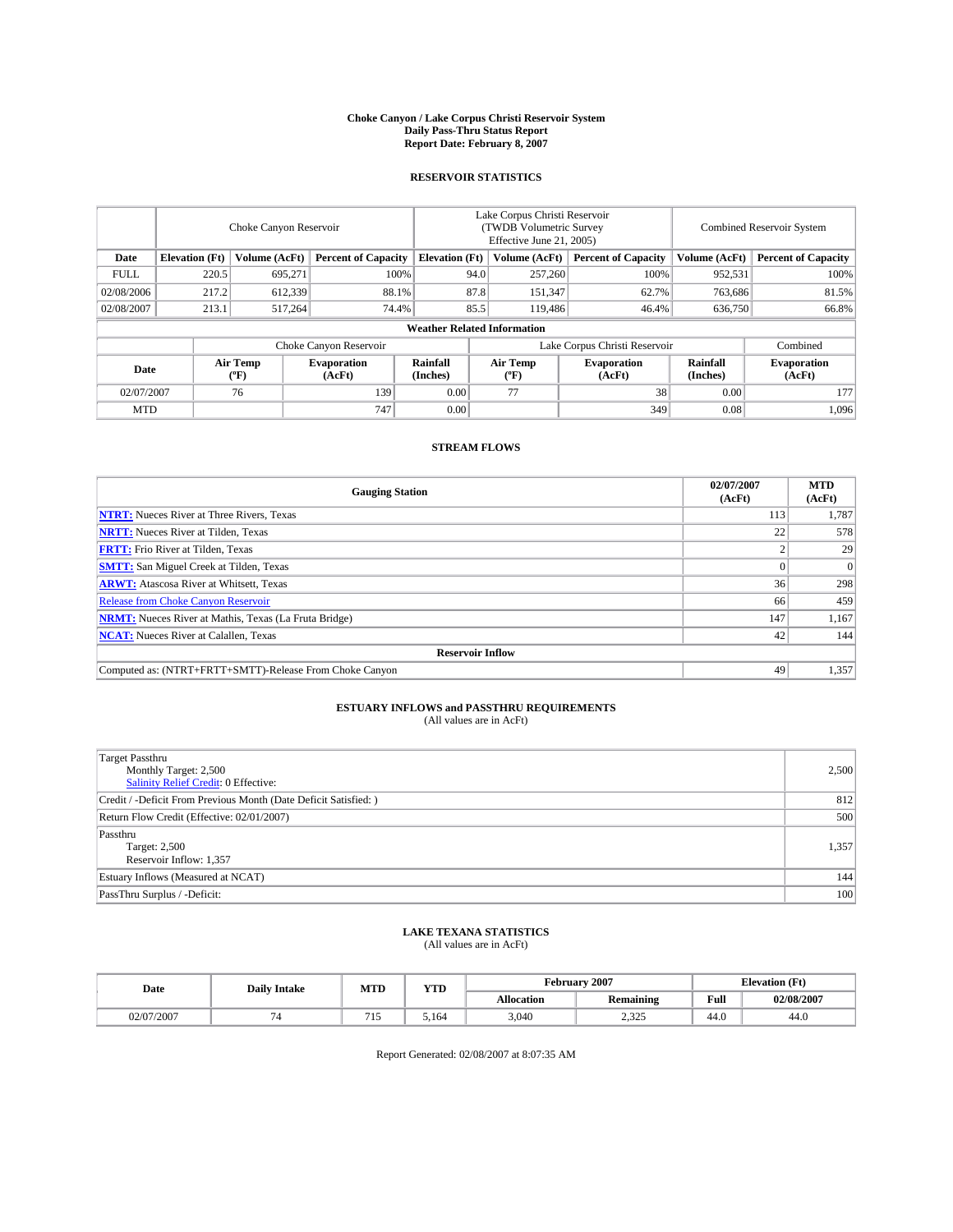#### **Choke Canyon / Lake Corpus Christi Reservoir System Daily Pass-Thru Status Report Report Date: February 9, 2007**

### **RESERVOIR STATISTICS**

|             | Choke Canyon Reservoir                                               |                  |                              |                                    | Lake Corpus Christi Reservoir<br>(TWDB Volumetric Survey<br>Effective June 21, 2005) |                            |                               |                            | Combined Reservoir System    |  |  |
|-------------|----------------------------------------------------------------------|------------------|------------------------------|------------------------------------|--------------------------------------------------------------------------------------|----------------------------|-------------------------------|----------------------------|------------------------------|--|--|
| Date        | <b>Elevation</b> (Ft)<br>Volume (AcFt)<br><b>Percent of Capacity</b> |                  | <b>Elevation</b> (Ft)        |                                    | Volume (AcFt)                                                                        | <b>Percent of Capacity</b> | Volume (AcFt)                 | <b>Percent of Capacity</b> |                              |  |  |
| <b>FULL</b> | 220.5                                                                | 695,271          | 100%                         |                                    | 94.0                                                                                 | 257,260                    | 100%                          | 952,531                    | 100%                         |  |  |
| 02/09/2006  | 217.2                                                                | 611,857          | 88.0%                        |                                    | 87.7                                                                                 | 151,043                    | 62.6%                         | 762,900                    | 81.5%                        |  |  |
| 02/09/2007  | 213.0                                                                | 516,827          | 74.3%                        |                                    | 85.5                                                                                 | 119,615                    | 46.5%                         | 636.442                    | 66.8%                        |  |  |
|             |                                                                      |                  |                              | <b>Weather Related Information</b> |                                                                                      |                            |                               |                            |                              |  |  |
|             |                                                                      |                  | Choke Canyon Reservoir       |                                    |                                                                                      |                            | Lake Corpus Christi Reservoir |                            | Combined                     |  |  |
| Date        |                                                                      | Air Temp<br>("F) | <b>Evaporation</b><br>(AcFt) | Rainfall<br>(Inches)               |                                                                                      | Air Temp<br>("F)           | <b>Evaporation</b><br>(AcFt)  | Rainfall<br>(Inches)       | <b>Evaporation</b><br>(AcFt) |  |  |
| 02/08/2007  |                                                                      | 76               | 114                          | 0.00                               |                                                                                      | 76                         | 98                            | 0.00                       | 212                          |  |  |
| <b>MTD</b>  |                                                                      |                  | 861                          | 0.00                               |                                                                                      |                            | 447                           | 0.08                       | 1,308                        |  |  |

## **STREAM FLOWS**

| <b>Gauging Station</b>                                       | 02/08/2007<br>(AcFt) | <b>MTD</b><br>(AcFt) |
|--------------------------------------------------------------|----------------------|----------------------|
| <b>NTRT:</b> Nueces River at Three Rivers, Texas             | 105                  | 1,892                |
| <b>NRTT:</b> Nueces River at Tilden, Texas                   | 18                   | 596                  |
| <b>FRTT:</b> Frio River at Tilden, Texas                     |                      | 30                   |
| <b>SMTT:</b> San Miguel Creek at Tilden, Texas               |                      | 0                    |
| <b>ARWT:</b> Atascosa River at Whitsett, Texas               | 36                   | 333                  |
| <b>Release from Choke Canyon Reservoir</b>                   | 66                   | 524                  |
| <b>NRMT:</b> Nueces River at Mathis, Texas (La Fruta Bridge) | 105                  | 1,272                |
| <b>NCAT:</b> Nueces River at Calallen, Texas                 | 66                   | 210                  |
| <b>Reservoir Inflow</b>                                      |                      |                      |
| Computed as: (NTRT+FRTT+SMTT)-Release From Choke Canyon      | 41                   | 1,398                |

# **ESTUARY INFLOWS and PASSTHRU REQUIREMENTS**<br>(All values are in AcFt)

| <b>Target Passthru</b><br>Monthly Target: 2,500<br>Salinity Relief Credit: 0 Effective: | 2,500 |
|-----------------------------------------------------------------------------------------|-------|
| Credit / -Deficit From Previous Month (Date Deficit Satisfied: )                        | 812   |
| Return Flow Credit (Effective: 02/01/2007)                                              | 500   |
| Passthru<br>Target: 2,500<br>Reservoir Inflow: 1,398                                    | 1,398 |
| Estuary Inflows (Measured at NCAT)                                                      | 210   |
| PassThru Surplus / -Deficit:                                                            | 124   |

# **LAKE TEXANA STATISTICS** (All values are in AcFt)

|  | Date       | <b>Daily Intake</b> | <b>MTD</b> | <b>YTD</b>              | February 2007 |                  |                                         | <b>Elevation</b> (Ft) |
|--|------------|---------------------|------------|-------------------------|---------------|------------------|-----------------------------------------|-----------------------|
|  |            |                     |            |                         | Allocation    | <b>Remaining</b> | Full<br>the contract of the contract of | 02/09/2007            |
|  | 02/08/2007 | .                   | 805        | $\Delta$ $\tau$<br>---- | 3,040         | 225<br>ر رے د    | 44.0                                    | 44.0                  |

Report Generated: 02/09/2007 at 8:10:37 AM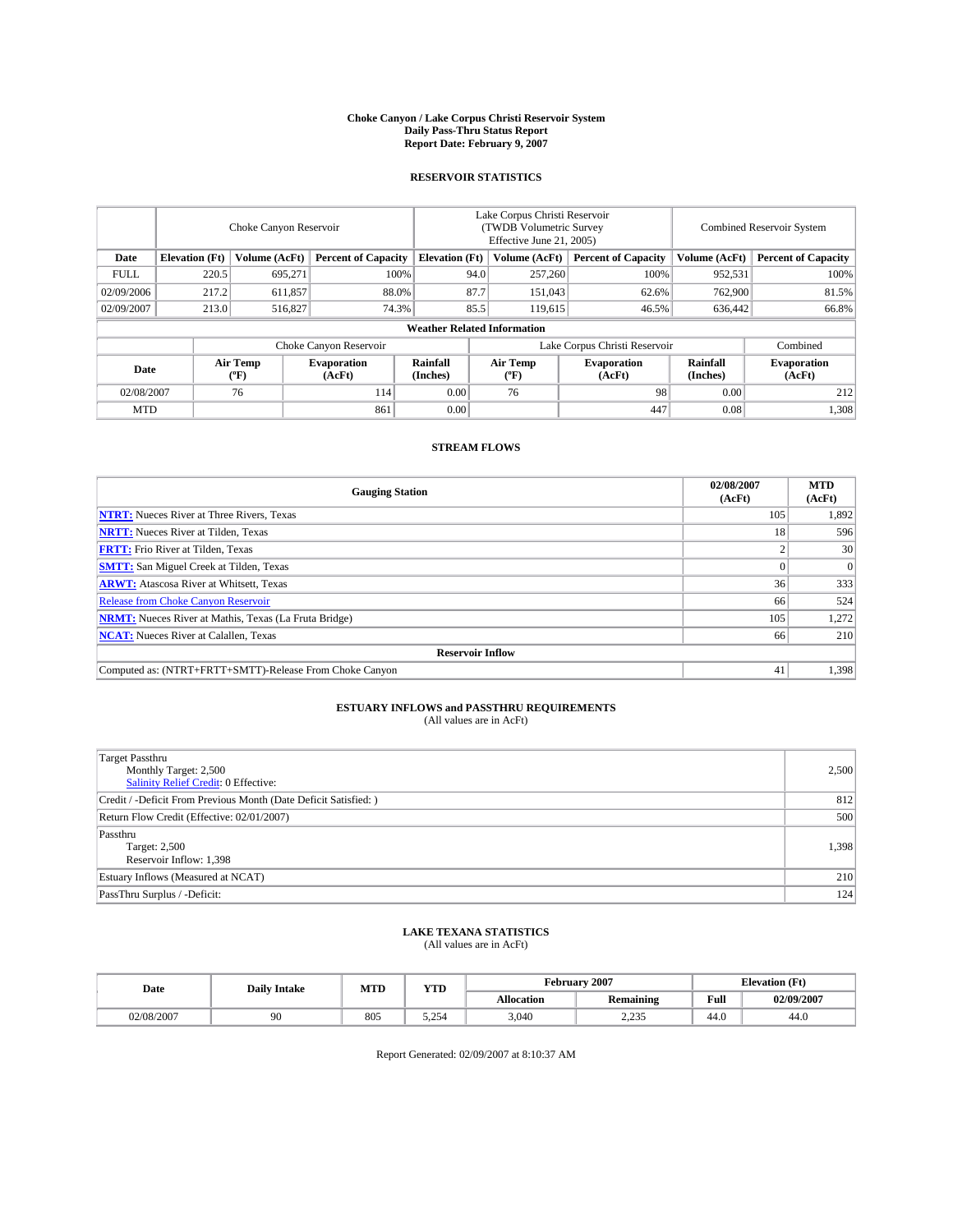#### **Choke Canyon / Lake Corpus Christi Reservoir System Daily Pass-Thru Status Report Report Date: February 10, 2007**

### **RESERVOIR STATISTICS**

|             | Choke Canyon Reservoir                                              |                  |                              |                       | Lake Corpus Christi Reservoir<br>(TWDB Volumetric Survey<br>Effective June 21, 2005) |                  |                              |                      | Combined Reservoir System    |  |  |  |
|-------------|---------------------------------------------------------------------|------------------|------------------------------|-----------------------|--------------------------------------------------------------------------------------|------------------|------------------------------|----------------------|------------------------------|--|--|--|
| Date        | <b>Elevation</b> (Ft)                                               | Volume (AcFt)    | <b>Percent of Capacity</b>   | <b>Elevation</b> (Ft) |                                                                                      | Volume (AcFt)    | <b>Percent of Capacity</b>   | Volume (AcFt)        | <b>Percent of Capacity</b>   |  |  |  |
| <b>FULL</b> | 220.5                                                               | 695,271          | 100%                         |                       | 94.0                                                                                 | 257,260          | 100%                         | 952,531              | 100%                         |  |  |  |
| 02/10/2006  | 217.2                                                               | 611,375          | 87.9%                        |                       | 87.7                                                                                 | 150,589          | 62.4%                        | 761,964              | 81.4%                        |  |  |  |
| 02/10/2007  | 213.0                                                               | 516,391          | 74.3%                        |                       | 85.5                                                                                 | 119.745          | 46.5%                        | 636,136              | 66.8%                        |  |  |  |
|             | <b>Weather Related Information</b>                                  |                  |                              |                       |                                                                                      |                  |                              |                      |                              |  |  |  |
|             | Choke Canyon Reservoir<br>Lake Corpus Christi Reservoir<br>Combined |                  |                              |                       |                                                                                      |                  |                              |                      |                              |  |  |  |
| Date        |                                                                     | Air Temp<br>(°F) | <b>Evaporation</b><br>(AcFt) | Rainfall<br>(Inches)  |                                                                                      | Air Temp<br>("F) | <b>Evaporation</b><br>(AcFt) | Rainfall<br>(Inches) | <b>Evaporation</b><br>(AcFt) |  |  |  |
| 02/09/2007  |                                                                     | 56               | 128                          | 0.00                  |                                                                                      | 58               | 136                          | 0.00                 | 264                          |  |  |  |
| <b>MTD</b>  |                                                                     |                  | 989                          | 0.00                  |                                                                                      |                  | 583                          | 0.08                 | 1,572                        |  |  |  |

## **STREAM FLOWS**

| <b>Gauging Station</b>                                       | 02/09/2007<br>(AcFt) | <b>MTD</b><br>(AcFt) |
|--------------------------------------------------------------|----------------------|----------------------|
| <b>NTRT:</b> Nueces River at Three Rivers, Texas             | 97                   | 1,989                |
| <b>NRTT:</b> Nueces River at Tilden, Texas                   | 14                   | 610                  |
| <b>FRTT:</b> Frio River at Tilden, Texas                     |                      | 32                   |
| <b>SMTT:</b> San Miguel Creek at Tilden, Texas               |                      | $\Omega$             |
| <b>ARWT:</b> Atascosa River at Whitsett, Texas               | 34                   | 367                  |
| <b>Release from Choke Canyon Reservoir</b>                   | 66                   | 590                  |
| <b>NRMT:</b> Nueces River at Mathis, Texas (La Fruta Bridge) | 105                  | 1,378                |
| <b>NCAT:</b> Nueces River at Calallen, Texas                 | 40                   | 250                  |
| <b>Reservoir Inflow</b>                                      |                      |                      |
| Computed as: (NTRT+FRTT+SMTT)-Release From Choke Canyon      | 33                   | 1,431                |

# **ESTUARY INFLOWS and PASSTHRU REQUIREMENTS**<br>(All values are in AcFt)

| <b>Target Passthru</b><br>Monthly Target: 2,500<br>Salinity Relief Credit: 0 Effective: | 2,500 |
|-----------------------------------------------------------------------------------------|-------|
| Credit / -Deficit From Previous Month (Date Deficit Satisfied: )                        | 812   |
| Return Flow Credit (Effective: 02/01/2007)                                              | 500   |
| Passthru<br>Target: 2,500<br>Reservoir Inflow: 1,431                                    | 1,431 |
| Estuary Inflows (Measured at NCAT)                                                      | 250   |
| PassThru Surplus / -Deficit:                                                            | 130   |

# **LAKE TEXANA STATISTICS** (All values are in AcFt)

|  | Date       | <b>Daily Intake</b> | <b>MTD</b> | <b>YTD</b>    |            | February 2007    |                                         | <b>Elevation</b> (Ft) |
|--|------------|---------------------|------------|---------------|------------|------------------|-----------------------------------------|-----------------------|
|  |            |                     |            |               | Allocation | Remaining        | Full<br>the contract of the contract of | 02/10/2007            |
|  | 02/09/2007 | 101                 | 905        | $\sim$<br>--- | 3,040      | 2.125<br>ر د ۲۰۱ | 44.0                                    | 44.1                  |

Report Generated: 02/10/2007 at 8:00:08 AM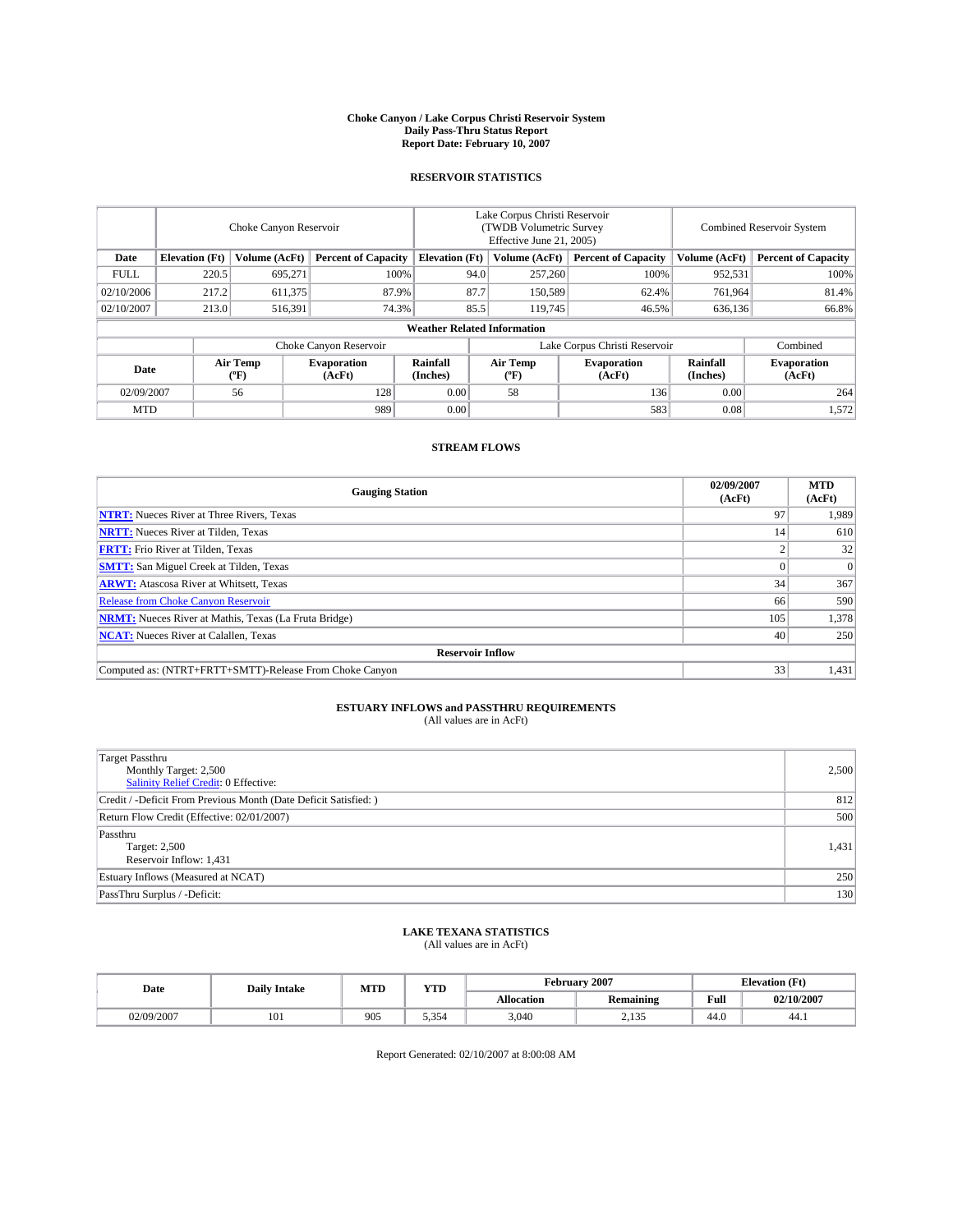#### **Choke Canyon / Lake Corpus Christi Reservoir System Daily Pass-Thru Status Report Report Date: February 11, 2007**

### **RESERVOIR STATISTICS**

|             | Choke Canyon Reservoir             |                  |                              |                       | Lake Corpus Christi Reservoir<br>(TWDB Volumetric Survey<br>Effective June 21, 2005) |                  |                               | <b>Combined Reservoir System</b> |                              |  |  |  |
|-------------|------------------------------------|------------------|------------------------------|-----------------------|--------------------------------------------------------------------------------------|------------------|-------------------------------|----------------------------------|------------------------------|--|--|--|
| Date        | <b>Elevation</b> (Ft)              | Volume (AcFt)    | <b>Percent of Capacity</b>   | <b>Elevation</b> (Ft) |                                                                                      | Volume (AcFt)    | <b>Percent of Capacity</b>    | Volume (AcFt)                    | <b>Percent of Capacity</b>   |  |  |  |
| <b>FULL</b> | 220.5                              | 695.271          | 100%                         |                       | 94.0                                                                                 | 257,260          | 100%                          | 952,531                          | 100%                         |  |  |  |
| 02/11/2006  | 217.1                              | 610.893          | 87.9%                        |                       | 87.8                                                                                 | 151,803          | 62.9%                         | 762.696                          | 81.4%                        |  |  |  |
| 02/11/2007  | 213.0                              | 516,391          | 74.3%                        |                       | 85.5                                                                                 | 119.615          | 46.5%                         | 636,006                          | 66.8%                        |  |  |  |
|             | <b>Weather Related Information</b> |                  |                              |                       |                                                                                      |                  |                               |                                  |                              |  |  |  |
|             |                                    |                  | Choke Canyon Reservoir       |                       |                                                                                      |                  | Lake Corpus Christi Reservoir |                                  | Combined                     |  |  |  |
| Date        |                                    | Air Temp<br>(°F) | <b>Evaporation</b><br>(AcFt) | Rainfall<br>(Inches)  |                                                                                      | Air Temp<br>("F) | <b>Evaporation</b><br>(AcFt)  | Rainfall<br>(Inches)             | <b>Evaporation</b><br>(AcFt) |  |  |  |
| 02/10/2007  |                                    | 58               | 51                           | 0.01                  |                                                                                      | 48               |                               | 0.00                             | 59                           |  |  |  |
| <b>MTD</b>  |                                    |                  | 1.040                        | 0.01                  |                                                                                      |                  | 591                           | 0.08                             | 1,631                        |  |  |  |

## **STREAM FLOWS**

| <b>Gauging Station</b>                                       | 02/10/2007<br>(AcFt) | <b>MTD</b><br>(AcFt) |
|--------------------------------------------------------------|----------------------|----------------------|
| <b>NTRT:</b> Nueces River at Three Rivers, Texas             | 95                   | 2,084                |
| <b>NRTT:</b> Nueces River at Tilden, Texas                   |                      | 620                  |
| <b>FRTT:</b> Frio River at Tilden, Texas                     |                      | 33                   |
| <b>SMTT:</b> San Miguel Creek at Tilden, Texas               |                      | $\Omega$             |
| <b>ARWT:</b> Atascosa River at Whitsett, Texas               | 30                   | 397                  |
| <b>Release from Choke Canyon Reservoir</b>                   | 66                   | 655                  |
| <b>NRMT:</b> Nueces River at Mathis, Texas (La Fruta Bridge) | 107                  | 1,485                |
| <b>NCAT:</b> Nueces River at Calallen, Texas                 | 30                   | 279                  |
| <b>Reservoir Inflow</b>                                      |                      |                      |
| Computed as: (NTRT+FRTT+SMTT)-Release From Choke Canyon      | 31                   | 1,462                |

# **ESTUARY INFLOWS and PASSTHRU REQUIREMENTS**<br>(All values are in AcFt)

| <b>Target Passthru</b><br>Monthly Target: 2,500<br>Salinity Relief Credit: 0 Effective: | 2,500 |
|-----------------------------------------------------------------------------------------|-------|
| Credit / -Deficit From Previous Month (Date Deficit Satisfied: )                        | 812   |
| Return Flow Credit (Effective: 02/01/2007)                                              | 500   |
| Passthru<br>Target: 2,500<br>Reservoir Inflow: 1,462                                    | 1,462 |
| Estuary Inflows (Measured at NCAT)                                                      | 279   |
| PassThru Surplus / -Deficit:                                                            | 129   |

### **LAKE TEXANA STATISTICS** (All values are in AcFt)

|  | Date       | <b>Daily Intake</b> | <b>YTD</b><br>MTD |       |            | February 2007 | <b>Elevation</b> (Ft)                 |            |
|--|------------|---------------------|-------------------|-------|------------|---------------|---------------------------------------|------------|
|  |            |                     |                   |       | Allocation | Remaining     | Full<br>the control of the control of | 02/11/2007 |
|  | 02/10/2007 | 106                 | .012              | 5.460 | 3,040      | 2.028         | 44.0                                  | 44.1       |

Report Generated: 02/11/2007 at 7:57:34 AM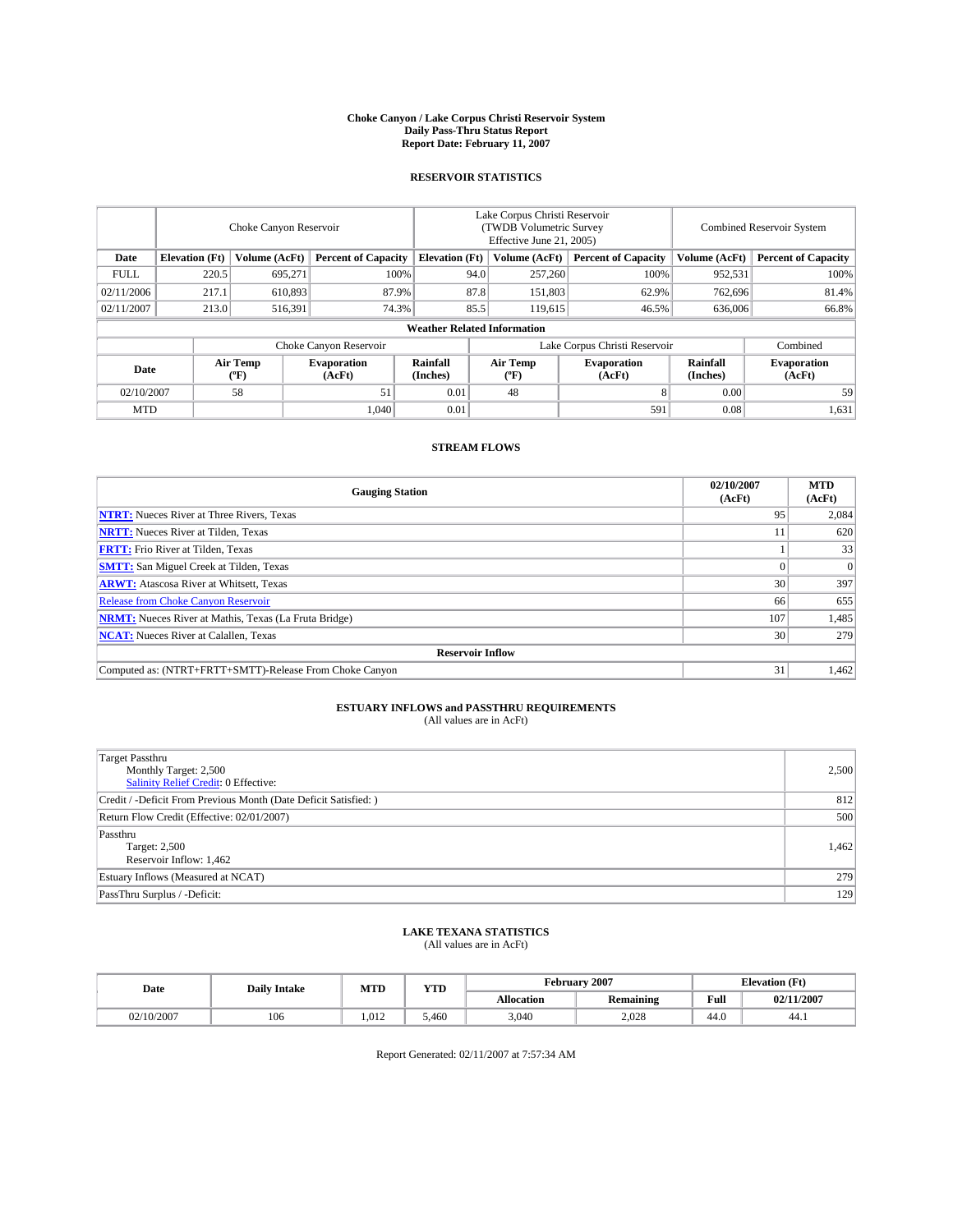#### **Choke Canyon / Lake Corpus Christi Reservoir System Daily Pass-Thru Status Report Report Date: February 12, 2007**

### **RESERVOIR STATISTICS**

|             | Choke Canyon Reservoir             |                  |                              |                               | Lake Corpus Christi Reservoir<br>(TWDB Volumetric Survey<br>Effective June 21, 2005) |                  |                              | Combined Reservoir System |                              |  |  |  |
|-------------|------------------------------------|------------------|------------------------------|-------------------------------|--------------------------------------------------------------------------------------|------------------|------------------------------|---------------------------|------------------------------|--|--|--|
| Date        | <b>Elevation</b> (Ft)              | Volume (AcFt)    | <b>Percent of Capacity</b>   | <b>Elevation</b> (Ft)         |                                                                                      | Volume (AcFt)    | <b>Percent of Capacity</b>   | Volume (AcFt)             | <b>Percent of Capacity</b>   |  |  |  |
| <b>FULL</b> | 220.5                              | 695.271          | 100%                         |                               | 94.0                                                                                 | 257,260          | 100%                         | 952,531                   | 100%                         |  |  |  |
| 02/12/2006  | 217.1                              | 610.411          | 87.8%                        |                               | 87.7                                                                                 | 150,437          | 62.4%                        | 760,848                   | 81.2%                        |  |  |  |
| 02/12/2007  | 213.0                              | 516,391          | 74.3%                        |                               | 85.4                                                                                 | 118,708          | 46.1%                        | 635,099                   | 66.7%                        |  |  |  |
|             | <b>Weather Related Information</b> |                  |                              |                               |                                                                                      |                  |                              |                           |                              |  |  |  |
|             |                                    |                  |                              | Lake Corpus Christi Reservoir |                                                                                      | Combined         |                              |                           |                              |  |  |  |
| Date        |                                    | Air Temp<br>(°F) | <b>Evaporation</b><br>(AcFt) | Rainfall<br>(Inches)          |                                                                                      | Air Temp<br>("F) | <b>Evaporation</b><br>(AcFt) | Rainfall<br>(Inches)      | <b>Evaporation</b><br>(AcFt) |  |  |  |
| 02/11/2007  |                                    | 54               | 13                           | 0.03                          |                                                                                      | 55               |                              | 0.00                      | 21                           |  |  |  |
| <b>MTD</b>  |                                    |                  | 1,053                        | 0.04                          |                                                                                      |                  | 599                          | 0.08                      | 1,652                        |  |  |  |

## **STREAM FLOWS**

| <b>Gauging Station</b>                                       | 02/11/2007<br>(AcFt) | <b>MTD</b><br>(AcFt) |
|--------------------------------------------------------------|----------------------|----------------------|
| <b>NTRT:</b> Nueces River at Three Rivers, Texas             | 91                   | 2,176                |
| <b>NRTT:</b> Nueces River at Tilden, Texas                   |                      | 628                  |
| <b>FRTT:</b> Frio River at Tilden, Texas                     |                      | 34                   |
| <b>SMTT:</b> San Miguel Creek at Tilden, Texas               |                      | $\Omega$             |
| <b>ARWT:</b> Atascosa River at Whitsett, Texas               | 26                   | 423                  |
| <b>Release from Choke Canyon Reservoir</b>                   | 66                   | 721                  |
| <b>NRMT:</b> Nueces River at Mathis, Texas (La Fruta Bridge) | 105                  | 1,590                |
| <b>NCAT:</b> Nueces River at Calallen, Texas                 | 28                   | 307                  |
| <b>Reservoir Inflow</b>                                      |                      |                      |
| Computed as: (NTRT+FRTT+SMTT)-Release From Choke Canyon      | 27                   | 1,489                |

# **ESTUARY INFLOWS and PASSTHRU REQUIREMENTS**<br>(All values are in AcFt)

| <b>Target Passthru</b><br>Monthly Target: 2,500<br>Salinity Relief Credit: 0 Effective: | 2,500 |
|-----------------------------------------------------------------------------------------|-------|
| Credit / -Deficit From Previous Month (Date Deficit Satisfied: )                        | 812   |
| Return Flow Credit (Effective: 02/01/2007)                                              | 500   |
| Passthru<br>Target: 2,500<br>Reservoir Inflow: 1,489                                    | 1,489 |
| Estuary Inflows (Measured at NCAT)                                                      | 307   |
| PassThru Surplus / -Deficit:                                                            | 130   |

### **LAKE TEXANA STATISTICS** (All values are in AcFt)

| Date           | <b>Daily Intake</b> | MTD          | YTD   |            | February 2007    | <b>Elevation</b> (Ft) |            |
|----------------|---------------------|--------------|-------|------------|------------------|-----------------------|------------|
|                |                     |              |       | Allocation | <b>Remaining</b> | Full                  | 02/12/2007 |
| 1/2007<br>02/1 | 106                 | 110<br>1.118 | 5.566 | 3,040      | 1.922            | 44.0                  | 44.1       |

Report Generated: 02/12/2007 at 8:20:03 AM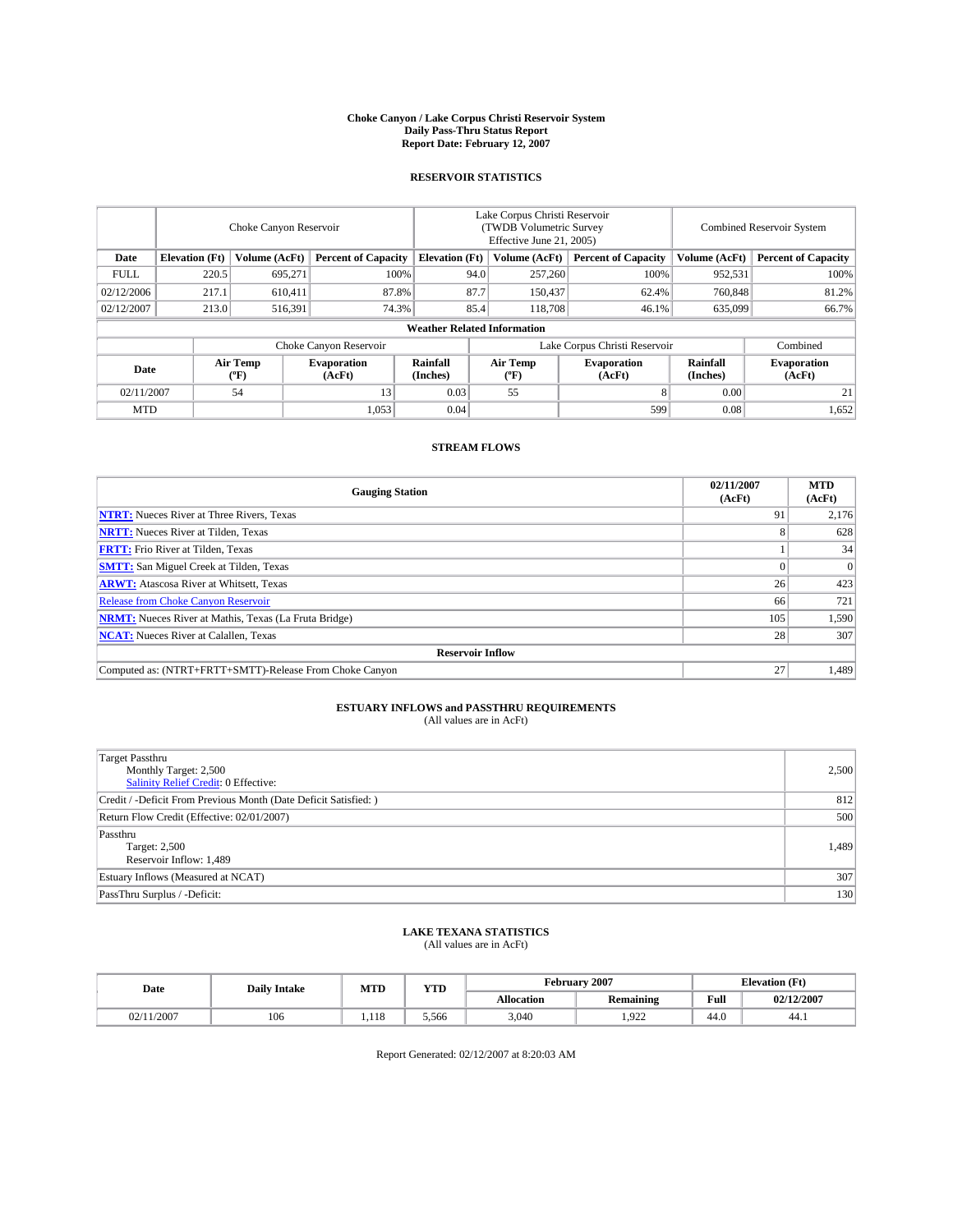#### **Choke Canyon / Lake Corpus Christi Reservoir System Daily Pass-Thru Status Report Report Date: February 13, 2007**

### **RESERVOIR STATISTICS**

|             | Choke Canyon Reservoir             |                  |                              |                       | Lake Corpus Christi Reservoir<br>(TWDB Volumetric Survey<br>Effective June 21, 2005) |                  |                               | Combined Reservoir System |                              |  |  |
|-------------|------------------------------------|------------------|------------------------------|-----------------------|--------------------------------------------------------------------------------------|------------------|-------------------------------|---------------------------|------------------------------|--|--|
| Date        | <b>Elevation</b> (Ft)              | Volume (AcFt)    | <b>Percent of Capacity</b>   | <b>Elevation</b> (Ft) |                                                                                      | Volume (AcFt)    | <b>Percent of Capacity</b>    | Volume (AcFt)             | <b>Percent of Capacity</b>   |  |  |
| <b>FULL</b> | 220.5                              | 695.271          | 100%                         |                       | 94.0                                                                                 | 257,260          | 100%                          | 952,531                   | 100%                         |  |  |
| 02/13/2006  | 217.1                              | 610.170          | 87.8%                        |                       | 87.7                                                                                 | 150,135          | 62.2%                         | 760,305                   | 81.2%                        |  |  |
| 02/13/2007  | 213.0                              | 516,391          | 74.3%                        |                       | 85.5                                                                                 | 119,356          | 46.4%                         | 635,747                   | 66.7%                        |  |  |
|             | <b>Weather Related Information</b> |                  |                              |                       |                                                                                      |                  |                               |                           |                              |  |  |
|             |                                    |                  | Choke Canyon Reservoir       |                       |                                                                                      |                  | Lake Corpus Christi Reservoir |                           | Combined                     |  |  |
| Date        |                                    | Air Temp<br>(°F) | <b>Evaporation</b><br>(AcFt) | Rainfall<br>(Inches)  |                                                                                      | Air Temp<br>("F) | <b>Evaporation</b><br>(AcFt)  | Rainfall<br>(Inches)      | <b>Evaporation</b><br>(AcFt) |  |  |
| 02/12/2007  |                                    | 68               | 51                           | 0.00                  |                                                                                      | 51               | 106                           | 0.00                      | 157                          |  |  |
| <b>MTD</b>  |                                    |                  | 1.104                        | 0.04                  |                                                                                      |                  | 705                           | 0.08                      | 1,809                        |  |  |

## **STREAM FLOWS**

| <b>Gauging Station</b>                                       | 02/12/2007<br>(AcFt) | <b>MTD</b><br>(AcFt) |
|--------------------------------------------------------------|----------------------|----------------------|
| <b>NTRT:</b> Nueces River at Three Rivers, Texas             | 85                   | 2,261                |
| <b>NRTT:</b> Nueces River at Tilden, Texas                   |                      | 633                  |
| <b>FRTT:</b> Frio River at Tilden, Texas                     |                      | 35                   |
| <b>SMTT:</b> San Miguel Creek at Tilden, Texas               |                      | $\Omega$             |
| <b>ARWT:</b> Atascosa River at Whitsett, Texas               | 24                   | 447                  |
| <b>Release from Choke Canyon Reservoir</b>                   | 66                   | 786                  |
| <b>NRMT:</b> Nueces River at Mathis, Texas (La Fruta Bridge) | 105                  | 1,695                |
| <b>NCAT:</b> Nueces River at Calallen, Texas                 | 15                   | 322                  |
| <b>Reservoir Inflow</b>                                      |                      |                      |
| Computed as: (NTRT+FRTT+SMTT)-Release From Choke Canyon      | 21                   | 1,510                |

# **ESTUARY INFLOWS and PASSTHRU REQUIREMENTS**<br>(All values are in AcFt)

| <b>Target Passthru</b><br>Monthly Target: 2,500<br>Salinity Relief Credit: 0 Effective: | 2,500 |
|-----------------------------------------------------------------------------------------|-------|
| Credit / -Deficit From Previous Month (Date Deficit Satisfied: )                        | 812   |
| Return Flow Credit (Effective: 02/01/2007)                                              | 500   |
| Passthru<br>Target: 2,500<br>Reservoir Inflow: 1,510                                    | 1,510 |
| Estuary Inflows (Measured at NCAT)                                                      | 322   |
| PassThru Surplus / -Deficit:                                                            | 124   |

### **LAKE TEXANA STATISTICS** (All values are in AcFt)

|  | Date       | <b>Daily Intake</b> | <b>MTD</b> | <b>YTD</b> |            | February 2007 |                                         | <b>Elevation</b> (Ft) |
|--|------------|---------------------|------------|------------|------------|---------------|-----------------------------------------|-----------------------|
|  |            |                     |            |            | Allocation | Remaining     | Full<br>the contract of the contract of | 02/13/2007            |
|  | 02/12/2007 | 106                 | 22         | 5.672      | 3,040      | 1.816         | 44.0                                    | 44.1                  |

Report Generated: 02/13/2007 at 9:00:27 AM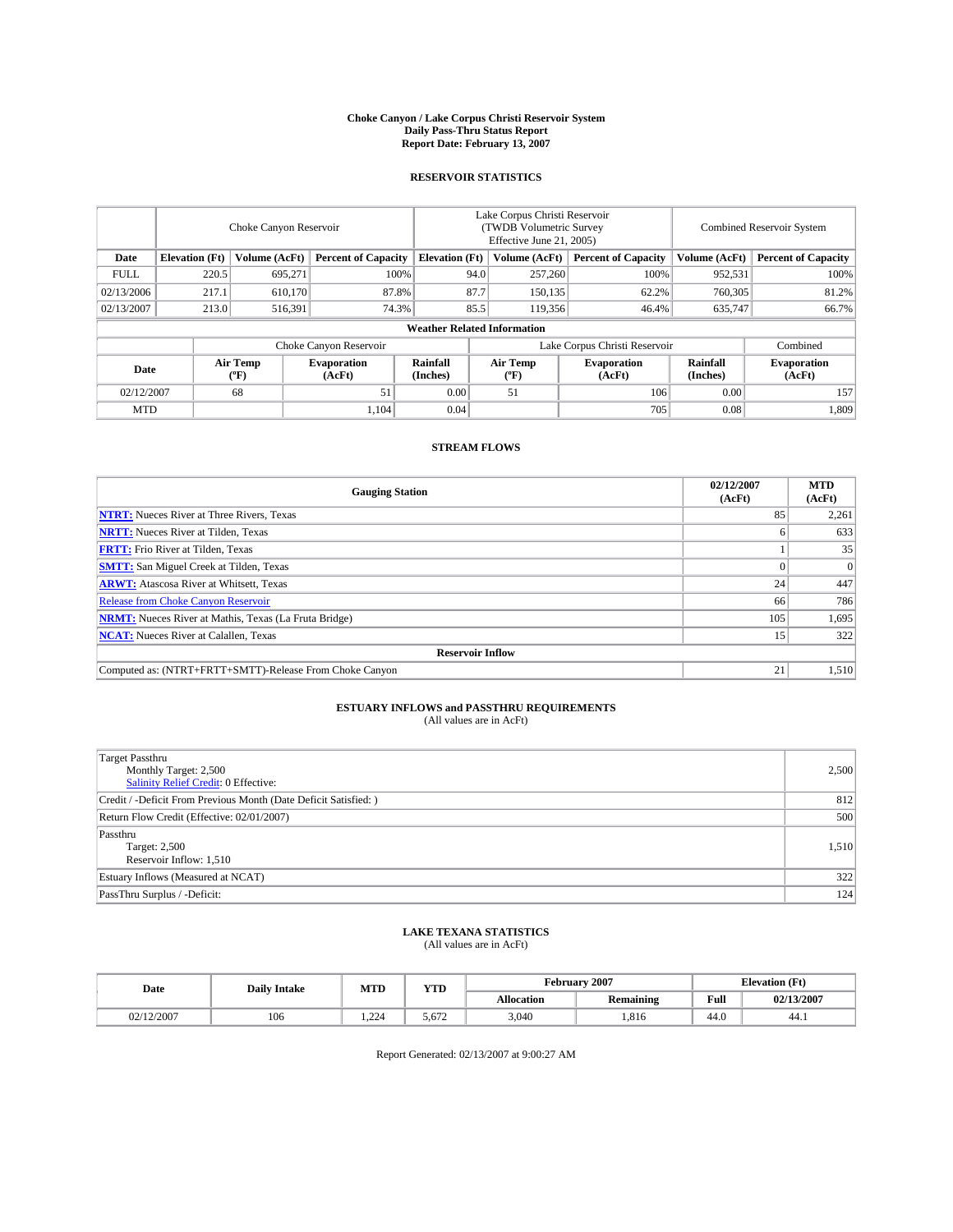#### **Choke Canyon / Lake Corpus Christi Reservoir System Daily Pass-Thru Status Report Report Date: February 14, 2007**

### **RESERVOIR STATISTICS**

|             | Choke Canyon Reservoir |                  |                              |                                    | Lake Corpus Christi Reservoir<br>(TWDB Volumetric Survey<br>Effective June 21, 2005) |                  |                               |                      | <b>Combined Reservoir System</b> |  |  |
|-------------|------------------------|------------------|------------------------------|------------------------------------|--------------------------------------------------------------------------------------|------------------|-------------------------------|----------------------|----------------------------------|--|--|
| Date        | <b>Elevation</b> (Ft)  | Volume (AcFt)    | <b>Percent of Capacity</b>   | <b>Elevation</b> (Ft)              |                                                                                      | Volume (AcFt)    | <b>Percent of Capacity</b>    | Volume (AcFt)        | <b>Percent of Capacity</b>       |  |  |
| <b>FULL</b> | 220.5                  | 695.271          | 100%                         |                                    | 94.0                                                                                 | 257,260          | 100%                          | 952,531              | 100%                             |  |  |
| 02/14/2006  | 217.1                  | 609.929          | 87.7%                        |                                    | 87.7                                                                                 | 149,682          | 62.0%                         | 759,611              | 81.1%                            |  |  |
| 02/14/2007  | 213.0                  | 515,739          | 74.2%                        |                                    | 85.5                                                                                 | 119,356          | 46.4%                         | 635,095              | 66.7%                            |  |  |
|             |                        |                  |                              | <b>Weather Related Information</b> |                                                                                      |                  |                               |                      |                                  |  |  |
|             |                        |                  | Choke Canyon Reservoir       |                                    |                                                                                      |                  | Lake Corpus Christi Reservoir |                      | Combined                         |  |  |
| Date        |                        | Air Temp<br>(°F) | <b>Evaporation</b><br>(AcFt) | Rainfall<br>(Inches)               |                                                                                      | Air Temp<br>("F) | <b>Evaporation</b><br>(AcFt)  | Rainfall<br>(Inches) | <b>Evaporation</b><br>(AcFt)     |  |  |
| 02/13/2007  |                        | 67               | 265                          | 0.00                               |                                                                                      | 66               | 151                           | 0.00                 | 416                              |  |  |
| <b>MTD</b>  |                        |                  | 1,369                        | 0.04                               |                                                                                      |                  | 856                           | 0.08                 | 2,225                            |  |  |

## **STREAM FLOWS**

| <b>Gauging Station</b>                                       | 02/13/2007<br>(AcFt) | <b>MTD</b><br>(AcFt) |
|--------------------------------------------------------------|----------------------|----------------------|
| <b>NTRT:</b> Nueces River at Three Rivers, Texas             | 119                  | 2,380                |
| <b>NRTT:</b> Nueces River at Tilden, Texas                   |                      | 637                  |
| <b>FRTT:</b> Frio River at Tilden, Texas                     |                      | 36                   |
| <b>SMTT:</b> San Miguel Creek at Tilden, Texas               | $\Omega$             | $\overline{0}$       |
| <b>ARWT:</b> Atascosa River at Whitsett, Texas               | 24                   | 470                  |
| <b>Release from Choke Canyon Reservoir</b>                   | 220                  | 1,006                |
| <b>NRMT:</b> Nueces River at Mathis, Texas (La Fruta Bridge) | 107                  | 1,802                |
| <b>NCAT:</b> Nueces River at Calallen, Texas                 |                      | 323                  |
| <b>Reservoir Inflow</b>                                      |                      |                      |
| Computed as: NRTT+FRTT+SMTT+ARWT                             | 28                   | 1,538                |

# **ESTUARY INFLOWS and PASSTHRU REQUIREMENTS**<br>(All values are in AcFt)

| <b>Target Passthru</b><br>Monthly Target: 2,500<br>Salinity Relief Credit: 0 Effective: | 2,500 |
|-----------------------------------------------------------------------------------------|-------|
| Credit / -Deficit From Previous Month (Date Deficit Satisfied: )                        | 812   |
| Return Flow Credit (Effective: 02/01/2007)                                              | 500   |
| Passthru<br>Target: 2,500<br>Reservoir Inflow: 1,538                                    | 1,538 |
| Estuary Inflows (Measured at NCAT)                                                      | 323   |
| PassThru Surplus / -Deficit:                                                            | 97    |

### **LAKE TEXANA STATISTICS** (All values are in AcFt)

| Date       | <b>Daily Intake</b> |      |             | <b>YTD</b><br><b>MTD</b> |                  |      | February 2007 | <b>Elevation</b> (Ft) |  |
|------------|---------------------|------|-------------|--------------------------|------------------|------|---------------|-----------------------|--|
|            |                     |      |             | Allocation               | <b>Remaining</b> | Full | 02/14/2007    |                       |  |
| 02/13/2007 | .                   | .336 | 5.785<br>J. | 3.040                    | 704              | 44.0 | 44.1          |                       |  |

Report Generated: 02/14/2007 at 9:43:58 AM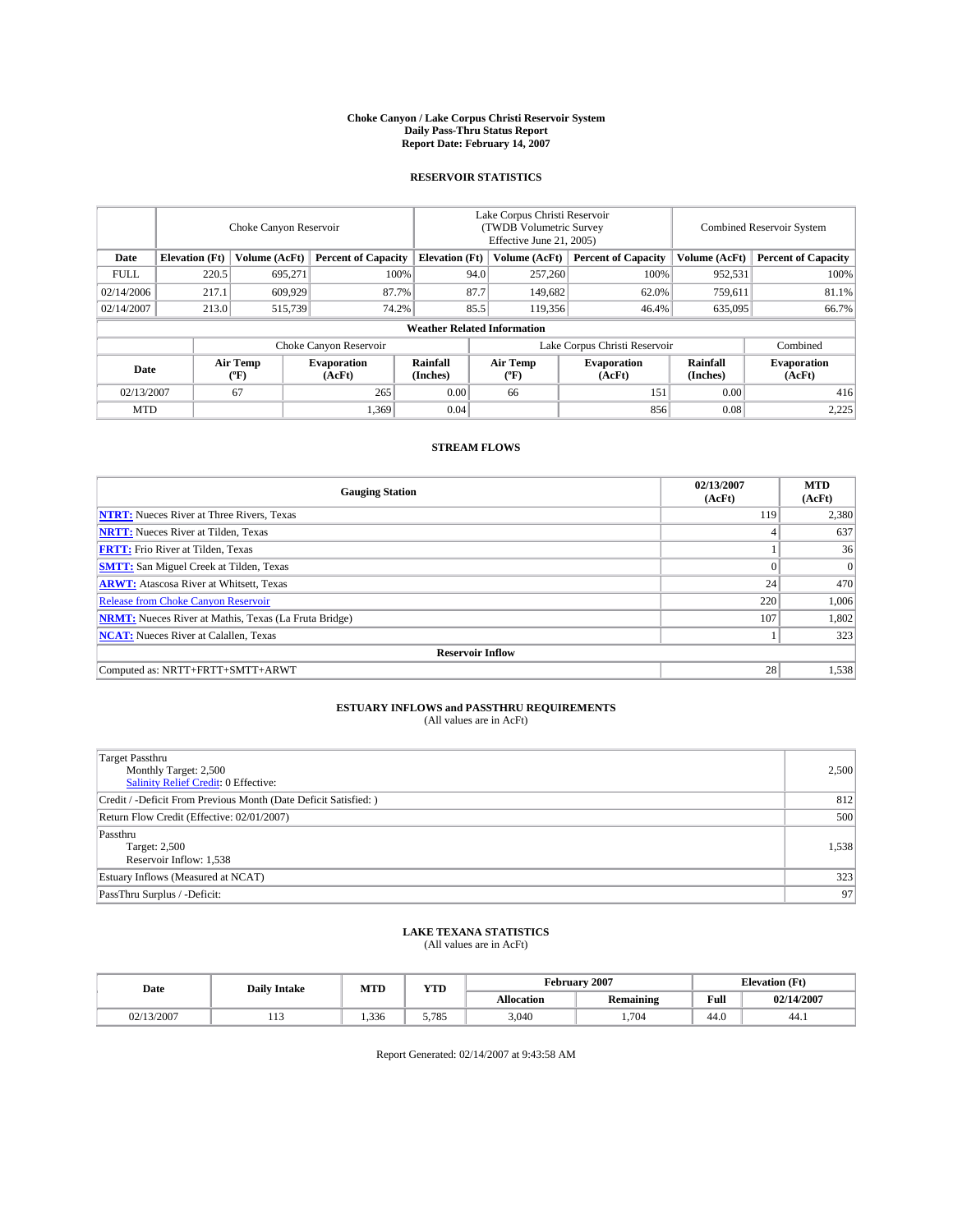#### **Choke Canyon / Lake Corpus Christi Reservoir System Daily Pass-Thru Status Report Report Date: February 15, 2007**

### **RESERVOIR STATISTICS**

|             | Choke Canyon Reservoir |                  |                              |                                    | Lake Corpus Christi Reservoir<br>(TWDB Volumetric Survey<br>Effective June 21, 2005) |                  |                               | <b>Combined Reservoir System</b> |                              |  |
|-------------|------------------------|------------------|------------------------------|------------------------------------|--------------------------------------------------------------------------------------|------------------|-------------------------------|----------------------------------|------------------------------|--|
| Date        | <b>Elevation</b> (Ft)  | Volume (AcFt)    | <b>Percent of Capacity</b>   | <b>Elevation</b> (Ft)              |                                                                                      | Volume (AcFt)    | <b>Percent of Capacity</b>    | Volume (AcFt)                    | <b>Percent of Capacity</b>   |  |
| <b>FULL</b> | 220.5                  | 695.271          | 100%                         |                                    | 94.0                                                                                 | 257,260          | 100%                          | 952,531                          | 100%                         |  |
| 02/15/2006  | 217.1                  | 609.929          | 87.7%                        |                                    | 87.7                                                                                 | 149,682          | 62.0%                         | 759,611                          | 81.1%                        |  |
| 02/15/2007  | 213.0                  | 515,523          | 74.1%                        |                                    | 85.5                                                                                 | 119,486          | 46.4%                         | 635,009                          | 66.7%                        |  |
|             |                        |                  |                              | <b>Weather Related Information</b> |                                                                                      |                  |                               |                                  |                              |  |
|             |                        |                  | Choke Canyon Reservoir       |                                    |                                                                                      |                  | Lake Corpus Christi Reservoir |                                  | Combined                     |  |
| Date        |                        | Air Temp<br>(°F) | <b>Evaporation</b><br>(AcFt) | Rainfall<br>(Inches)               |                                                                                      | Air Temp<br>("F) | <b>Evaporation</b><br>(AcFt)  | Rainfall<br>(Inches)             | <b>Evaporation</b><br>(AcFt) |  |
| 02/14/2007  |                        | 47               | 177                          | 0.00                               |                                                                                      | 47               | 166                           | 0.00                             | 343                          |  |
| <b>MTD</b>  |                        |                  | 1.546                        | 0.04                               |                                                                                      |                  | 1,022                         | 0.08                             | 2,568                        |  |

## **STREAM FLOWS**

| <b>Gauging Station</b>                                       | 02/14/2007<br>(AcFt) | <b>MTD</b><br>(AcFt) |
|--------------------------------------------------------------|----------------------|----------------------|
| <b>NTRT:</b> Nueces River at Three Rivers, Texas             | 306                  | 2,686                |
| <b>NRTT:</b> Nueces River at Tilden, Texas                   |                      | 639                  |
| <b>FRTT:</b> Frio River at Tilden, Texas                     |                      | 37                   |
| <b>SMTT:</b> San Miguel Creek at Tilden, Texas               |                      | $\Omega$             |
| <b>ARWT:</b> Atascosa River at Whitsett, Texas               | 22                   | 492                  |
| <b>Release from Choke Canyon Reservoir</b>                   | 294                  | 1,300                |
| <b>NRMT:</b> Nueces River at Mathis, Texas (La Fruta Bridge) | 107                  | 1,910                |
| <b>NCAT:</b> Nueces River at Calallen, Texas                 |                      | 323                  |
| <b>Reservoir Inflow</b>                                      |                      |                      |
| Computed as: (NTRT+FRTT+SMTT)-Release From Choke Canyon      | 13                   | 1,551                |

# **ESTUARY INFLOWS and PASSTHRU REQUIREMENTS**<br>(All values are in AcFt)

| <b>Target Passthru</b><br>Monthly Target: 2,500<br>Salinity Relief Credit: 0 Effective: | 2,500 |
|-----------------------------------------------------------------------------------------|-------|
| Credit / -Deficit From Previous Month (Date Deficit Satisfied: )                        | 812   |
| Return Flow Credit (Effective: 02/01/2007)                                              | 500   |
| Passthru<br>Target: 2,500<br>Reservoir Inflow: 1,551                                    | 1,551 |
| Estuary Inflows (Measured at NCAT)                                                      | 323   |
| PassThru Surplus / -Deficit:                                                            | 84    |

### **LAKE TEXANA STATISTICS** (All values are in AcFt)

| Date       | YTD<br>MTD<br><b>Daily Intake</b> |       |       |                   | February 2007    | <b>Elevation</b> (Ft) |            |  |
|------------|-----------------------------------|-------|-------|-------------------|------------------|-----------------------|------------|--|
|            |                                   |       |       | <b>Allocation</b> | <b>Remaining</b> | Full                  | 02/15/2007 |  |
| 02/14/2007 | 14 T                              | 1.461 | 5.910 | 3,040             | 579<br>1.913     | 44.0                  | 44.1       |  |

Report Generated: 02/15/2007 at 9:09:01 AM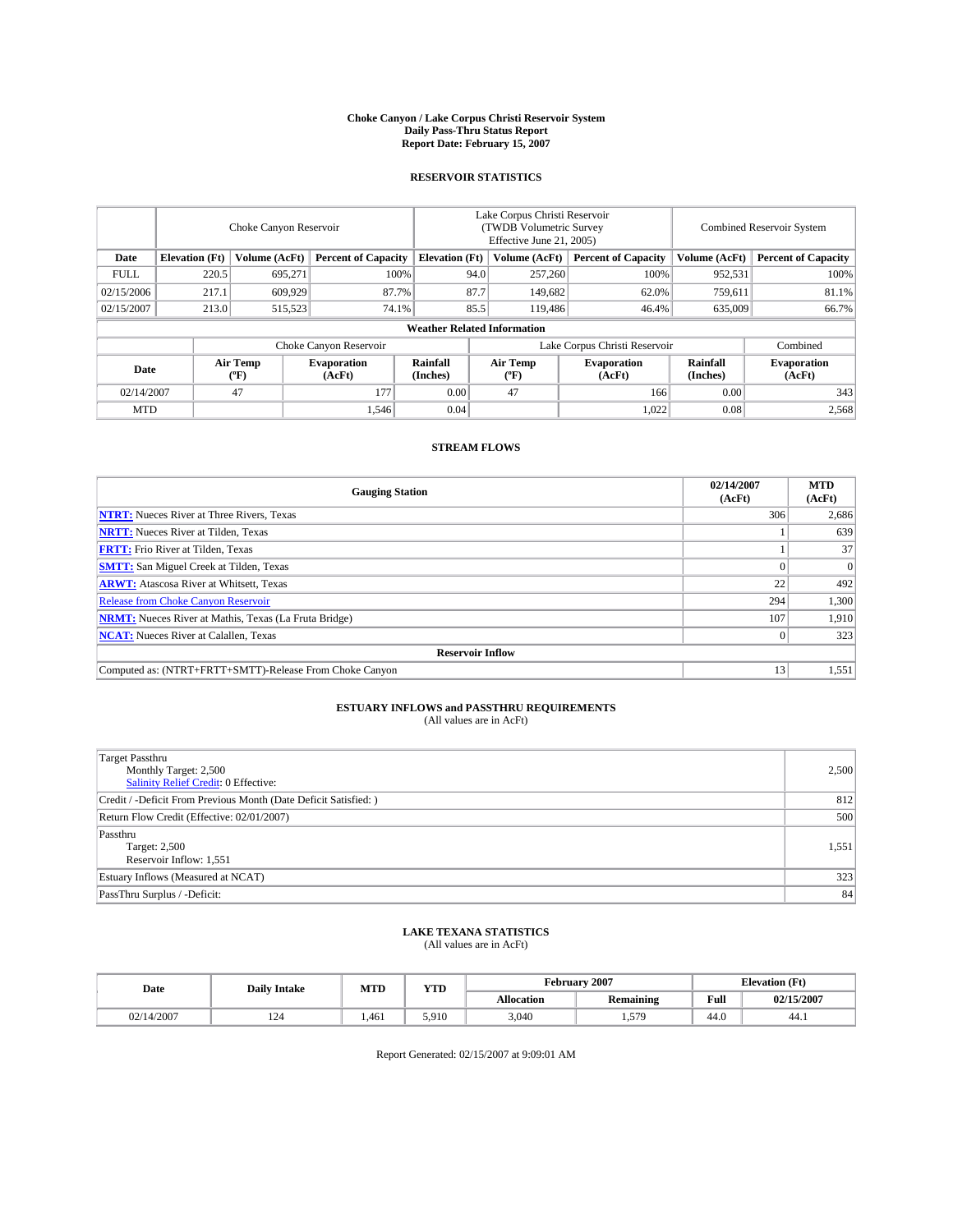#### **Choke Canyon / Lake Corpus Christi Reservoir System Daily Pass-Thru Status Report Report Date: February 16, 2007**

### **RESERVOIR STATISTICS**

|             | Choke Canyon Reservoir             |                  |                              |                             | Lake Corpus Christi Reservoir<br>(TWDB Volumetric Survey<br>Effective June 21, 2005) |                  |                               |                      | <b>Combined Reservoir System</b> |  |  |  |
|-------------|------------------------------------|------------------|------------------------------|-----------------------------|--------------------------------------------------------------------------------------|------------------|-------------------------------|----------------------|----------------------------------|--|--|--|
| Date        | <b>Elevation</b> (Ft)              | Volume (AcFt)    | <b>Percent of Capacity</b>   | <b>Elevation</b> (Ft)       |                                                                                      | Volume (AcFt)    | <b>Percent of Capacity</b>    | Volume (AcFt)        | <b>Percent of Capacity</b>       |  |  |  |
| <b>FULL</b> | 220.5                              | 695,271          | 100%                         |                             | 94.0                                                                                 | 257,260          | 100%                          | 952,531              | 100%                             |  |  |  |
| 02/16/2006  | 217.1                              | 609.929          |                              | 87.6<br>87.7%               |                                                                                      | 148,928          | 61.7%                         | 758,857              | 81.0%                            |  |  |  |
| 02/16/2007  | 213.0                              | 516,173          | 74.2%                        |                             | 85.5                                                                                 | 119.226          | 46.3%                         | 635,399              | 66.7%                            |  |  |  |
|             | <b>Weather Related Information</b> |                  |                              |                             |                                                                                      |                  |                               |                      |                                  |  |  |  |
|             |                                    |                  | Choke Canyon Reservoir       |                             |                                                                                      |                  | Lake Corpus Christi Reservoir |                      | Combined                         |  |  |  |
| Date        |                                    | Air Temp<br>("F) | <b>Evaporation</b><br>(AcFt) | <b>Rainfall</b><br>(Inches) |                                                                                      | Air Temp<br>("F) | <b>Evaporation</b><br>(AcFt)  | Rainfall<br>(Inches) | <b>Evaporation</b><br>(AcFt)     |  |  |  |
| 02/15/2007  |                                    | 52               | Pan Froze                    | 0.00                        |                                                                                      | 51               | 106                           | 0.00                 | 106                              |  |  |  |
| <b>MTD</b>  |                                    |                  | 1,546                        | 0.04                        |                                                                                      |                  | 1,128                         | 0.08                 | 2,674                            |  |  |  |

## **STREAM FLOWS**

| <b>Gauging Station</b>                                       | 02/15/2007<br>(AcFt) | <b>MTD</b><br>(AcFt) |
|--------------------------------------------------------------|----------------------|----------------------|
| <b>NTRT:</b> Nueces River at Three Rivers, Texas             | 141                  | 2,827                |
| <b>NRTT:</b> Nueces River at Tilden, Texas                   |                      | 639                  |
| <b>FRTT:</b> Frio River at Tilden, Texas                     |                      | 37                   |
| <b>SMTT:</b> San Miguel Creek at Tilden, Texas               |                      | $\overline{0}$       |
| <b>ARWT:</b> Atascosa River at Whitsett, Texas               | 22                   | 514                  |
| <b>Release from Choke Canyon Reservoir</b>                   | 66                   | 1,366                |
| <b>NRMT:</b> Nueces River at Mathis, Texas (La Fruta Bridge) | 107                  | 2,017                |
| <b>NCAT:</b> Nueces River at Calallen, Texas                 |                      | 323                  |
| <b>Reservoir Inflow</b>                                      |                      |                      |
| Computed as: (NTRT+FRTT+SMTT)-Release From Choke Canyon      | 76                   | 1,627                |

# **ESTUARY INFLOWS and PASSTHRU REQUIREMENTS**<br>(All values are in AcFt)

| <b>Target Passthru</b><br>Monthly Target: 2,500<br>Salinity Relief Credit: 0 Effective: | 2,500          |
|-----------------------------------------------------------------------------------------|----------------|
| Credit / -Deficit From Previous Month (Date Deficit Satisfied: )                        | 812            |
| Return Flow Credit (Effective: 02/01/2007)                                              | 500            |
| Passthru<br>Target: 2,500<br>Reservoir Inflow: 1,627                                    | 1,627          |
| Estuary Inflows (Measured at NCAT)                                                      | 323            |
| PassThru Surplus / -Deficit:                                                            | 8 <sup>1</sup> |

### **LAKE TEXANA STATISTICS** (All values are in AcFt)

|  | Date       | <b>Daily Intake</b> | <b>MTD</b> | <b>YTD</b> | February 2007 |           |      | <b>Elevation</b> (Ft) |
|--|------------|---------------------|------------|------------|---------------|-----------|------|-----------------------|
|  |            |                     |            |            | Allocation    | Remaining | Full | 02/16/2007            |
|  | 02/15/2007 | 124                 | 1.585      | 6.033      | 3,040         | 1.455     | 44.0 | 44.0                  |

Report Generated: 02/16/2007 at 8:47:28 AM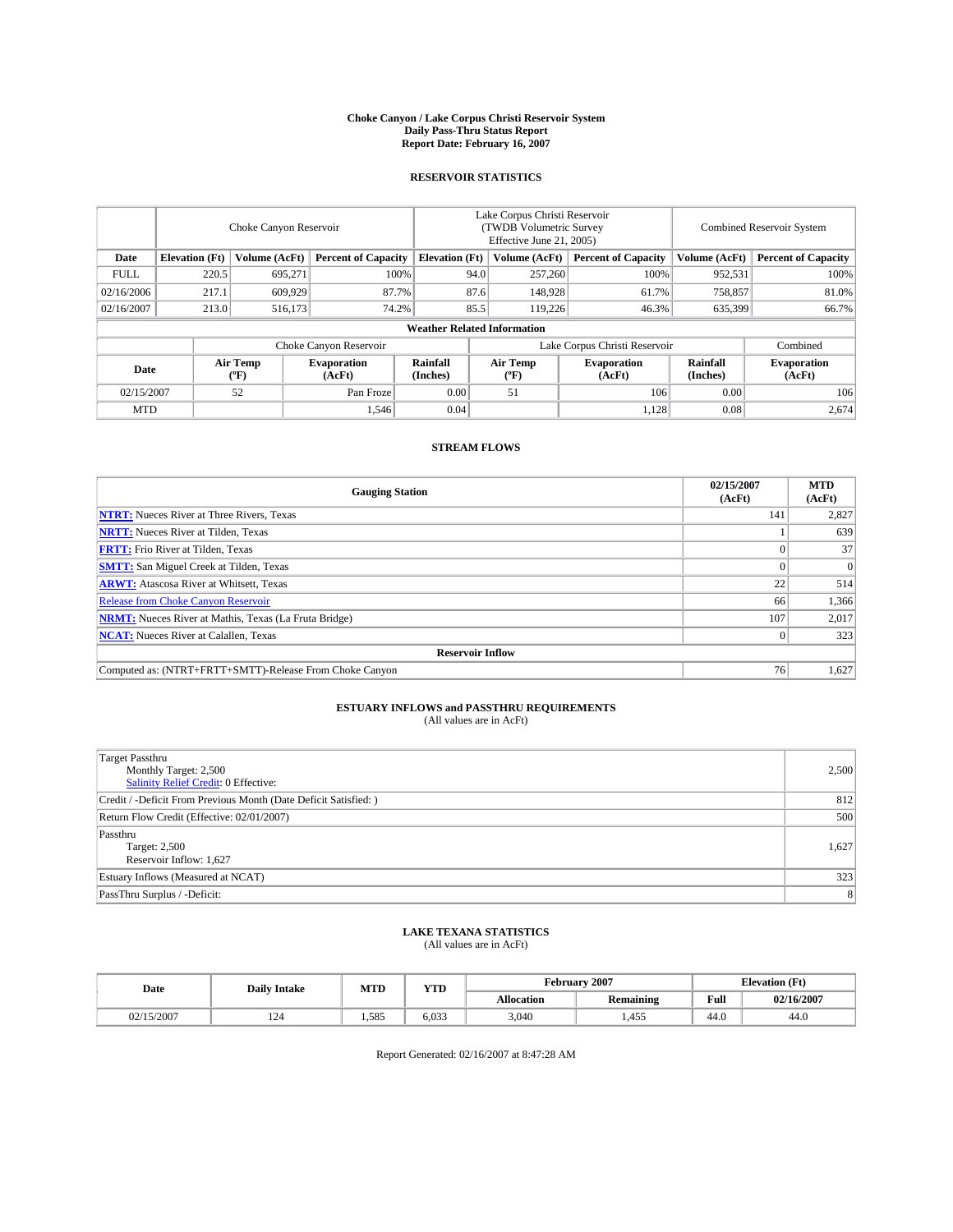#### **Choke Canyon / Lake Corpus Christi Reservoir System Daily Pass-Thru Status Report Report Date: February 17, 2007**

### **RESERVOIR STATISTICS**

|                                                                              | Choke Canyon Reservoir             |                       |                              |                      | Lake Corpus Christi Reservoir<br>(TWDB Volumetric Survey<br>Effective June 21, 2005) |                  |                               |                      | Combined Reservoir System    |  |  |
|------------------------------------------------------------------------------|------------------------------------|-----------------------|------------------------------|----------------------|--------------------------------------------------------------------------------------|------------------|-------------------------------|----------------------|------------------------------|--|--|
| Date<br><b>Elevation</b> (Ft)<br>Volume (AcFt)<br><b>Percent of Capacity</b> |                                    | <b>Elevation</b> (Ft) |                              | Volume (AcFt)        | <b>Percent of Capacity</b>                                                           | Volume (AcFt)    | <b>Percent of Capacity</b>    |                      |                              |  |  |
| <b>FULL</b>                                                                  | 220.5                              | 695,271               | 100%                         |                      | 94.0                                                                                 | 257,260          | 100%                          | 952,531              | 100%                         |  |  |
| 02/17/2006                                                                   | 217.1                              | 609,447               | 87.7%                        |                      | 87.8                                                                                 | 151,651          | 62.9%                         | 761,098              | 81.3%                        |  |  |
| 02/17/2007                                                                   | 213.0                              | 515,955               | 74.2%                        |                      | 85.5                                                                                 | 119,615          | 46.5%                         | 635,570              | 66.7%                        |  |  |
|                                                                              | <b>Weather Related Information</b> |                       |                              |                      |                                                                                      |                  |                               |                      |                              |  |  |
|                                                                              |                                    |                       | Choke Canyon Reservoir       |                      |                                                                                      |                  | Lake Corpus Christi Reservoir |                      | Combined                     |  |  |
| Date                                                                         |                                    | Air Temp<br>(°F)      | <b>Evaporation</b><br>(AcFt) | Rainfall<br>(Inches) |                                                                                      | Air Temp<br>("F) | <b>Evaporation</b><br>(AcFt)  | Rainfall<br>(Inches) | <b>Evaporation</b><br>(AcFt) |  |  |
| 02/16/2007                                                                   |                                    | 59                    | 278                          | 0.00                 |                                                                                      | 56               | 98                            | 0.00                 | 376                          |  |  |
| <b>MTD</b>                                                                   |                                    |                       | 1,824                        | 0.04                 |                                                                                      |                  | 1,226                         | 0.08                 | 3,050                        |  |  |

## **STREAM FLOWS**

| <b>Gauging Station</b>                                       | 02/16/2007<br>(AcFt) | <b>MTD</b><br>(AcFt) |
|--------------------------------------------------------------|----------------------|----------------------|
| <b>NTRT:</b> Nueces River at Three Rivers, Texas             |                      | 2,904                |
| <b>NRTT:</b> Nueces River at Tilden, Texas                   |                      | 640                  |
| <b>FRTT:</b> Frio River at Tilden, Texas                     |                      | 37                   |
| <b>SMTT:</b> San Miguel Creek at Tilden, Texas               |                      | $\Omega$             |
| <b>ARWT:</b> Atascosa River at Whitsett, Texas               | 22                   | 536                  |
| <b>Release from Choke Canyon Reservoir</b>                   | 66                   | 1,431                |
| <b>NRMT:</b> Nueces River at Mathis, Texas (La Fruta Bridge) | 113                  | 2,130                |
| <b>NCAT:</b> Nueces River at Calallen, Texas                 |                      | 323                  |
| <b>Reservoir Inflow</b>                                      |                      |                      |
| Computed as: (NTRT+FRTT+SMTT)-Release From Choke Canyon      | 12                   | 1,639                |

# **ESTUARY INFLOWS and PASSTHRU REQUIREMENTS**<br>(All values are in AcFt)

| <b>Target Passthru</b><br>Monthly Target: 2,500<br>Salinity Relief Credit: 0 Effective: | 2,500 |
|-----------------------------------------------------------------------------------------|-------|
| Credit / -Deficit From Previous Month (Date Deficit Satisfied: )                        | 812   |
| Return Flow Credit (Effective: 02/01/2007)                                              | 500   |
| Passthru<br>Target: 2,500<br>Reservoir Inflow: 1,639                                    | 1,639 |
| Estuary Inflows (Measured at NCAT)                                                      | 323   |
| PassThru Surplus / -Deficit:                                                            | $-4$  |

### **LAKE TEXANA STATISTICS** (All values are in AcFt)

| Date       | <b>Daily Intake</b> | MTD  | <b>YTD</b>                   |            | February 2007    |                                         | <b>Elevation</b> (Ft) |
|------------|---------------------|------|------------------------------|------------|------------------|-----------------------------------------|-----------------------|
|            |                     |      |                              | Allocation | <b>Remaining</b> | Full<br>the contract of the contract of | 02/17/2007            |
| 02/16/2007 | 14 T                | .708 | $\sim$ $\sim$ $\sim$<br>0.1J | 3,040      | 1.332            | 44.0                                    | 44.0                  |

Report Generated: 02/17/2007 at 8:36:39 AM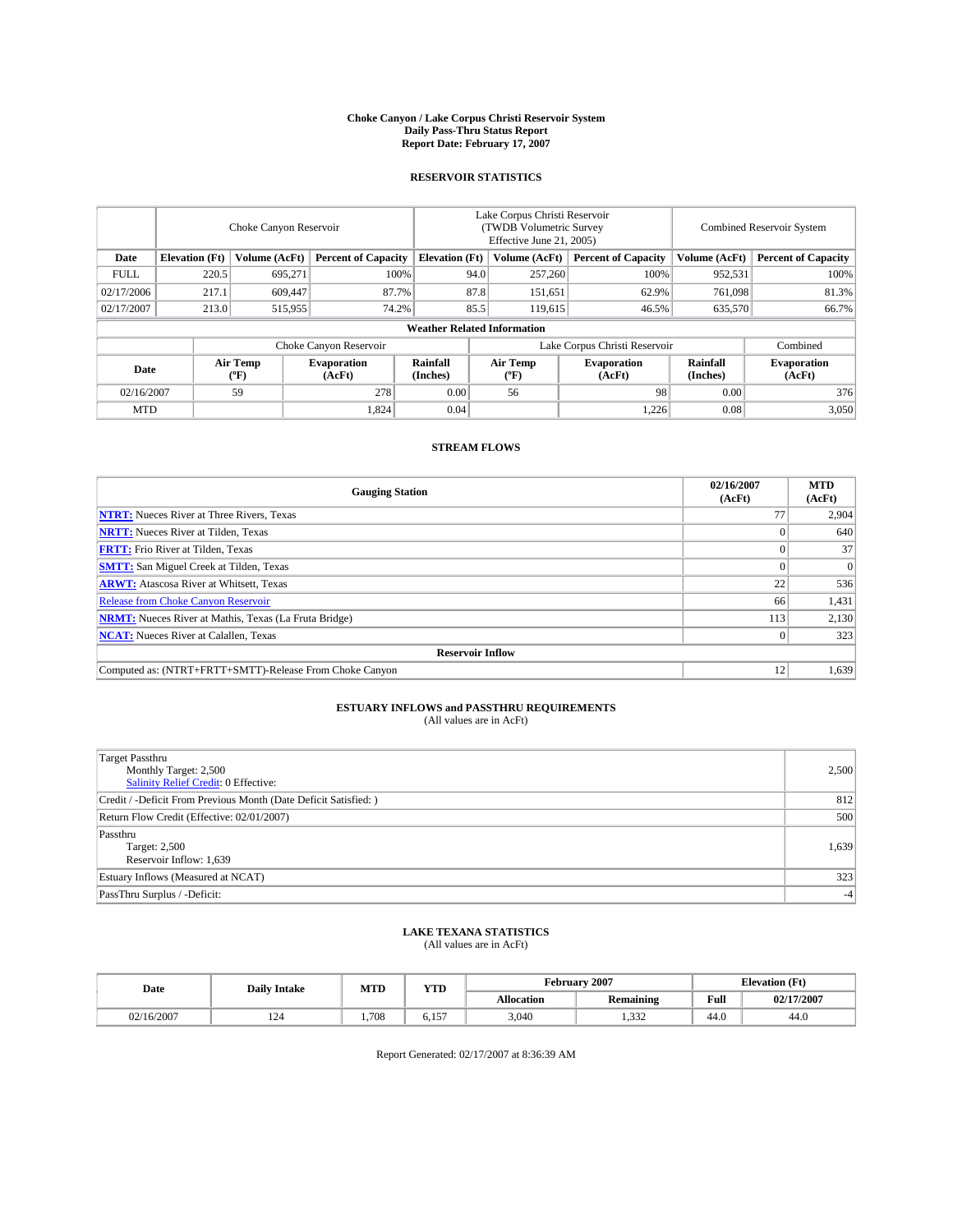#### **Choke Canyon / Lake Corpus Christi Reservoir System Daily Pass-Thru Status Report Report Date: February 18, 2007**

### **RESERVOIR STATISTICS**

|             | Choke Canyon Reservoir                                               |                  |                              |                      | Lake Corpus Christi Reservoir<br>(TWDB Volumetric Survey<br>Effective June 21, 2005) |                            |                               |                            | Combined Reservoir System    |  |  |
|-------------|----------------------------------------------------------------------|------------------|------------------------------|----------------------|--------------------------------------------------------------------------------------|----------------------------|-------------------------------|----------------------------|------------------------------|--|--|
| Date        | <b>Elevation</b> (Ft)<br>Volume (AcFt)<br><b>Percent of Capacity</b> |                  | <b>Elevation</b> (Ft)        |                      | Volume (AcFt)                                                                        | <b>Percent of Capacity</b> | Volume (AcFt)                 | <b>Percent of Capacity</b> |                              |  |  |
| <b>FULL</b> | 220.5                                                                | 695.271          | 100%                         |                      | 94.0                                                                                 | 257,260                    | 100%                          | 952,531                    | 100%                         |  |  |
| 02/18/2006  | 217.0                                                                | 608,723          | 87.6%                        |                      | 87.7                                                                                 | 150,437                    | 62.4%                         | 759,160                    | 81.1%                        |  |  |
| 02/18/2007  | 213.0                                                                | 515,739          | 74.2%                        |                      | 85.4                                                                                 | 118,450                    | 46.0%                         | 634,189                    | 66.6%                        |  |  |
|             | <b>Weather Related Information</b>                                   |                  |                              |                      |                                                                                      |                            |                               |                            |                              |  |  |
|             |                                                                      |                  | Choke Canyon Reservoir       |                      |                                                                                      |                            | Lake Corpus Christi Reservoir |                            | Combined                     |  |  |
| Date        |                                                                      | Air Temp<br>(°F) | <b>Evaporation</b><br>(AcFt) | Rainfall<br>(Inches) |                                                                                      | Air Temp<br>("F)           | <b>Evaporation</b><br>(AcFt)  | Rainfall<br>(Inches)       | <b>Evaporation</b><br>(AcFt) |  |  |
| 02/17/2007  |                                                                      | 70               | 252                          | 0.00                 |                                                                                      | 68                         | 165                           | 0.00                       | 417                          |  |  |
| <b>MTD</b>  |                                                                      |                  | 2,076                        | 0.04                 |                                                                                      |                            | 1,391                         | 0.08                       | 3,467                        |  |  |

## **STREAM FLOWS**

| <b>Gauging Station</b>                                       | 02/17/2007<br>(AcFt) | <b>MTD</b><br>(AcFt) |
|--------------------------------------------------------------|----------------------|----------------------|
| <b>NTRT:</b> Nueces River at Three Rivers, Texas             | 75                   | 2,979                |
| <b>NRTT:</b> Nueces River at Tilden, Texas                   |                      | 640                  |
| <b>FRTT:</b> Frio River at Tilden, Texas                     |                      | 38                   |
| <b>SMTT:</b> San Miguel Creek at Tilden, Texas               |                      | $\Omega$             |
| <b>ARWT:</b> Atascosa River at Whitsett, Texas               | 22                   | 558                  |
| <b>Release from Choke Canyon Reservoir</b>                   | 66                   | 1,497                |
| <b>NRMT:</b> Nueces River at Mathis, Texas (La Fruta Bridge) | 151                  | 2,281                |
| <b>NCAT:</b> Nueces River at Calallen, Texas                 |                      | 323                  |
| <b>Reservoir Inflow</b>                                      |                      |                      |
| Computed as: (NTRT+FRTT+SMTT)-Release From Choke Canyon      | 10                   | 1,649                |

# **ESTUARY INFLOWS and PASSTHRU REQUIREMENTS**<br>(All values are in AcFt)

| <b>Target Passthru</b><br>Monthly Target: 2,500<br>Salinity Relief Credit: 0 Effective: | 2,500 |
|-----------------------------------------------------------------------------------------|-------|
| Credit / -Deficit From Previous Month (Date Deficit Satisfied: )                        | 812   |
| Return Flow Credit (Effective: 02/01/2007)                                              | 500   |
| Passthru<br>Target: 2,500<br>Reservoir Inflow: 1,649                                    | 1,649 |
| Estuary Inflows (Measured at NCAT)                                                      | 323   |
| PassThru Surplus / -Deficit:                                                            | $-14$ |

### **LAKE TEXANA STATISTICS** (All values are in AcFt)

|  | Date       | <b>Daily Intake</b> | MTD   | <b>YTD</b> | February 2007 |           |                                       | <b>Elevation (Ft)</b> |
|--|------------|---------------------|-------|------------|---------------|-----------|---------------------------------------|-----------------------|
|  |            |                     |       |            | Allocation    | Remaining | Full<br>the control of the control of | 02/18/2007            |
|  | 02/17/2007 | $\sim$<br>رے 1      | 1.832 | 6.280      | 3,040         | 1.208     | 44.0                                  | 44.0                  |

Report Generated: 02/18/2007 at 8:18:25 AM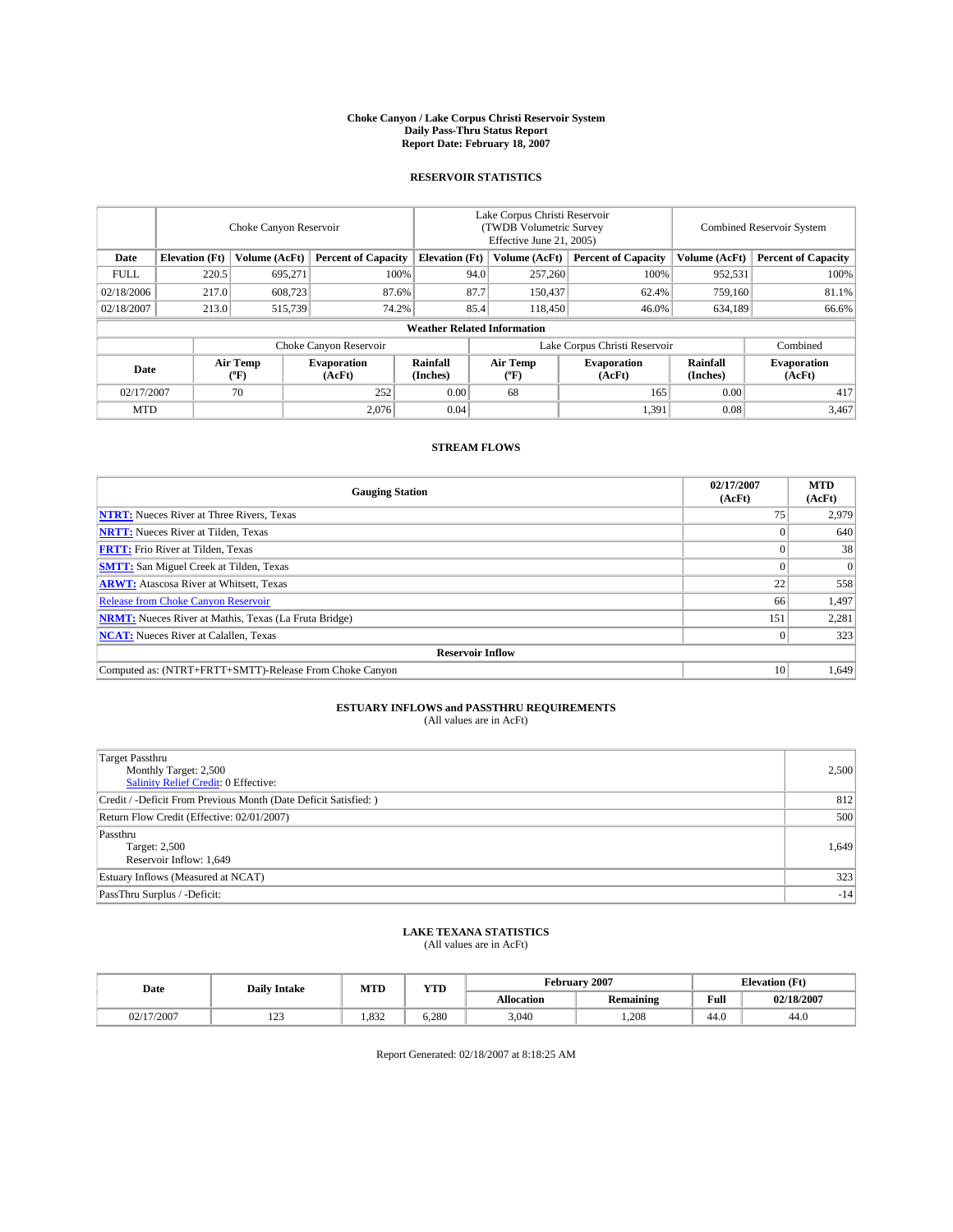#### **Choke Canyon / Lake Corpus Christi Reservoir System Daily Pass-Thru Status Report Report Date: February 19, 2007**

### **RESERVOIR STATISTICS**

|             | Choke Canyon Reservoir             |                  |                              |                       | Lake Corpus Christi Reservoir<br>(TWDB Volumetric Survey<br>Effective June 21, 2005) |                  |                               | <b>Combined Reservoir System</b> |                              |  |  |  |
|-------------|------------------------------------|------------------|------------------------------|-----------------------|--------------------------------------------------------------------------------------|------------------|-------------------------------|----------------------------------|------------------------------|--|--|--|
| Date        | <b>Elevation</b> (Ft)              | Volume (AcFt)    | <b>Percent of Capacity</b>   | <b>Elevation</b> (Ft) |                                                                                      | Volume (AcFt)    | <b>Percent of Capacity</b>    | Volume (AcFt)                    | <b>Percent of Capacity</b>   |  |  |  |
| <b>FULL</b> | 220.5                              | 695.271          | 100%                         |                       | 94.0                                                                                 | 257,260          | 100%                          | 952,531                          | 100%                         |  |  |  |
| 02/19/2006  | 217.0                              | 608,241          | 87.5%                        |                       | 87.6                                                                                 | 149,079          | 61.8%                         | 757,320                          | 80.9%                        |  |  |  |
| 02/19/2007  | 213.0                              | 515,308          | 74.1%                        |                       | 85.4                                                                                 | 118,321          | 46.0%                         | 633,629                          | 66.5%                        |  |  |  |
|             | <b>Weather Related Information</b> |                  |                              |                       |                                                                                      |                  |                               |                                  |                              |  |  |  |
|             |                                    |                  | Choke Canyon Reservoir       |                       |                                                                                      |                  | Lake Corpus Christi Reservoir |                                  | Combined                     |  |  |  |
| Date        |                                    | Air Temp<br>(°F) | <b>Evaporation</b><br>(AcFt) | Rainfall<br>(Inches)  |                                                                                      | Air Temp<br>("F) | <b>Evaporation</b><br>(AcFt)  | Rainfall<br>(Inches)             | <b>Evaporation</b><br>(AcFt) |  |  |  |
| 02/18/2007  |                                    | 67               | 240                          | 0.00                  |                                                                                      | 65               | 150                           | 0.00                             | 390                          |  |  |  |
| <b>MTD</b>  |                                    |                  | 2,316                        | 0.04                  |                                                                                      |                  | 1,541                         | 0.08                             | 3,857                        |  |  |  |

## **STREAM FLOWS**

| <b>Gauging Station</b>                                       | 02/18/2007<br>(AcFt) | <b>MTD</b><br>(AcFt) |
|--------------------------------------------------------------|----------------------|----------------------|
| <b>NTRT:</b> Nueces River at Three Rivers, Texas             | 75                   | 3,055                |
| <b>NRTT:</b> Nueces River at Tilden, Texas                   |                      | 640                  |
| <b>FRTT:</b> Frio River at Tilden, Texas                     |                      | 38                   |
| <b>SMTT:</b> San Miguel Creek at Tilden, Texas               |                      | $\Omega$             |
| <b>ARWT:</b> Atascosa River at Whitsett, Texas               | 22                   | 580                  |
| <b>Release from Choke Canyon Reservoir</b>                   | 66                   | 1,562                |
| <b>NRMT:</b> Nueces River at Mathis, Texas (La Fruta Bridge) | 153                  | 2,434                |
| <b>NCAT:</b> Nueces River at Calallen, Texas                 |                      | 323                  |
| <b>Reservoir Inflow</b>                                      |                      |                      |
| Computed as: (NTRT+FRTT+SMTT)-Release From Choke Canyon      | 10                   | 1,659                |

# **ESTUARY INFLOWS and PASSTHRU REQUIREMENTS**<br>(All values are in AcFt)

| <b>Target Passthru</b><br>Monthly Target: 2,500<br>Salinity Relief Credit: 0 Effective: | 2,500 |
|-----------------------------------------------------------------------------------------|-------|
| Credit / -Deficit From Previous Month (Date Deficit Satisfied: )                        | 812   |
| Return Flow Credit (Effective: 02/01/2007)                                              | 500   |
| Passthru<br>Target: 2,500<br>Reservoir Inflow: 1,659                                    | 1,659 |
| Estuary Inflows (Measured at NCAT)                                                      | 323   |
| PassThru Surplus / -Deficit:                                                            | $-25$ |

### **LAKE TEXANA STATISTICS** (All values are in AcFt)

|  | Date       | <b>Daily Intake</b> | MTD   | <b>YTD</b> |            | February 2007 |      | <b>Elevation (Ft)</b> |  |
|--|------------|---------------------|-------|------------|------------|---------------|------|-----------------------|--|
|  |            |                     |       |            | Allocation | Remaining     | Full | 02/19/2007            |  |
|  | 02/18/2007 | $\sim$<br>رے 1      | 1.954 | 6.403      | 3,040      | .086          | 44.0 | 44.0                  |  |

Report Generated: 02/19/2007 at 8:29:35 AM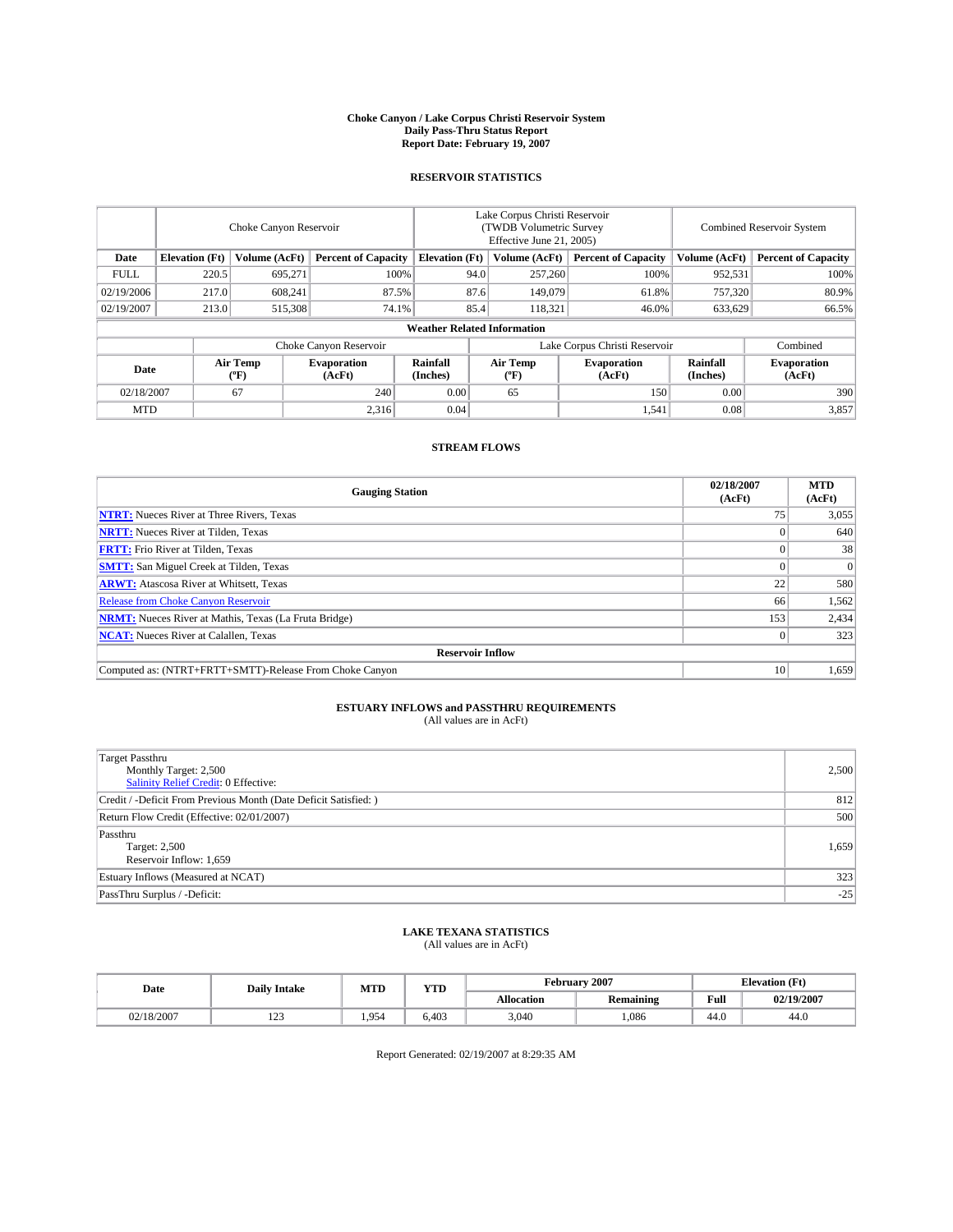#### **Choke Canyon / Lake Corpus Christi Reservoir System Daily Pass-Thru Status Report Report Date: February 20, 2007**

### **RESERVOIR STATISTICS**

|             | Choke Canyon Reservoir             |                  |                              |                       | Lake Corpus Christi Reservoir<br>(TWDB Volumetric Survey<br>Effective June 21, 2005) |                  |                               |                      | <b>Combined Reservoir System</b> |  |  |  |
|-------------|------------------------------------|------------------|------------------------------|-----------------------|--------------------------------------------------------------------------------------|------------------|-------------------------------|----------------------|----------------------------------|--|--|--|
| Date        | <b>Elevation</b> (Ft)              | Volume (AcFt)    | <b>Percent of Capacity</b>   | <b>Elevation</b> (Ft) |                                                                                      | Volume (AcFt)    | <b>Percent of Capacity</b>    | Volume (AcFt)        | <b>Percent of Capacity</b>       |  |  |  |
| <b>FULL</b> | 220.5                              | 695.271          | 100%                         |                       | 94.0                                                                                 | 257,260          | 100%                          | 952,531              | 100%                             |  |  |  |
| 02/20/2006  | 217.0                              | 607,759          | 87.4%                        |                       | 87.6                                                                                 | 148,627          | 61.6%                         | 756,386              | 80.8%                            |  |  |  |
| 02/20/2007  | 213.0                              | 514,876          | 74.1%                        |                       | 85.4                                                                                 | 118,321          | 46.0%                         | 633,197              | 66.5%                            |  |  |  |
|             | <b>Weather Related Information</b> |                  |                              |                       |                                                                                      |                  |                               |                      |                                  |  |  |  |
|             |                                    |                  | Choke Canyon Reservoir       |                       |                                                                                      |                  | Lake Corpus Christi Reservoir |                      | Combined                         |  |  |  |
| Date        |                                    | Air Temp<br>(°F) | <b>Evaporation</b><br>(AcFt) | Rainfall<br>(Inches)  |                                                                                      | Air Temp<br>("F) | <b>Evaporation</b><br>(AcFt)  | Rainfall<br>(Inches) | <b>Evaporation</b><br>(AcFt)     |  |  |  |
| 02/19/2007  |                                    | 77               | 227                          | 0.00                  |                                                                                      | 80               | 113                           | 0.00                 | 340                              |  |  |  |
| <b>MTD</b>  |                                    |                  | 2,543                        | 0.04                  |                                                                                      |                  | 1,654                         | 0.08                 | 4,197                            |  |  |  |

## **STREAM FLOWS**

| <b>Gauging Station</b>                                       | 02/19/2007<br>(AcFt) | <b>MTD</b><br>(AcFt) |
|--------------------------------------------------------------|----------------------|----------------------|
| <b>NTRT:</b> Nueces River at Three Rivers, Texas             |                      | 3,128                |
| <b>NRTT:</b> Nueces River at Tilden, Texas                   |                      | 640                  |
| <b>FRTT:</b> Frio River at Tilden, Texas                     |                      | 38                   |
| <b>SMTT:</b> San Miguel Creek at Tilden, Texas               |                      | $\Omega$             |
| <b>ARWT:</b> Atascosa River at Whitsett, Texas               | 22                   | 601                  |
| <b>Release from Choke Canyon Reservoir</b>                   | 66                   | 1,628                |
| <b>NRMT:</b> Nueces River at Mathis, Texas (La Fruta Bridge) | 167                  | 2,600                |
| <b>NCAT:</b> Nueces River at Calallen, Texas                 |                      | 323                  |
| <b>Reservoir Inflow</b>                                      |                      |                      |
| Computed as: (NTRT+FRTT+SMTT)-Release From Choke Canyon      |                      | 1,668                |

# **ESTUARY INFLOWS and PASSTHRU REQUIREMENTS**<br>(All values are in AcFt)

| <b>Target Passthru</b><br>Monthly Target: 2,500<br>Salinity Relief Credit: 0 Effective: | 2,500 |
|-----------------------------------------------------------------------------------------|-------|
| Credit / -Deficit From Previous Month (Date Deficit Satisfied: )                        | 812   |
| Return Flow Credit (Effective: 02/01/2007)                                              | 500   |
| Passthru<br>Target: 2,500<br>Reservoir Inflow: 1,668                                    | 1,668 |
| Estuary Inflows (Measured at NCAT)                                                      | 323   |
| PassThru Surplus / -Deficit:                                                            | $-33$ |

### **LAKE TEXANA STATISTICS** (All values are in AcFt)

|  | Date       | <b>Daily Intake</b> | MTD        | <b>YTD</b> |            | February 2007 | <b>Elevation</b> (Ft)                   |            |
|--|------------|---------------------|------------|------------|------------|---------------|-----------------------------------------|------------|
|  |            |                     |            |            | Allocation | Remaining     | Full<br>the contract of the contract of | 02/20/2007 |
|  | 02/19/2007 | $\sim$<br>رے 1      | 077<br>2.0 | 6.526      | 3,040      | 963           | 44.0                                    | 44.0       |

Report Generated: 02/20/2007 at 8:49:00 AM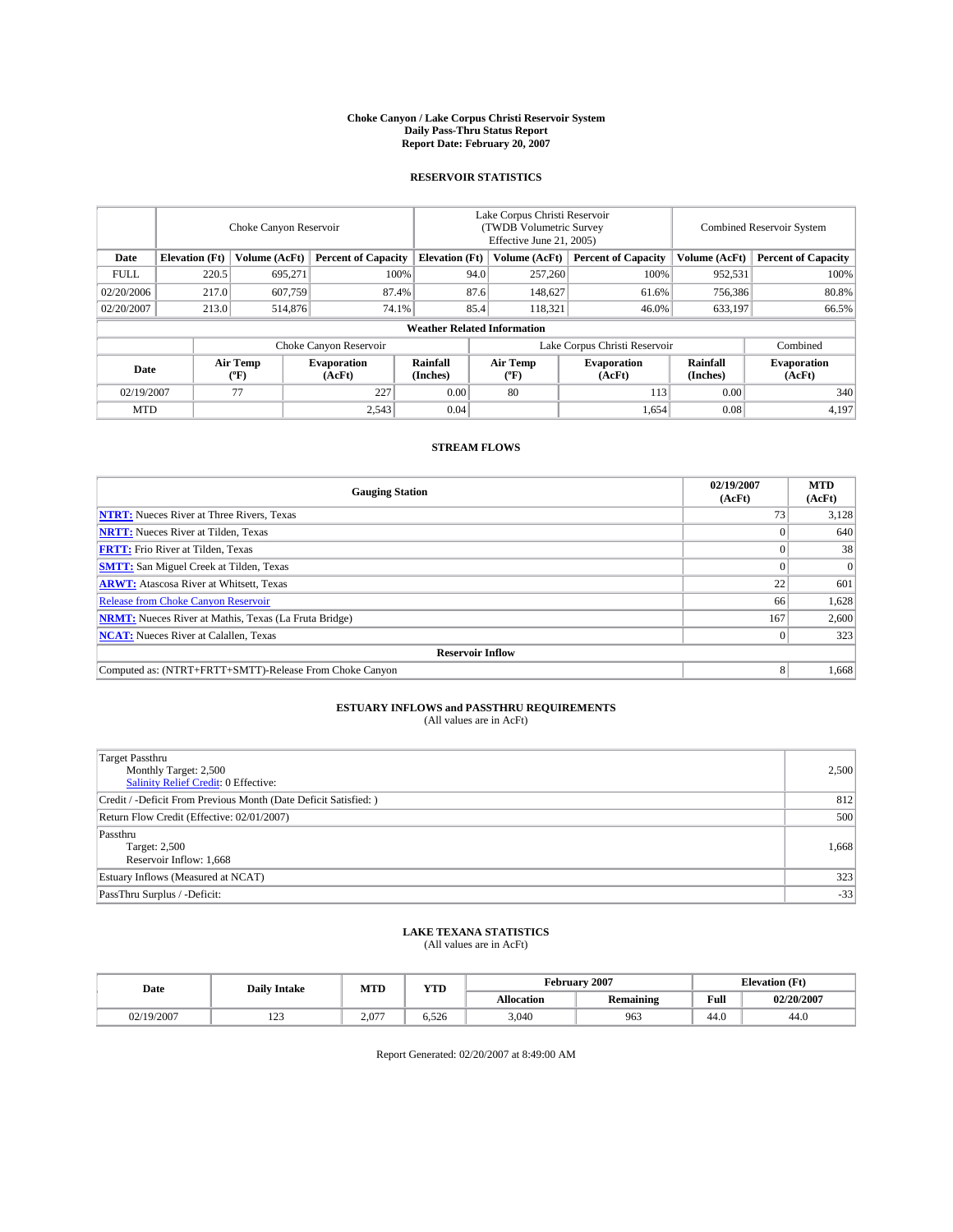#### **Choke Canyon / Lake Corpus Christi Reservoir System Daily Pass-Thru Status Report Report Date: February 21, 2007**

### **RESERVOIR STATISTICS**

|             | Choke Canyon Reservoir             |                  |                              |                               | Lake Corpus Christi Reservoir<br>(TWDB Volumetric Survey<br>Effective June 21, 2005) |                  |                              | <b>Combined Reservoir System</b> |                              |  |  |  |
|-------------|------------------------------------|------------------|------------------------------|-------------------------------|--------------------------------------------------------------------------------------|------------------|------------------------------|----------------------------------|------------------------------|--|--|--|
| Date        | <b>Elevation</b> (Ft)              | Volume (AcFt)    | <b>Percent of Capacity</b>   | <b>Elevation</b> (Ft)         |                                                                                      | Volume (AcFt)    | <b>Percent of Capacity</b>   | Volume (AcFt)                    | <b>Percent of Capacity</b>   |  |  |  |
| <b>FULL</b> | 220.5                              | 695.271          | 100%                         |                               | 94.0                                                                                 | 257,260          | 100%                         | 952,531                          | 100%                         |  |  |  |
| 02/21/2006  | 217.0                              | 607,759          | 87.4%                        |                               | 87.6                                                                                 | 148,177          | 61.4%                        | 755,936                          | 80.7%                        |  |  |  |
| 02/21/2007  | 213.0                              | 515,092          | 74.1%                        |                               | 85.4                                                                                 | 118.192          | 45.9%                        | 633,284                          | 66.5%                        |  |  |  |
|             | <b>Weather Related Information</b> |                  |                              |                               |                                                                                      |                  |                              |                                  |                              |  |  |  |
|             |                                    |                  |                              | Lake Corpus Christi Reservoir |                                                                                      | Combined         |                              |                                  |                              |  |  |  |
| Date        |                                    | Air Temp<br>(°F) | <b>Evaporation</b><br>(AcFt) | Rainfall<br>(Inches)          |                                                                                      | Air Temp<br>("F) | <b>Evaporation</b><br>(AcFt) | Rainfall<br>(Inches)             | <b>Evaporation</b><br>(AcFt) |  |  |  |
| 02/20/2007  |                                    | 76               | 189                          | 0.12                          |                                                                                      | 81               | 150                          | 0.00                             | 339                          |  |  |  |
| <b>MTD</b>  |                                    |                  | 2,732                        | 0.16                          |                                                                                      |                  | 1,804                        | 0.08                             | 4,536                        |  |  |  |

## **STREAM FLOWS**

| <b>Gauging Station</b>                                       | 02/20/2007<br>(AcFt) | <b>MTD</b><br>(AcFt) |
|--------------------------------------------------------------|----------------------|----------------------|
| <b>NTRT:</b> Nueces River at Three Rivers, Texas             |                      | 3,202                |
| <b>NRTT:</b> Nueces River at Tilden, Texas                   |                      | 641                  |
| <b>FRTT:</b> Frio River at Tilden, Texas                     |                      | 39                   |
| <b>SMTT:</b> San Miguel Creek at Tilden, Texas               |                      | $\Omega$             |
| <b>ARWT:</b> Atascosa River at Whitsett, Texas               | 22                   | 623                  |
| <b>Release from Choke Canyon Reservoir</b>                   | 66                   | 1,693                |
| <b>NRMT:</b> Nueces River at Mathis, Texas (La Fruta Bridge) | 177                  | 2,777                |
| <b>NCAT:</b> Nueces River at Calallen, Texas                 |                      | 323                  |
| <b>Reservoir Inflow</b>                                      |                      |                      |
| Computed as: (NTRT+FRTT+SMTT)-Release From Choke Canyon      |                      | 1,676                |

# **ESTUARY INFLOWS and PASSTHRU REQUIREMENTS**<br>(All values are in AcFt)

| <b>Target Passthru</b><br>Monthly Target: 2,500<br>Salinity Relief Credit: 0 Effective: | 2,500 |
|-----------------------------------------------------------------------------------------|-------|
| Credit / -Deficit From Previous Month (Date Deficit Satisfied: )                        | 812   |
| Return Flow Credit (Effective: 02/01/2007)                                              | 500   |
| Passthru<br>Target: 2,500<br>Reservoir Inflow: 1,676                                    | 1,676 |
| Estuary Inflows (Measured at NCAT)                                                      | 323   |
| PassThru Surplus / -Deficit:                                                            | $-41$ |

### **LAKE TEXANA STATISTICS** (All values are in AcFt)

| Date       | <b>Daily Intake</b> | <b>YTD</b><br>MTD |       |            | February 2007    | <b>Elevation</b> (Ft)                   |            |  |
|------------|---------------------|-------------------|-------|------------|------------------|-----------------------------------------|------------|--|
|            |                     |                   |       | Allocation | <b>Remaining</b> | Full<br>the contract of the contract of | 02/21/2007 |  |
| 02/20/2007 | رے 1                | 2.200             | 6.649 | 3,040      | 840              | 44.0                                    | 43.9       |  |

Report Generated: 02/21/2007 at 8:37:39 AM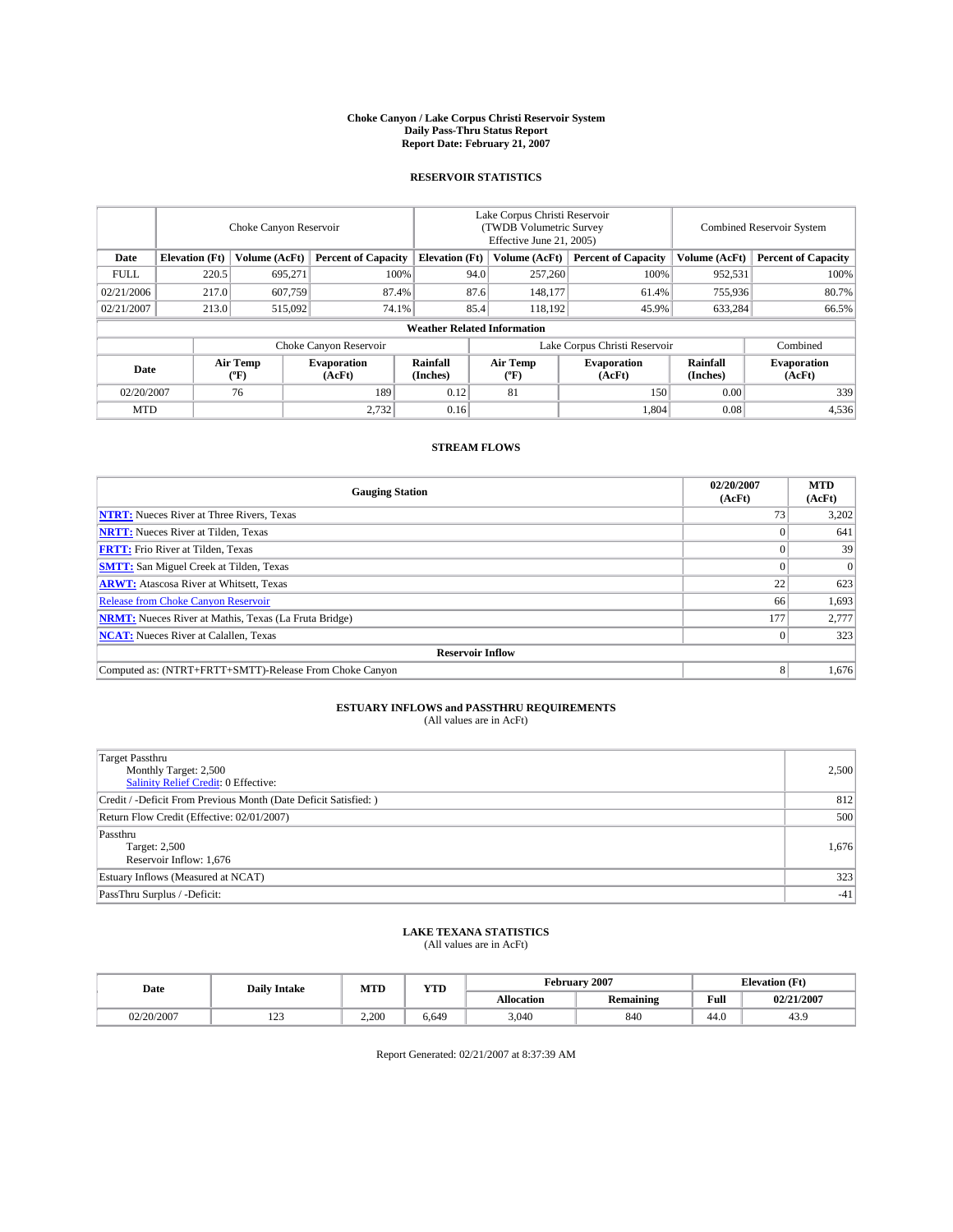#### **Choke Canyon / Lake Corpus Christi Reservoir System Daily Pass-Thru Status Report Report Date: February 22, 2007**

### **RESERVOIR STATISTICS**

|             | Choke Canyon Reservoir             |                                             |                              |                       | Lake Corpus Christi Reservoir<br>(TWDB Volumetric Survey<br>Effective June 21, 2005) |                  |                               |                      | <b>Combined Reservoir System</b> |  |  |
|-------------|------------------------------------|---------------------------------------------|------------------------------|-----------------------|--------------------------------------------------------------------------------------|------------------|-------------------------------|----------------------|----------------------------------|--|--|
| Date        | <b>Elevation</b> (Ft)              | Volume (AcFt)<br><b>Percent of Capacity</b> |                              | <b>Elevation</b> (Ft) |                                                                                      | Volume (AcFt)    | <b>Percent of Capacity</b>    | Volume (AcFt)        | <b>Percent of Capacity</b>       |  |  |
| <b>FULL</b> | 220.5                              | 695.271                                     |                              | 100%<br>94.0          |                                                                                      | 257,260          | 100%                          | 952,531              | 100%                             |  |  |
| 02/22/2006  | 217.0                              | 608,723                                     | 87.6%                        |                       | 87.5                                                                                 | 147,727          | 61.2%                         | 756,450              | 80.8%                            |  |  |
| 02/22/2007  | 212.9                              | 514,660                                     | 74.0%                        |                       | 85.4                                                                                 | 117,934          | 45.8%                         | 632,594              | 66.4%                            |  |  |
|             | <b>Weather Related Information</b> |                                             |                              |                       |                                                                                      |                  |                               |                      |                                  |  |  |
|             |                                    |                                             | Choke Canyon Reservoir       |                       |                                                                                      |                  | Lake Corpus Christi Reservoir |                      | Combined                         |  |  |
| Date        |                                    | Air Temp<br>(°F)                            | <b>Evaporation</b><br>(AcFt) | Rainfall<br>(Inches)  |                                                                                      | Air Temp<br>("F) | <b>Evaporation</b><br>(AcFt)  | Rainfall<br>(Inches) | <b>Evaporation</b><br>(AcFt)     |  |  |
| 02/21/2007  |                                    | 83                                          | 202                          | 0.00                  |                                                                                      | 82               | 113                           | 0.00                 | 315                              |  |  |
| <b>MTD</b>  |                                    |                                             | 2,934                        | 0.16                  |                                                                                      |                  | 1,917                         | 0.08                 | 4,851                            |  |  |

## **STREAM FLOWS**

| <b>Gauging Station</b>                                       | 02/21/2007<br>(AcFt) | <b>MTD</b><br>(AcFt) |
|--------------------------------------------------------------|----------------------|----------------------|
| <b>NTRT:</b> Nueces River at Three Rivers, Texas             |                      | 3,275                |
| <b>NRTT:</b> Nueces River at Tilden, Texas                   |                      | 641                  |
| <b>FRTT:</b> Frio River at Tilden, Texas                     |                      | 39                   |
| <b>SMTT:</b> San Miguel Creek at Tilden, Texas               |                      | $\Omega$             |
| <b>ARWT:</b> Atascosa River at Whitsett, Texas               | 22                   | 645                  |
| <b>Release from Choke Canyon Reservoir</b>                   | 66                   | 1,759                |
| <b>NRMT:</b> Nueces River at Mathis, Texas (La Fruta Bridge) | 167                  | 2,944                |
| <b>NCAT:</b> Nueces River at Calallen, Texas                 |                      | 323                  |
| <b>Reservoir Inflow</b>                                      |                      |                      |
| Computed as: (NTRT+FRTT+SMTT)-Release From Choke Canyon      |                      | 1,684                |

# **ESTUARY INFLOWS and PASSTHRU REQUIREMENTS**<br>(All values are in AcFt)

| <b>Target Passthru</b><br>Monthly Target: 2,500<br>Salinity Relief Credit: 0 Effective: | 2,500 |
|-----------------------------------------------------------------------------------------|-------|
| Credit / -Deficit From Previous Month (Date Deficit Satisfied: )                        | 812   |
| Return Flow Credit (Effective: 02/01/2007)                                              | 500   |
| Passthru<br>Target: 2,500<br>Reservoir Inflow: 1,684                                    | 1,684 |
| Estuary Inflows (Measured at NCAT)                                                      | 323   |
| PassThru Surplus / -Deficit:                                                            | $-49$ |

### **LAKE TEXANA STATISTICS** (All values are in AcFt)

| Date   | <b>Daily Intake</b> | MTD             | YTD                    |            | February 2007    |                                         | <b>Elevation</b> (Ft) |  |
|--------|---------------------|-----------------|------------------------|------------|------------------|-----------------------------------------|-----------------------|--|
|        |                     |                 |                        | Allocation | <b>Remaining</b> | Full<br>the contract of the contract of | 02/22/2007            |  |
| 1/2007 | ⊥∠⊣                 | $\sim$<br>2.324 | $\sim$<br>$\mathbf{u}$ | 3,040      | $\sim$ 1<br>716  | 44.0                                    | 43.5                  |  |

Report Generated: 02/22/2007 at 8:29:26 AM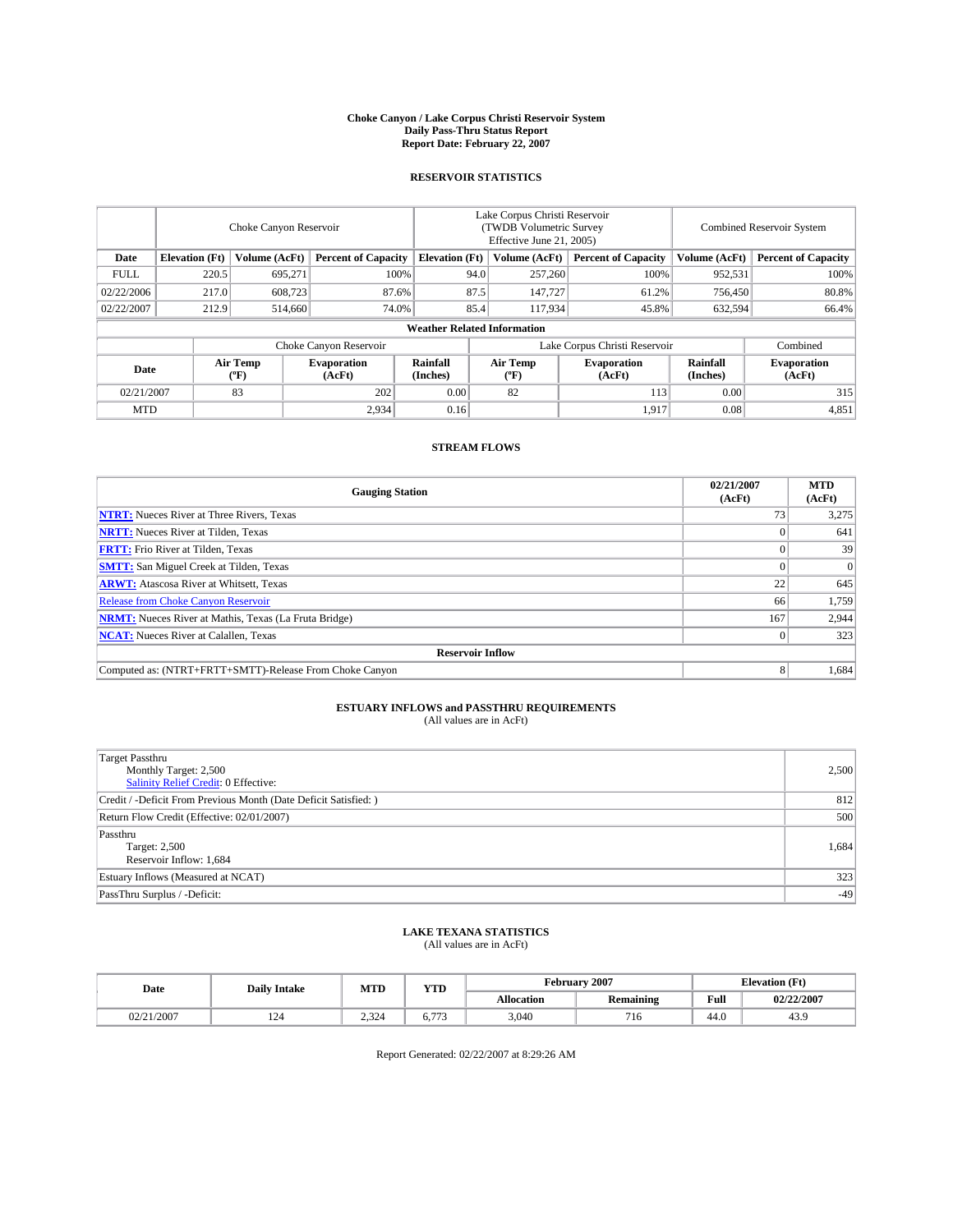#### **Choke Canyon / Lake Corpus Christi Reservoir System Daily Pass-Thru Status Report Report Date: February 23, 2007**

### **RESERVOIR STATISTICS**

|             | Choke Canyon Reservoir             |                                             |                              |                       | Lake Corpus Christi Reservoir<br>(TWDB Volumetric Survey<br>Effective June 21, 2005) |                  |                               |                      | <b>Combined Reservoir System</b> |  |  |
|-------------|------------------------------------|---------------------------------------------|------------------------------|-----------------------|--------------------------------------------------------------------------------------|------------------|-------------------------------|----------------------|----------------------------------|--|--|
| Date        | <b>Elevation</b> (Ft)              | Volume (AcFt)<br><b>Percent of Capacity</b> |                              | <b>Elevation</b> (Ft) |                                                                                      | Volume (AcFt)    | <b>Percent of Capacity</b>    | Volume (AcFt)        | <b>Percent of Capacity</b>       |  |  |
| <b>FULL</b> | 220.5                              | 695.271                                     |                              | 94.0<br>100%          |                                                                                      | 257,260          | 100%                          | 952,531              | 100%                             |  |  |
| 02/23/2006  | 217.0                              | 608.241                                     | 87.5%                        |                       | 87.6                                                                                 | 148,627          | 61.6%                         | 756,868              | 80.8%                            |  |  |
| 02/23/2007  | 212.9                              | 514,444                                     | 74.0%                        |                       | 85.4                                                                                 | 117,805          | 45.8%                         | 632,249              | 66.4%                            |  |  |
|             | <b>Weather Related Information</b> |                                             |                              |                       |                                                                                      |                  |                               |                      |                                  |  |  |
|             |                                    |                                             | Choke Canyon Reservoir       |                       |                                                                                      |                  | Lake Corpus Christi Reservoir |                      | Combined                         |  |  |
| Date        |                                    | Air Temp<br>("F)                            | <b>Evaporation</b><br>(AcFt) | Rainfall<br>(Inches)  |                                                                                      | Air Temp<br>("F) | <b>Evaporation</b><br>(AcFt)  | Rainfall<br>(Inches) | <b>Evaporation</b><br>(AcFt)     |  |  |
| 02/22/2007  |                                    | 79                                          | 214                          | 0.00                  |                                                                                      | 78               | 112                           | 0.00                 | 326                              |  |  |
| <b>MTD</b>  |                                    |                                             | 3,148                        | 0.16                  |                                                                                      |                  | 2,029                         | 0.08                 | 5,177                            |  |  |

## **STREAM FLOWS**

| <b>Gauging Station</b>                                       | 02/22/2007<br>(AcFt) | <b>MTD</b><br>(AcFt) |
|--------------------------------------------------------------|----------------------|----------------------|
| <b>NTRT:</b> Nueces River at Three Rivers, Texas             |                      | 3,349                |
| <b>NRTT:</b> Nueces River at Tilden, Texas                   |                      | 641                  |
| <b>FRTT:</b> Frio River at Tilden, Texas                     |                      | 40                   |
| <b>SMTT:</b> San Miguel Creek at Tilden, Texas               |                      | $\Omega$             |
| <b>ARWT:</b> Atascosa River at Whitsett, Texas               | 22                   | 667                  |
| <b>Release from Choke Canyon Reservoir</b>                   | 66                   | 1,824                |
| <b>NRMT:</b> Nueces River at Mathis, Texas (La Fruta Bridge) | 161                  | 3,105                |
| <b>NCAT:</b> Nueces River at Calallen, Texas                 |                      | 323                  |
| <b>Reservoir Inflow</b>                                      |                      |                      |
| Computed as: (NTRT+FRTT+SMTT)-Release From Choke Canyon      |                      | 1,693                |

# **ESTUARY INFLOWS and PASSTHRU REQUIREMENTS**<br>(All values are in AcFt)

| <b>Target Passthru</b><br>Monthly Target: 2,500<br>Salinity Relief Credit: 0 Effective: | 2,500 |
|-----------------------------------------------------------------------------------------|-------|
| Credit / -Deficit From Previous Month (Date Deficit Satisfied: )                        | 812   |
| Return Flow Credit (Effective: 02/01/2007)                                              | 500   |
| Passthru<br>Target: 2,500<br>Reservoir Inflow: 1,693                                    | 1,693 |
| Estuary Inflows (Measured at NCAT)                                                      | 323   |
| PassThru Surplus / -Deficit:                                                            | $-58$ |

### **LAKE TEXANA STATISTICS** (All values are in AcFt)

|  | Date       | <b>Daily Intake</b> | <b>MTD</b> | YTD   |            | February 2007    |      | <b>Elevation</b> (Ft) |
|--|------------|---------------------|------------|-------|------------|------------------|------|-----------------------|
|  |            |                     |            |       | Allocation | <b>Remaining</b> | Full | 02/23/2007            |
|  | 02/22/2007 | 124                 | 2.448      | 0.897 | 3.040      | 592              | 44.0 | 43.8                  |

Report Generated: 02/23/2007 at 8:34:12 AM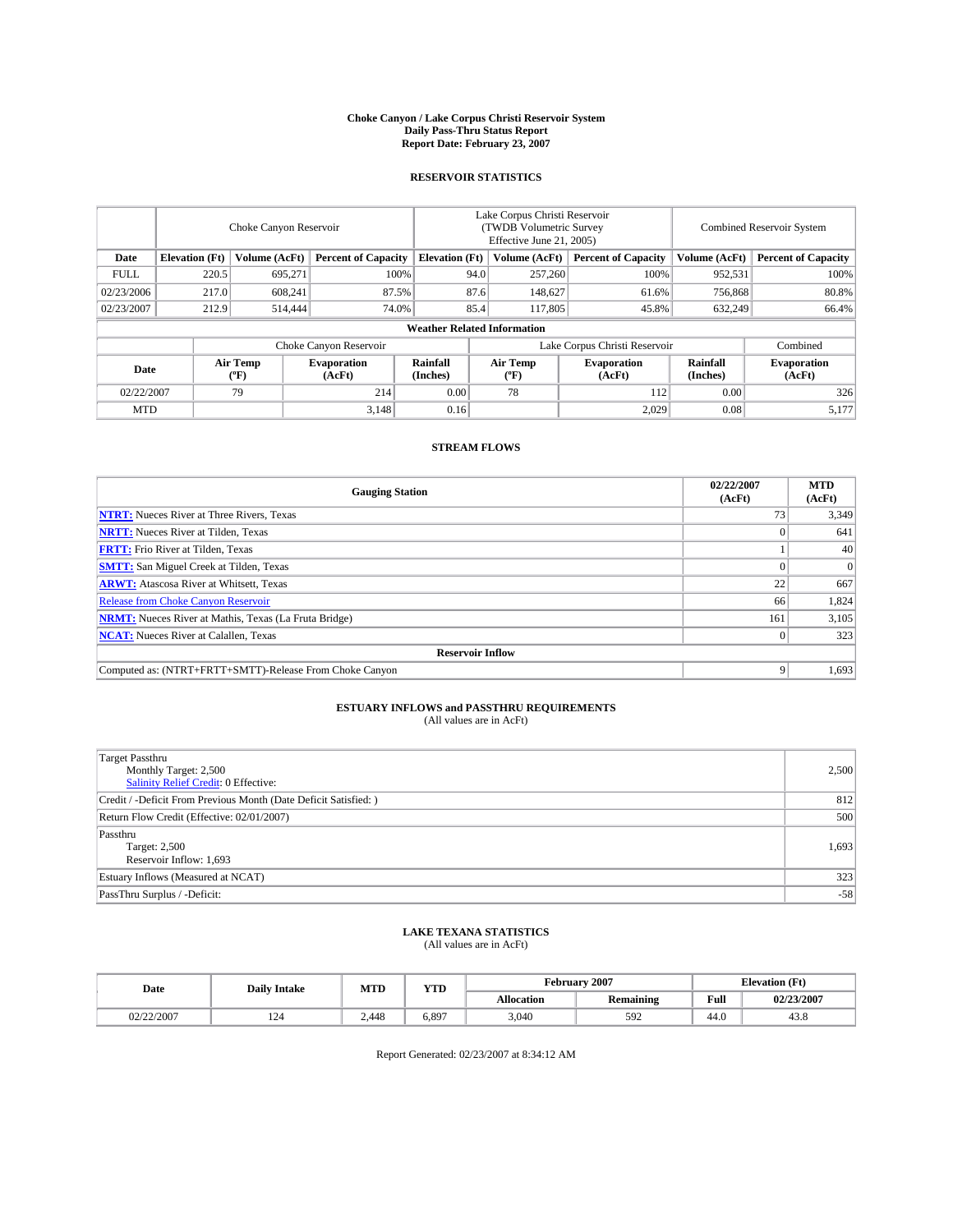#### **Choke Canyon / Lake Corpus Christi Reservoir System Daily Pass-Thru Status Report Report Date: February 24, 2007**

### **RESERVOIR STATISTICS**

|                                                                              | Choke Canyon Reservoir |                       |                              |                                    | Lake Corpus Christi Reservoir<br>(TWDB Volumetric Survey<br>Effective June 21, 2005) |                  |                               |                      | <b>Combined Reservoir System</b> |  |  |
|------------------------------------------------------------------------------|------------------------|-----------------------|------------------------------|------------------------------------|--------------------------------------------------------------------------------------|------------------|-------------------------------|----------------------|----------------------------------|--|--|
| <b>Elevation</b> (Ft)<br>Volume (AcFt)<br><b>Percent of Capacity</b><br>Date |                        | <b>Elevation</b> (Ft) |                              | Volume (AcFt)                      | <b>Percent of Capacity</b>                                                           | Volume (AcFt)    | <b>Percent of Capacity</b>    |                      |                                  |  |  |
| <b>FULL</b>                                                                  | 220.5                  | 695.271               | 100%                         |                                    | 94.0                                                                                 | 257,260          | 100%                          | 952,531              | 100%                             |  |  |
| 02/24/2006                                                                   | 217.0                  | 608,241               | 87.5%                        |                                    | 87.5                                                                                 | 147,577          | 61.2%                         | 755,818              | 80.7%                            |  |  |
| 02/24/2007                                                                   | 212.9                  | 514,229               | 74.0%                        | 85.3                               |                                                                                      | 117,291          | 45.6%                         | 631,520              | 66.3%                            |  |  |
|                                                                              |                        |                       |                              | <b>Weather Related Information</b> |                                                                                      |                  |                               |                      |                                  |  |  |
|                                                                              |                        |                       | Choke Canyon Reservoir       |                                    |                                                                                      |                  | Lake Corpus Christi Reservoir |                      | Combined                         |  |  |
| Date                                                                         |                        | Air Temp<br>(°F)      | <b>Evaporation</b><br>(AcFt) | Rainfall<br>(Inches)               |                                                                                      | Air Temp<br>("F) | <b>Evaporation</b><br>(AcFt)  | Rainfall<br>(Inches) | <b>Evaporation</b><br>(AcFt)     |  |  |
| 02/23/2007                                                                   |                        | 80                    | 151                          | 0.00                               |                                                                                      | 79               | 82                            | 0.00                 | 233                              |  |  |
| <b>MTD</b>                                                                   |                        |                       | 3.299                        | 0.16                               |                                                                                      |                  | 2,111                         | 0.08                 | 5,410                            |  |  |

## **STREAM FLOWS**

| <b>Gauging Station</b>                                       | 02/23/2007<br>(AcFt) | <b>MTD</b><br>(AcFt) |
|--------------------------------------------------------------|----------------------|----------------------|
| <b>NTRT:</b> Nueces River at Three Rivers, Texas             |                      | 3,422                |
| <b>NRTT:</b> Nueces River at Tilden, Texas                   |                      | 641                  |
| <b>FRTT:</b> Frio River at Tilden, Texas                     |                      | 40                   |
| <b>SMTT:</b> San Miguel Creek at Tilden, Texas               |                      | $\overline{0}$       |
| <b>ARWT:</b> Atascosa River at Whitsett, Texas               | 22                   | 689                  |
| <b>Release from Choke Canyon Reservoir</b>                   | 66                   | 1,890                |
| <b>NRMT:</b> Nueces River at Mathis, Texas (La Fruta Bridge) | 161                  | 3,265                |
| <b>NCAT:</b> Nueces River at Calallen, Texas                 |                      | 324                  |
| <b>Reservoir Inflow</b>                                      |                      |                      |
| Computed as: (NTRT+FRTT+SMTT)-Release From Choke Canyon      | 8                    | 1,701                |

# **ESTUARY INFLOWS and PASSTHRU REQUIREMENTS**<br>(All values are in AcFt)

| <b>Target Passthru</b><br>Monthly Target: 2,500<br>Salinity Relief Credit: 0 Effective: | 2,500 |
|-----------------------------------------------------------------------------------------|-------|
| Credit / -Deficit From Previous Month (Date Deficit Satisfied: )                        | 812   |
| Return Flow Credit (Effective: 02/01/2007)                                              | 500   |
| Passthru<br>Target: 2,500<br>Reservoir Inflow: 1,701                                    | 1,701 |
| Estuary Inflows (Measured at NCAT)                                                      | 324   |
| PassThru Surplus / -Deficit:                                                            | $-65$ |

### **LAKE TEXANA STATISTICS** (All values are in AcFt)

|  | Date       | <b>Daily Intake</b> | <b>MTD</b>          | <b>YTD</b> | February 2007 |           |                                         | <b>Elevation</b> (Ft) |
|--|------------|---------------------|---------------------|------------|---------------|-----------|-----------------------------------------|-----------------------|
|  |            |                     |                     |            | Allocation    | Remaining | Full<br>the contract of the contract of | 02/24/2007            |
|  | 02/23/2007 | 124                 | $\sim$<br>سم<br>. . | 7.020      | 3,040         | 468       | 44.0                                    | 43.8                  |

Report Generated: 02/24/2007 at 8:16:19 AM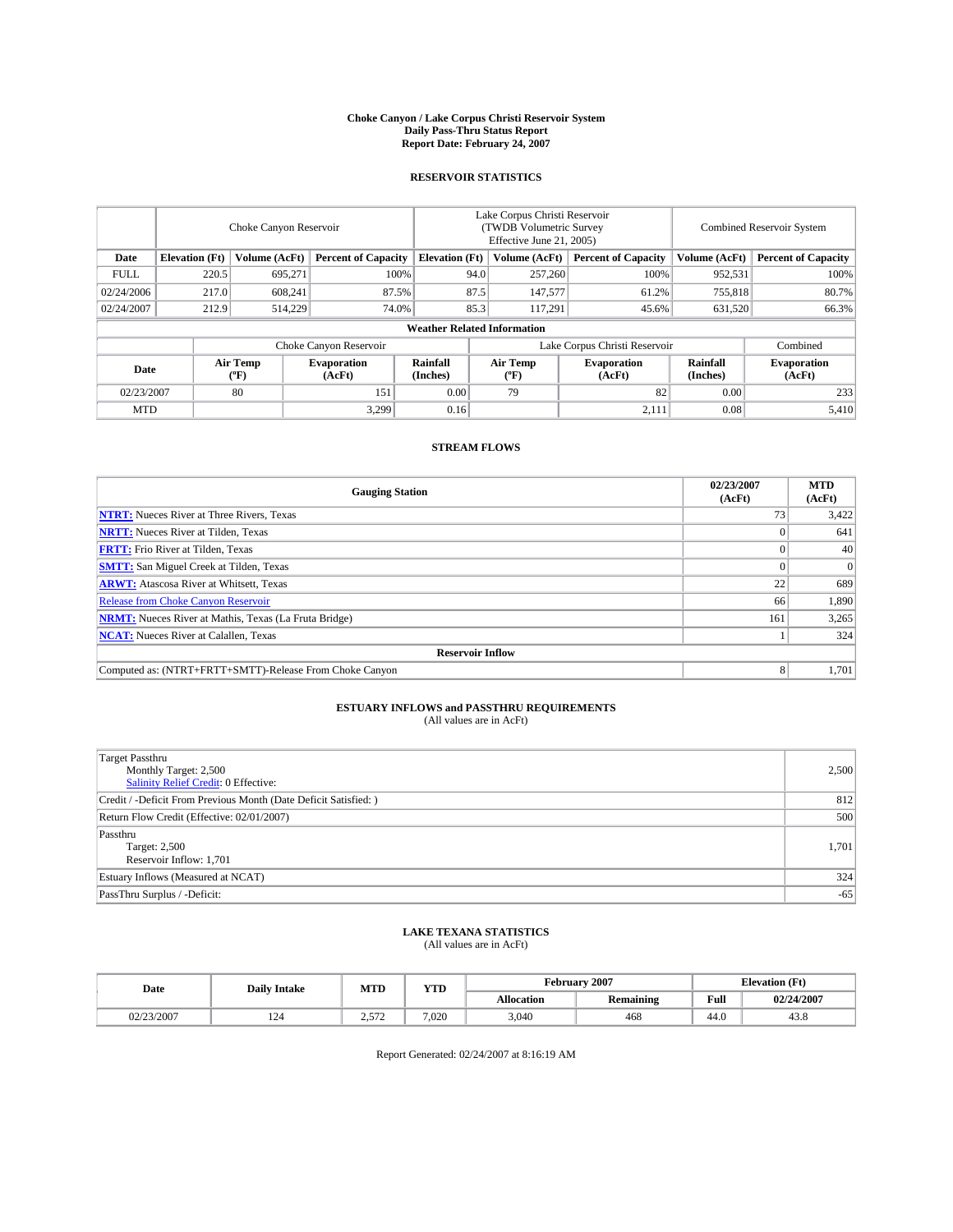#### **Choke Canyon / Lake Corpus Christi Reservoir System Daily Pass-Thru Status Report Report Date: February 25, 2007**

### **RESERVOIR STATISTICS**

|             | Choke Canyon Reservoir             |                  |                              |                       | Lake Corpus Christi Reservoir<br>(TWDB Volumetric Survey<br>Effective June 21, 2005) |                  |                               |                      | <b>Combined Reservoir System</b> |  |  |  |
|-------------|------------------------------------|------------------|------------------------------|-----------------------|--------------------------------------------------------------------------------------|------------------|-------------------------------|----------------------|----------------------------------|--|--|--|
| Date        | <b>Elevation</b> (Ft)              | Volume (AcFt)    | <b>Percent of Capacity</b>   | <b>Elevation</b> (Ft) |                                                                                      | Volume (AcFt)    | <b>Percent of Capacity</b>    | Volume (AcFt)        | <b>Percent of Capacity</b>       |  |  |  |
| <b>FULL</b> | 220.5                              | 695,271          | 100%                         |                       | 94.0                                                                                 | 257,260          | 100%                          | 952,531              | 100%                             |  |  |  |
| 02/25/2006  | 217.1                              | 608,965          | 87.6%                        |                       | 87.5                                                                                 | 147,428          | 61.1%                         | 756,393              | 80.8%                            |  |  |  |
| 02/25/2007  | 212.9                              | 514,013          | 73.9%                        |                       | 85.4                                                                                 | 117,805          | 45.8%                         | 631,818              | 66.3%                            |  |  |  |
|             | <b>Weather Related Information</b> |                  |                              |                       |                                                                                      |                  |                               |                      |                                  |  |  |  |
|             |                                    |                  | Choke Canyon Reservoir       |                       |                                                                                      |                  | Lake Corpus Christi Reservoir |                      | Combined                         |  |  |  |
| Date        |                                    | Air Temp<br>(°F) | <b>Evaporation</b><br>(AcFt) | Rainfall<br>(Inches)  |                                                                                      | Air Temp<br>("F) | <b>Evaporation</b><br>(AcFt)  | Rainfall<br>(Inches) | <b>Evaporation</b><br>(AcFt)     |  |  |  |
| 02/24/2007  |                                    | 80               | 302                          | 0.00                  |                                                                                      | 85               | 262                           | 0.00                 | 564                              |  |  |  |
| <b>MTD</b>  |                                    |                  | 3,601                        | 0.16                  |                                                                                      |                  | 2,373                         | 0.08                 | 5,974                            |  |  |  |

### **STREAM FLOWS**

| <b>Gauging Station</b>                                       | 02/24/2007<br>(AcFt) | <b>MTD</b><br>(AcFt) |
|--------------------------------------------------------------|----------------------|----------------------|
| <b>NTRT:</b> Nueces River at Three Rivers, Texas             |                      | 3,496                |
| <b>NRTT:</b> Nueces River at Tilden, Texas                   |                      | 641                  |
| <b>FRTT:</b> Frio River at Tilden, Texas                     |                      | 40                   |
| <b>SMTT:</b> San Miguel Creek at Tilden, Texas               |                      | $\overline{0}$       |
| <b>ARWT:</b> Atascosa River at Whitsett, Texas               | 22                   | 711                  |
| <b>Release from Choke Canyon Reservoir</b>                   | 66                   | 1,955                |
| <b>NRMT:</b> Nueces River at Mathis, Texas (La Fruta Bridge) | 161                  | 3,426                |
| <b>NCAT:</b> Nueces River at Calallen, Texas                 |                      | 324                  |
| <b>Reservoir Inflow</b>                                      |                      |                      |
| Computed as: (NTRT+FRTT+SMTT)-Release From Choke Canyon      | 8                    | 1,709                |

# **ESTUARY INFLOWS and PASSTHRU REQUIREMENTS**<br>(All values are in AcFt)

| <b>Target Passthru</b><br>Monthly Target: 2,500<br>Salinity Relief Credit: 0 Effective: | 2,500 |
|-----------------------------------------------------------------------------------------|-------|
| Credit / -Deficit From Previous Month (Date Deficit Satisfied: )                        | 812   |
| Return Flow Credit (Effective: 02/01/2007)                                              | 500   |
| Passthru<br>Target: 2,500<br>Reservoir Inflow: 1,709                                    | 1,709 |
| Estuary Inflows (Measured at NCAT)                                                      | 324   |
| PassThru Surplus / -Deficit:                                                            | $-73$ |

### **LAKE TEXANA STATISTICS** (All values are in AcFt)

|  | Date       | <b>MTD</b><br><b>Daily Intake</b> |       | <b>YTD</b> |            | February 2007 | <b>Elevation</b> (Ft) |            |  |
|--|------------|-----------------------------------|-------|------------|------------|---------------|-----------------------|------------|--|
|  |            |                                   |       |            | Allocation | Remaining     | Full                  | 02/25/2007 |  |
|  | 02/24/2007 | $\sim$<br>ن که 1                  | 2,695 | '.144      | 3,040      | 345           | 44.0                  | 43.8       |  |

Report Generated: 02/25/2007 at 8:19:10 AM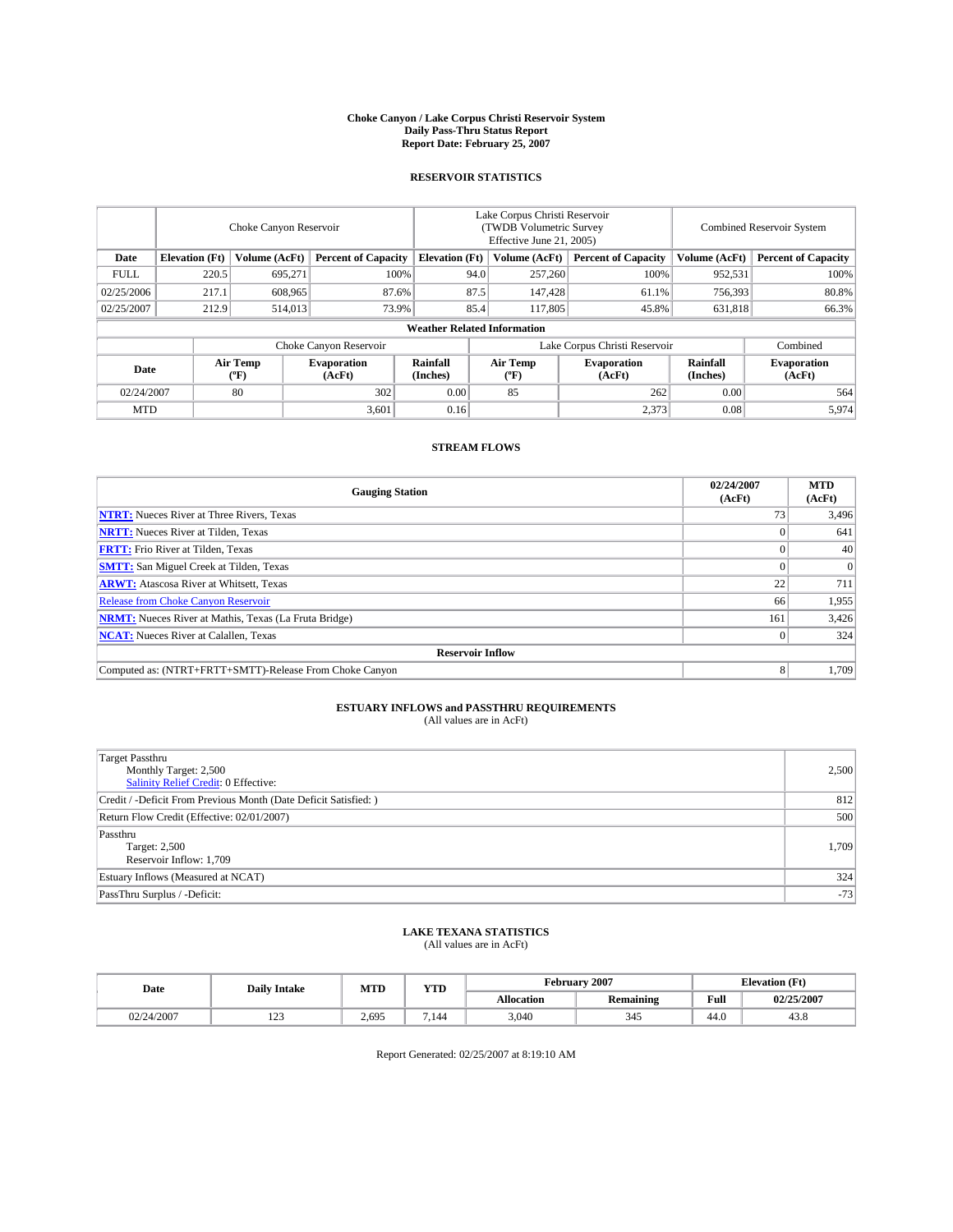#### **Choke Canyon / Lake Corpus Christi Reservoir System Daily Pass-Thru Status Report Report Date: February 26, 2007**

### **RESERVOIR STATISTICS**

|             | Choke Canyon Reservoir             |                  |                              |                       | Lake Corpus Christi Reservoir<br>(TWDB Volumetric Survey<br>Effective June 21, 2005) |                  |                               |                      | <b>Combined Reservoir System</b> |  |  |  |
|-------------|------------------------------------|------------------|------------------------------|-----------------------|--------------------------------------------------------------------------------------|------------------|-------------------------------|----------------------|----------------------------------|--|--|--|
| Date        | <b>Elevation</b> (Ft)              | Volume (AcFt)    | <b>Percent of Capacity</b>   | <b>Elevation</b> (Ft) |                                                                                      | Volume (AcFt)    | <b>Percent of Capacity</b>    | Volume (AcFt)        | <b>Percent of Capacity</b>       |  |  |  |
| <b>FULL</b> | 220.5                              | 695.271          | 100%                         |                       | 94.0                                                                                 | 257,260          | 100%                          | 952,531              | 100%                             |  |  |  |
| 02/26/2006  | 217.0                              | 608,723          | 87.6%                        |                       | 87.5                                                                                 | 147,877          | 61.3%                         | 756,600              | 80.8%                            |  |  |  |
| 02/26/2007  | 212.9                              | 514,013          | 73.9%                        |                       | 85.3                                                                                 | 117.291          | 45.6%                         | 631,304              | 66.3%                            |  |  |  |
|             | <b>Weather Related Information</b> |                  |                              |                       |                                                                                      |                  |                               |                      |                                  |  |  |  |
|             |                                    |                  | Choke Canyon Reservoir       |                       |                                                                                      |                  | Lake Corpus Christi Reservoir |                      | Combined                         |  |  |  |
| Date        |                                    | Air Temp<br>(°F) | <b>Evaporation</b><br>(AcFt) | Rainfall<br>(Inches)  |                                                                                      | Air Temp<br>("F) | <b>Evaporation</b><br>(AcFt)  | Rainfall<br>(Inches) | <b>Evaporation</b><br>(AcFt)     |  |  |  |
| 02/25/2007  |                                    | 74               | 252                          | 0.00                  |                                                                                      | 75               | 105                           | 0.00                 | 357                              |  |  |  |
| <b>MTD</b>  |                                    |                  | 3,853                        | 0.16                  |                                                                                      |                  | 2,478                         | 0.08                 | 6,331                            |  |  |  |

## **STREAM FLOWS**

| <b>Gauging Station</b>                                       | 02/25/2007<br>(AcFt) | <b>MTD</b><br>(AcFt) |
|--------------------------------------------------------------|----------------------|----------------------|
| <b>NTRT:</b> Nueces River at Three Rivers, Texas             |                      | 3,567                |
| <b>NRTT:</b> Nueces River at Tilden, Texas                   |                      | 642                  |
| <b>FRTT:</b> Frio River at Tilden, Texas                     |                      | 40                   |
| <b>SMTT:</b> San Miguel Creek at Tilden, Texas               |                      | $\overline{0}$       |
| <b>ARWT:</b> Atascosa River at Whitsett, Texas               | 20                   | 730                  |
| <b>Release from Choke Canyon Reservoir</b>                   | 66                   | 2,021                |
| <b>NRMT:</b> Nueces River at Mathis, Texas (La Fruta Bridge) | 161                  | 3,587                |
| <b>NCAT:</b> Nueces River at Calallen, Texas                 | 16                   | 341                  |
| <b>Reservoir Inflow</b>                                      |                      |                      |
| Computed as: (NTRT+FRTT+SMTT)-Release From Choke Canyon      | 6                    | 1,716                |

# **ESTUARY INFLOWS and PASSTHRU REQUIREMENTS**<br>(All values are in AcFt)

| <b>Target Passthru</b><br>Monthly Target: 2,500<br>Salinity Relief Credit: 0 Effective: | 2,500 |
|-----------------------------------------------------------------------------------------|-------|
| Credit / -Deficit From Previous Month (Date Deficit Satisfied: )                        | 812   |
| Return Flow Credit (Effective: 02/01/2007)                                              | 500   |
| Passthru<br>Target: 2,500<br>Reservoir Inflow: 1,716                                    | 1,716 |
| Estuary Inflows (Measured at NCAT)                                                      | 341   |
| PassThru Surplus / -Deficit:                                                            | $-63$ |

### **LAKE TEXANA STATISTICS** (All values are in AcFt)

|  | Date       | <b>Daily Intake</b> | <b>MTD</b> | YTD   | February 2007 |                  |                                         | <b>Elevation</b> (Ft) |
|--|------------|---------------------|------------|-------|---------------|------------------|-----------------------------------------|-----------------------|
|  |            |                     |            |       | Allocation    | <b>Remaining</b> | Full<br>the contract of the contract of | 02/26/2007            |
|  | 02/25/2007 | $\sim$<br>رے 1      | 2.818      | 7.267 | 3.040         | 222<br><u>_</u>  | 44.0                                    | 43.8                  |

Report Generated: 02/26/2007 at 8:30:58 AM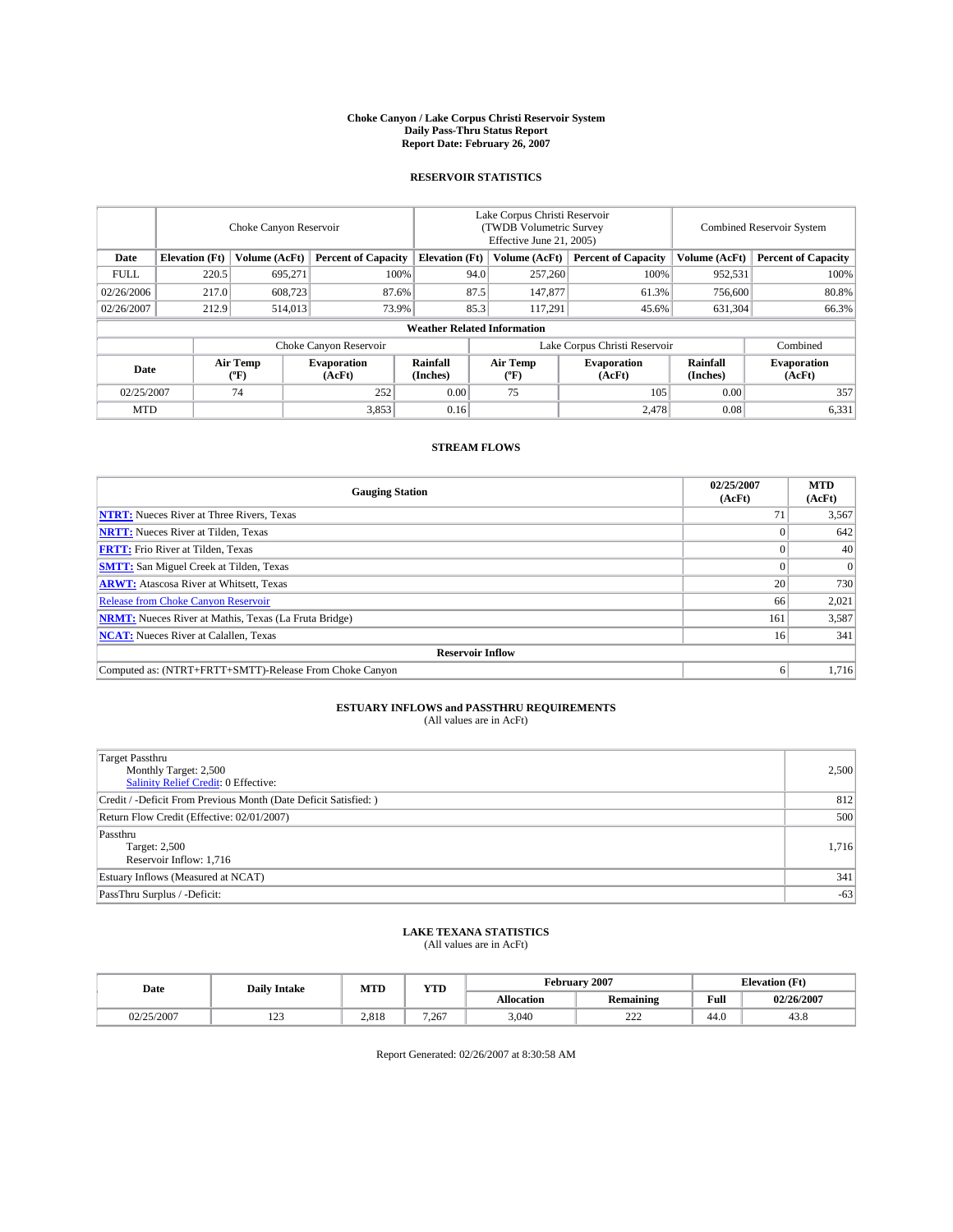#### **Choke Canyon / Lake Corpus Christi Reservoir System Daily Pass-Thru Status Report Report Date: February 27, 2007**

### **RESERVOIR STATISTICS**

|             | Choke Canyon Reservoir             |                  |                              |                       | Lake Corpus Christi Reservoir<br>(TWDB Volumetric Survey<br>Effective June 21, 2005) |                              |                               | <b>Combined Reservoir System</b> |                              |  |  |  |
|-------------|------------------------------------|------------------|------------------------------|-----------------------|--------------------------------------------------------------------------------------|------------------------------|-------------------------------|----------------------------------|------------------------------|--|--|--|
| Date        | <b>Elevation</b> (Ft)              | Volume (AcFt)    | <b>Percent of Capacity</b>   | <b>Elevation</b> (Ft) |                                                                                      | Volume (AcFt)                | <b>Percent of Capacity</b>    | Volume (AcFt)                    | <b>Percent of Capacity</b>   |  |  |  |
| <b>FULL</b> | 220.5                              | 695.271          | 100%                         |                       | 94.0                                                                                 | 257,260                      | 100%                          | 952,531                          | 100%                         |  |  |  |
| 02/27/2006  | 217.0                              | 607,759          | 87.4%                        |                       | 87.4                                                                                 | 146,532                      | 60.7%                         | 754,291                          | 80.5%                        |  |  |  |
| 02/27/2007  | 212.9                              | 513,581          | 73.9%                        |                       | 85.3                                                                                 | 117,035                      | 45.5%                         | 630,616                          | 66.2%                        |  |  |  |
|             | <b>Weather Related Information</b> |                  |                              |                       |                                                                                      |                              |                               |                                  |                              |  |  |  |
|             |                                    |                  | Choke Canyon Reservoir       |                       |                                                                                      |                              | Lake Corpus Christi Reservoir |                                  | Combined                     |  |  |  |
| Date        |                                    | Air Temp<br>(°F) | <b>Evaporation</b><br>(AcFt) | Rainfall<br>(Inches)  |                                                                                      | Air Temp<br>$(^{o}\text{F})$ | <b>Evaporation</b><br>(AcFt)  | Rainfall<br>(Inches)             | <b>Evaporation</b><br>(AcFt) |  |  |  |
| 02/26/2007  |                                    | 83               | 151                          | 0.00                  |                                                                                      | 88                           | 142                           | 0.00                             | 293                          |  |  |  |
| <b>MTD</b>  |                                    |                  | 4,004                        | 0.16                  |                                                                                      |                              | 2,620                         | 0.08                             | 6,624                        |  |  |  |

## **STREAM FLOWS**

| <b>Gauging Station</b>                                       | 02/26/2007<br>(AcFt) | <b>MTD</b><br>(AcFt) |
|--------------------------------------------------------------|----------------------|----------------------|
| <b>NTRT:</b> Nueces River at Three Rivers, Texas             |                      | 3,639                |
| <b>NRTT:</b> Nueces River at Tilden, Texas                   |                      | 642                  |
| <b>FRTT:</b> Frio River at Tilden, Texas                     |                      | 41                   |
| <b>SMTT:</b> San Miguel Creek at Tilden, Texas               |                      | $\overline{0}$       |
| <b>ARWT:</b> Atascosa River at Whitsett, Texas               | 20                   | 750                  |
| <b>Release from Choke Canyon Reservoir</b>                   | 66                   | 2,086                |
| <b>NRMT:</b> Nueces River at Mathis, Texas (La Fruta Bridge) | 161                  | 3.748                |
| <b>NCAT:</b> Nueces River at Calallen, Texas                 | 26                   | 367                  |
| <b>Reservoir Inflow</b>                                      |                      |                      |
| Computed as: (NTRT+FRTT+SMTT)-Release From Choke Canyon      | <sub>0</sub>         | 1,722                |

# **ESTUARY INFLOWS and PASSTHRU REQUIREMENTS**<br>(All values are in AcFt)

| <b>Target Passthru</b><br>Monthly Target: 2,500<br>Salinity Relief Credit: 0 Effective: | 2,500 |
|-----------------------------------------------------------------------------------------|-------|
| Credit / -Deficit From Previous Month (Date Deficit Satisfied: )                        | 812   |
| Return Flow Credit (Effective: 02/01/2007)                                              | 500   |
| Passthru<br>Target: 2,500<br>Reservoir Inflow: 1.722                                    | 1,722 |
| Estuary Inflows (Measured at NCAT)                                                      | 367   |
| PassThru Surplus / -Deficit:                                                            | $-43$ |

#### **LAKE TEXANA STATISTICS** (All values are in AcFt)

| Date       | <b>Daily Intake</b> | MTD   | <b>YTD</b> |            | February 2007    |      | <b>Elevation</b> (Ft) |  |
|------------|---------------------|-------|------------|------------|------------------|------|-----------------------|--|
|            |                     |       |            | Allocation | <b>Remaining</b> | Full | 02/27/2007            |  |
| 02/26/2007 | $\sim$<br>رے 1      | 2.942 | 7391<br>.  | 3.040      | 98               | 44.0 | $40 -$<br>4.5         |  |

Report Generated: 02/27/2007 at 8:49:14 AM